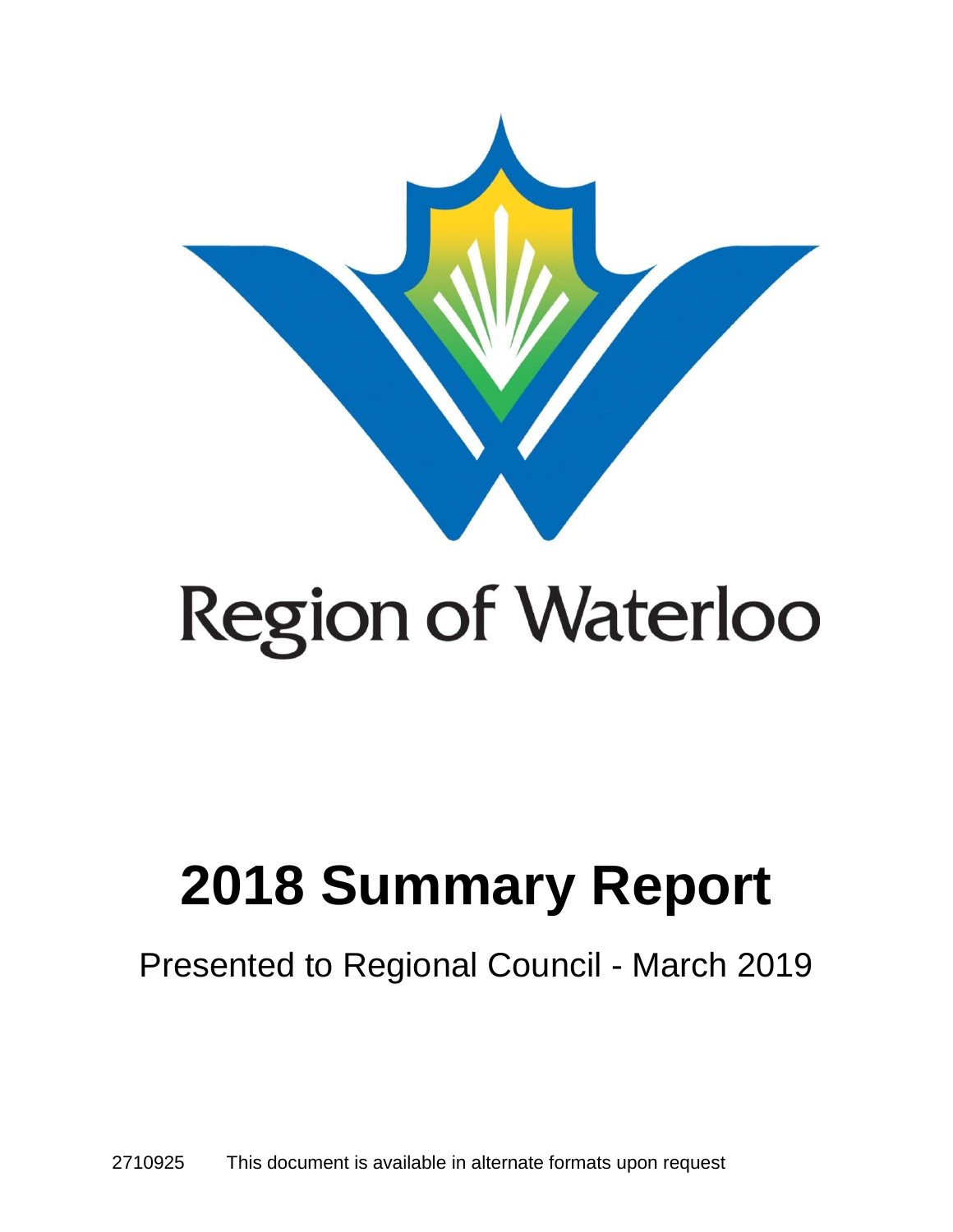| 1. |                                                                                                                                                                                               |  |
|----|-----------------------------------------------------------------------------------------------------------------------------------------------------------------------------------------------|--|
|    |                                                                                                                                                                                               |  |
|    | 1.2 Drinking Water Quality Management System (QMS) Conformance and Municipal Drinking Water                                                                                                   |  |
| 2. | <b>HEALTH RELATED NOTIFICATIONS - BOIL WATER ADVISORIES</b>                                                                                                                                   |  |
| 3. | Table 1 - Summary of Non-Compliance Issues under the Safe Drinking Water Act (SDWA), Municipal<br>Drinking Water Licenses (MDWL), Drinking Water Works Permits (DWWPs), Permits to Take Water |  |
| 4. |                                                                                                                                                                                               |  |
| 5. |                                                                                                                                                                                               |  |
| 6. |                                                                                                                                                                                               |  |
| 7. | ASSET MANAGEMENT AND CAPITAL INFRASTRUCTURE REPLACEMENT                                                                                                                                       |  |
|    |                                                                                                                                                                                               |  |
|    |                                                                                                                                                                                               |  |
|    |                                                                                                                                                                                               |  |
|    |                                                                                                                                                                                               |  |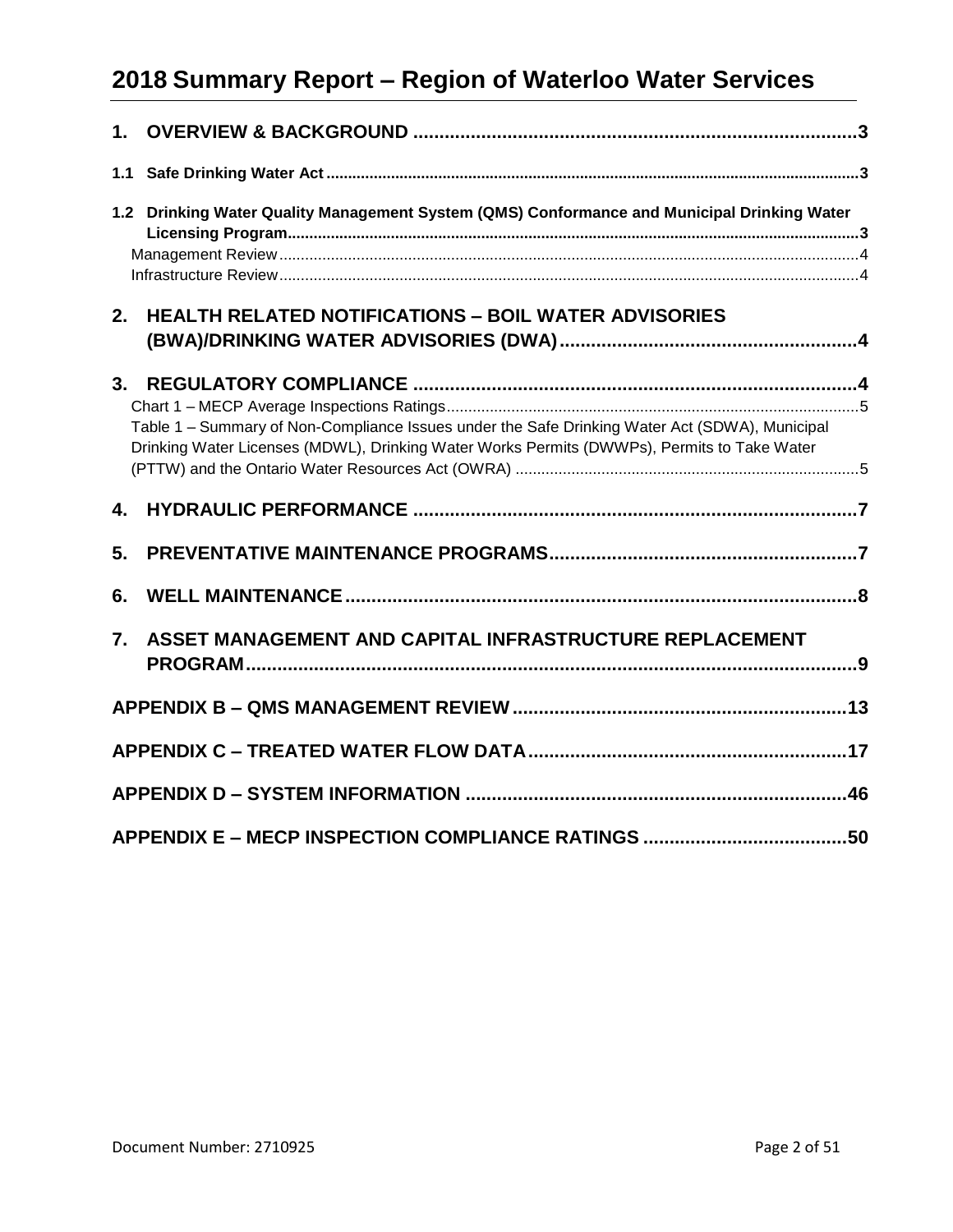#### **1. Overview & Background**

This report addresses the requirements as defined under the Safe Drinking Water Act and the Drinking Water Quality Management System.

#### **1.1 Safe Drinking Water Act**

Schedule 22-2 of Ontario Regulation 170/03 states that owners of municipal drinking water systems shall ensure that, no later than March 31 of each year, a summary report is prepared for the preceding calendar year and presented to the members of municipal council. This report includes:

- (1) A list of the requirements in the Act, the regulations, the system's approval, drinking water works permit, municipal drinking water license, and any order applicable to the system that was not met at any time during the period covered by the report;
- (2) for each requirement in (1) specify the duration of the failure and the measures that were taken to correct the failure;
- (3) a summary of the quantities of flow rates of water supplied during the period covered by the report, including monthly average and maximum flows;
- $(4)$  a comparison of the summary referred in  $(3)$  to the rated capacity flow rates in the system's approval, drinking water works permit or municipal drinking water license.

This summary report represents all the drinking water supply systems in the Region and the distribution systems in North Dumfries and Wellesley. The water supply for the Region is from two sources: approximately 75 percent is from ground water wells and 25 percent is from the Grand River (Mannheim Water Treatment Plant).

This report captures non-compliance issues and corresponding corrective action(s) or mitigating measure(s). Any Adverse Water Quality Incidents (AWQIs) not captured in the 2018 Annual Water Quality Report (issued February 28th) are identified in Appendix A.

#### **1.2 Drinking Water Quality Management System (QMS) Conformance and Municipal Drinking Water Licensing Program**

To obtain and maintain a Municipal Drinking Water License (MDWL) the Region must hold: a valid Drinking Water Works Permits (DWWP), a valid Permit To Take Water (PTTW) for each water source, operational plans as approved by the Ministry of the Environment, Conservation and Parks (MECP), third party accreditation (audit based on DWQMS 21 Elements), and financial plans approved by Regional Council. Each Municipal Drinking Water License (MDWL) and each Financial Plan must be renewed every 5 years. Reaccreditation was successfully obtained in 2016, and 14 new MDWLs were issued. The West Montrose DWWP and MDWL were end-dated in 2018.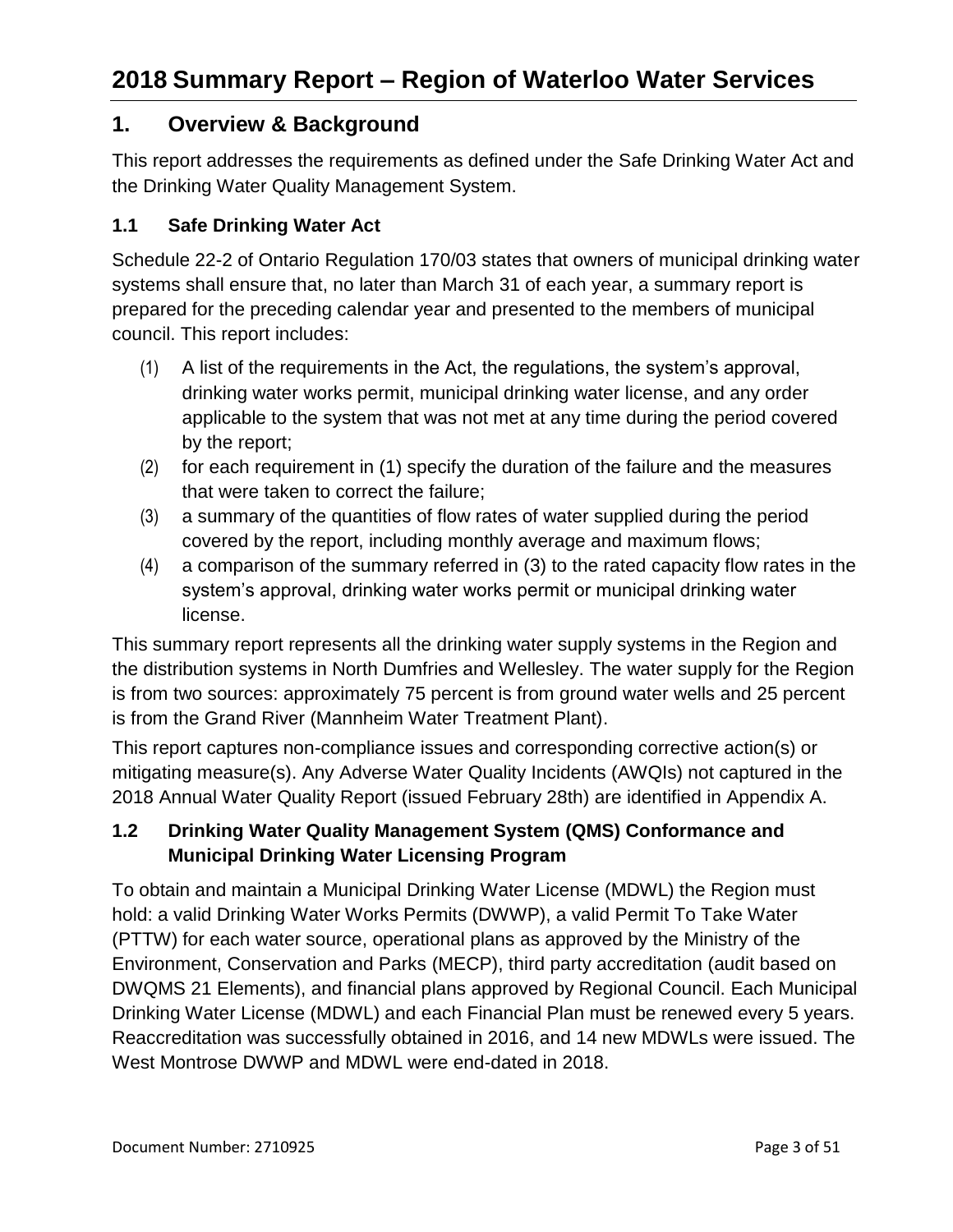#### **Management Review**

 The management review must be conducted annually to evaluate the suitability, adequacy, and effectiveness of the Quality Management System (QMS) with the results provides evidence of continued endorsement and commitment to the QMS from Top Management. being communicated to Regional Council as the system owner. The management review

Management.<br>The QMS annual management review was conducted on November 26, 2018 and action items, are included in Appendix B. There were no major non-conformances identified with the QMS. included discussion of non-compliance issues and corresponding corrective/preventative action(s). The 2018 management review minutes, identified deficiencies, decisions and

#### **Infrastructure Review**

 DWQMS (Element 14 and 15) requires that the operational plan document a summary and and any updates to the Owner. Asset management and maintenance programs are established and maintained to ensure repair and replacement of water system infrastructure. An overview of the infrastructure maintenance is found in section 5. monitor the effectiveness of the Operating Authority's infrastructure maintenance, rehabilitation and renewal programs for the systems and to communicate these programs

#### $2.$  **(BWA)/Drinking Water Advisories (DWA) 2. Health Related Notifications – Boil Water Advisories**

 The Region of Waterloo Water Services Division, in collaboration with the Public Health Department, ensures a safe water supply. There were no BWA or DWA issued during 2018.

#### **3. Regulatory Compliance**

 The MECP drinking water system inspections focus on compliance with the SDWA and related regulations. The following legislative requirements apply to municipally owned and operated drinking water systems:

- proper documentation;
- sampling and analytical testing;
- adverse water quality incident reporting (AWQI);
- proper treatment and maintenance;
- corrective actions;
- Municipal Drinking Water Licenses;
- Drinking Water Works Permits;
- accreditation
- continuous water quality monitoring;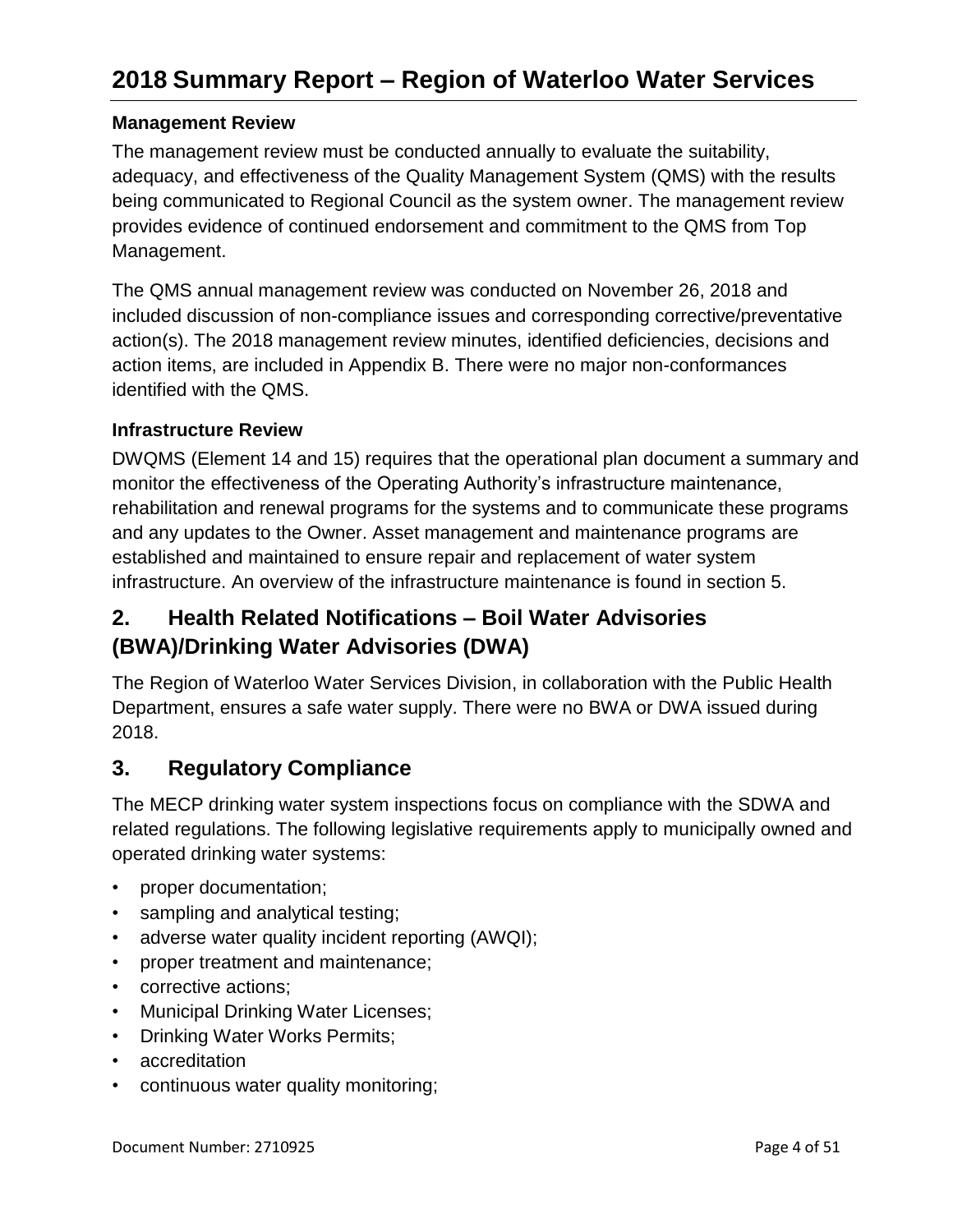- flow monitoring:
- calibration/verification of flow meters and instrumentation and
- certified operators.

 The 2017-18 MECP Chief Drinking Water Inspector's report, released in November 2018, identifies 22 inspection reports with a 100% compliance rating for the Region of Waterloo. (5) inspections were completed as part of the 2017/2018 inspection period, and eighteen (18) inspections were completed as part of the 2018/2019 inspection period. The MECP 2019 Annual Summary Report. Chart 1 below compares the average MECP inspection compliance ratings over the past 5 years and Appendix E summarizes the ratings for this inspection year. During 2018, twenty-three (23) drinking water system inspections were completed. Five inspections for the 2018/2019 period not included in this report will be captured in the



**Chart 1 –** MECP Average Inspections Ratings

 **Table 1 –** Summary of Non-Compliance Issues under the Safe Drinking Water Act (DWWPs), Permits to Take Water (PTTW) and the Ontario Water Resources Act (OWRA) (SDWA), Municipal Drinking Water Licenses (MDWL), Drinking Water Works Permits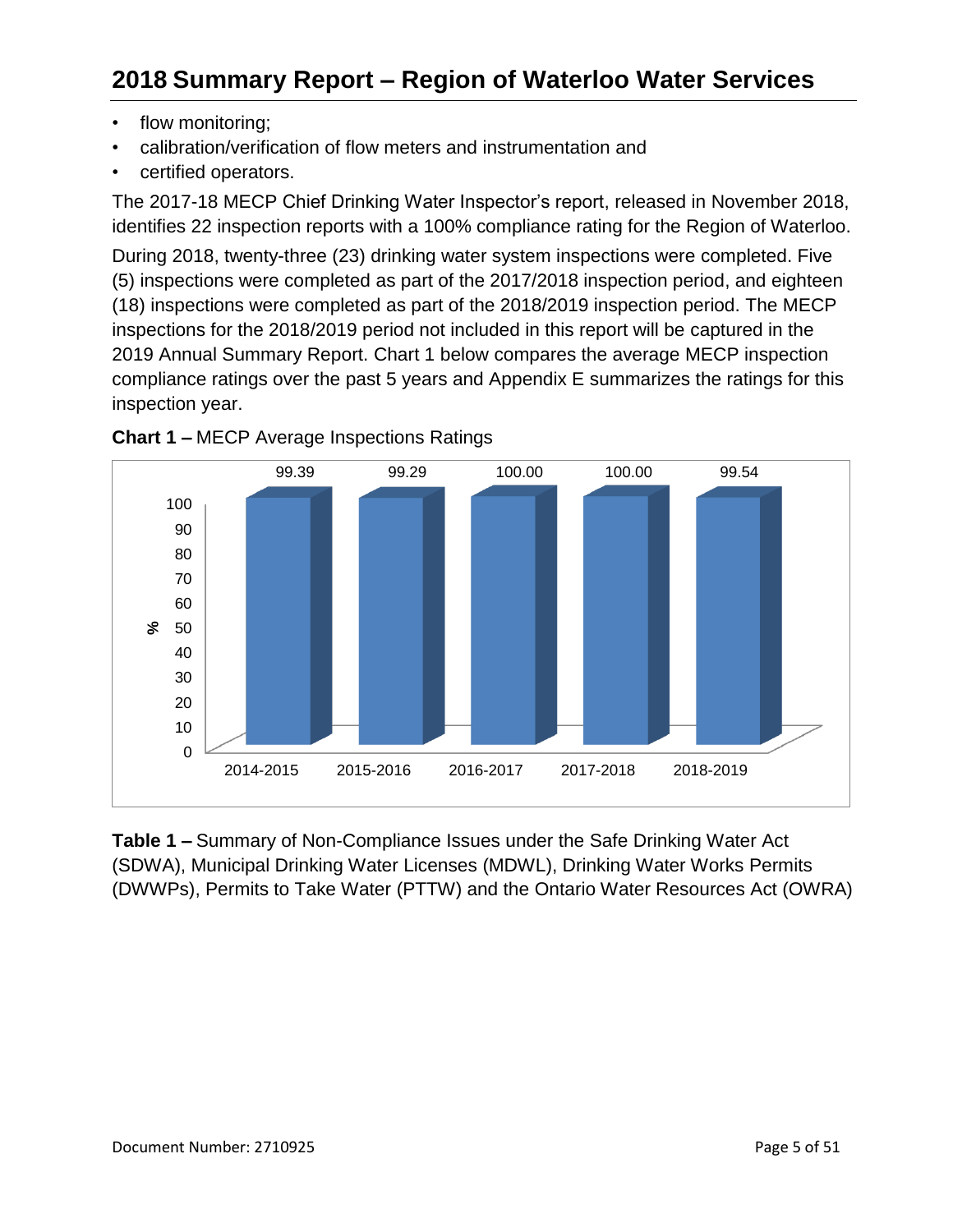| <b>Date</b>                                                                                                                                                                           | <b>Description</b>                                                                                                                           | <b>Root Cause</b>                                                      | Preventative/<br><b>Corrective Action</b>                                          |
|---------------------------------------------------------------------------------------------------------------------------------------------------------------------------------------|----------------------------------------------------------------------------------------------------------------------------------------------|------------------------------------------------------------------------|------------------------------------------------------------------------------------|
|                                                                                                                                                                                       | O.Reg. 170/03 - Schedule 6-5 - Continuous Monitoring                                                                                         |                                                                        |                                                                                    |
| April 30<br>08:17-08:33<br>(16 minutes)                                                                                                                                               | K21<br>Primary disinfection data<br>not captured following<br>communication loss<br>event.                                                   | Datalogging<br>function not<br>enabled following<br>RPU change out.    | Work order<br>developed to<br>routinely verify<br>datalogging is<br>operational.   |
| April 30<br>08:17-08:33<br>(16 minutes)<br>May 3<br>11:12-11:55<br>(33 minutes)<br>11:02-11:16<br>(14 minutes)<br>11:02-12:24<br>(82 minutes)<br>May 4<br>15:45-17:22<br>(97 minutes) | K26, G6, H4, New<br>Hamburg, P9, P15<br>Primary disinfection data<br>not captured following<br>communication loss<br>event.                  | Inadequate<br>notification process<br>to ensure datalog<br>downloaded. | Loss of<br><b>Communication SOP</b><br>revised to improve<br>notification process. |
|                                                                                                                                                                                       | O.Reg. 128/04 - Schedule 26 - Maintenance of Records (Logbooks)                                                                              |                                                                        |                                                                                    |
| 2018                                                                                                                                                                                  | <b>Maryhill Well Supply</b><br>Some logbook entries<br>were difficult to read or<br>vague about work<br>completed.                           | n/a                                                                    | Conducted logbook<br>training session for all<br>operators.                        |
|                                                                                                                                                                                       | <b>Permit to Take Water (PTTW)</b>                                                                                                           |                                                                        |                                                                                    |
| March 1<br>08:20-08:54<br>(32 minutes)                                                                                                                                                | <b>Wellesley WTP</b><br>Following a<br>communication loss<br>event, two wells started<br>exceeding the permitted<br>instantaneous flow rate. | Server issue<br>suspected.                                             | Update server<br>configuration.                                                    |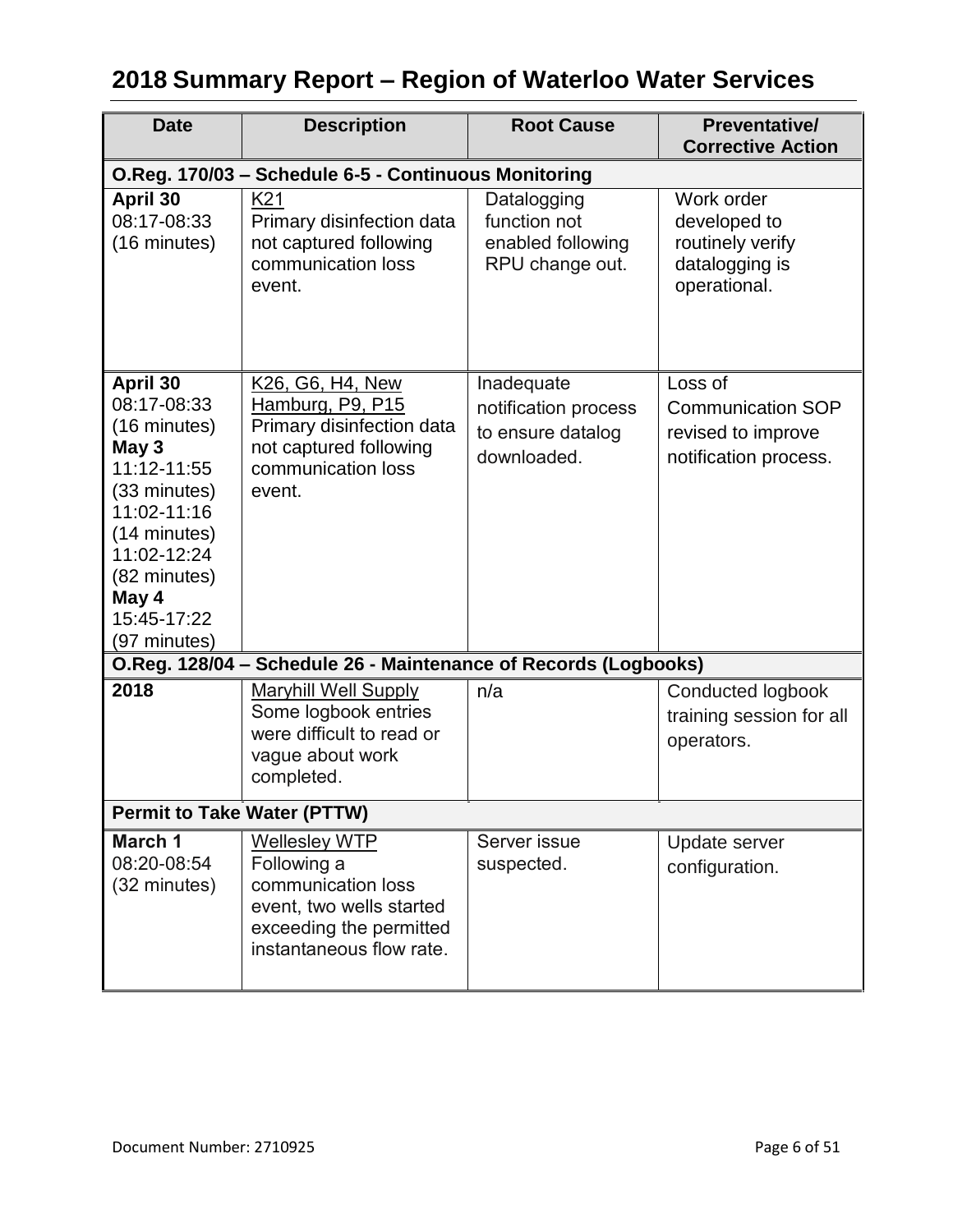| September 5<br>10:42-10:59<br>(duration $-17$<br>minutes) | <b>Well H3A</b><br>Permitted instantaneous<br>flow rate exceeded<br>during new well pump<br>testing.      | Well contractor not<br>aware of<br>instantaneous<br>permitted flow rate. | Contractor staff<br>directed to review the<br>PTTW prior to any<br>testing and not<br>exceed flow limits in |
|-----------------------------------------------------------|-----------------------------------------------------------------------------------------------------------|--------------------------------------------------------------------------|-------------------------------------------------------------------------------------------------------------|
|                                                           |                                                                                                           |                                                                          | any circumstances.                                                                                          |
|                                                           | <b>MDWL – Schedule C, Calibration of Flow Measuring Devices</b>                                           |                                                                          |                                                                                                             |
| 2018                                                      | Wellesley WTP, Well<br>K34, Well A3, Well K11A<br>Flow meters not<br>calibrated in required<br>timeframe. | Scheduling error.                                                        | Flow meters were<br>calibrated and<br>schedule revised.<br>Annual review of<br>schedule will occur.         |

#### **4. Hydraulic Performance**

 A summary of the monthly average and maximum flow rates of water supplied are identified in Appendix C.

 The Region of Waterloo Drinking Water systems have 38 Permits to Take Water (PTTW), 13 Municipal Drinking Water Licenses (MDWL) and 13 Drinking Water Works Permits (DWWP). Refer to Appendix D for a full list of PTTW, MDWLs and DWWPs.

#### **5. Preventative Maintenance Programs**

 and can plan accordingly. Element 15 is about documenting a summary of the reviewing the maintenance program and confirming the effectiveness of the program. Elements 14 and 15 of the DWQMS require that the operational plan documents a procedure for the annual review of infrastructure necessary to operate and maintain the system. Element 14 requires that the operating authority carry out the review and report to the owner. This ensures that the owner is regularly informed of infrastructure needs maintenance, rehabilitation and renewal programs for the infrastructure. These summaries must be updated as changes occur and must be communicated to the owner. Monitoring the effectiveness of the maintenance program is achieved by periodically

 Avantis is a computerized maintenance management software (CMMS) system that used to develop, monitor, and report on preventative maintenance plans for the 2018, the following preventative maintenance programs exist: manages the infrastructure, equipment and components at water facilities. The system is equipment. Preventative maintenance is based on industry standards, regulatory requirements, past history, manufacturers' recommendations and risk analysis. As of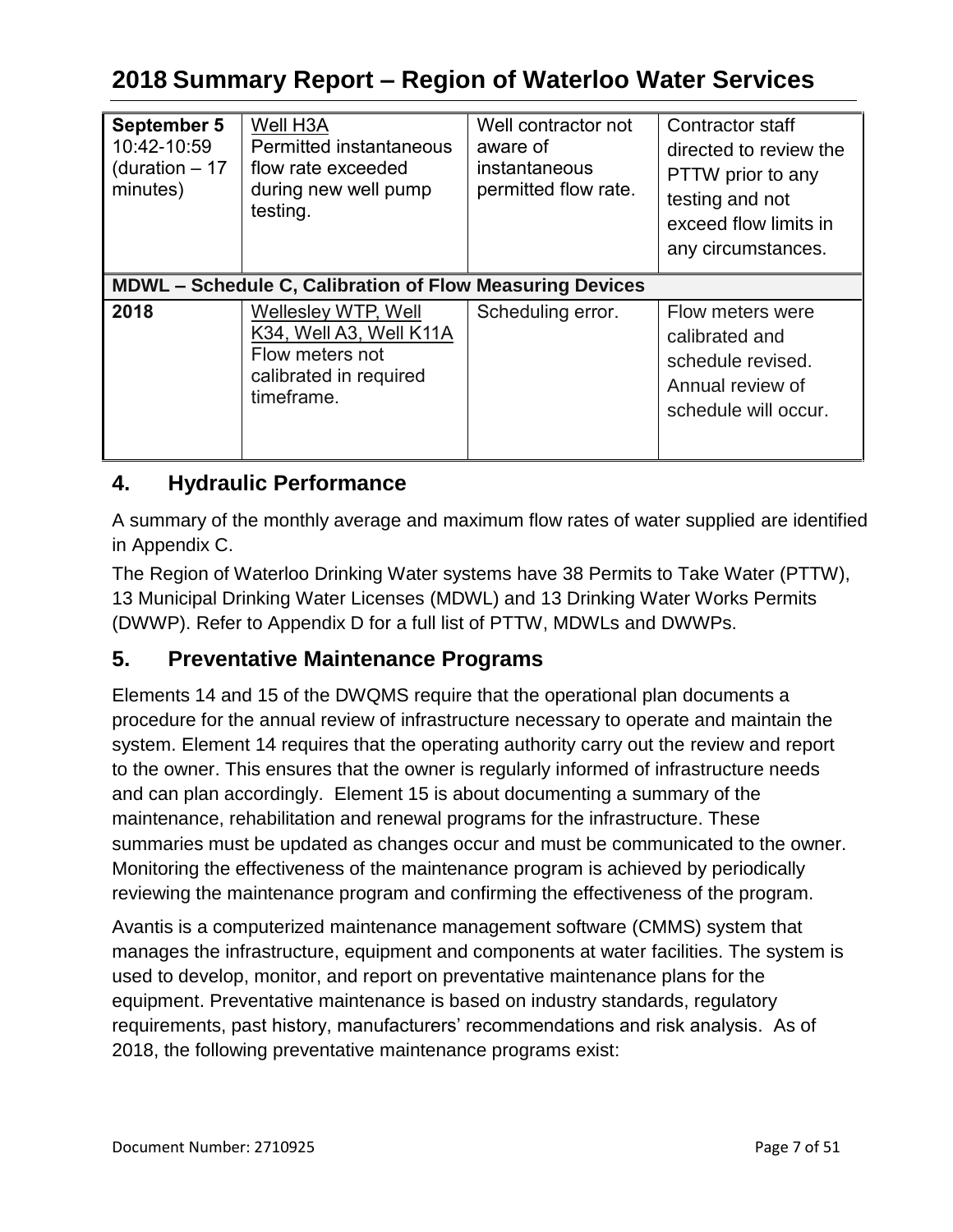- accordance with manufacturer's instructions with the exception of the billing meters; a third party calibrates and/or verifies the billing meters annually. • As per the MDWL and/or Reg. 170/03, instrumentation is calibrated and/or verified in
- Instrumentation such as ultraviolet sensors, ultraviolet transmittance, chlorine, and turbidity analyzers, ozone monitors, and other equipment are calibrated and/or verified in-house as per manufacturer's recommendations.
- A software program monitors the status of the SCADA RPU communication system.
- • Process and Instrumentation Diagrams (P&IDs) are reviewed and maintained as needed.
- • Electrically, the UV ballasts are run to failure and the UV lamps are replaced as per manufacturer's instructions.
- diesel generators, such as an annual load bank test, run under load for rated power, and efficiency. There is a contract with a third party to ensure CSA requirements are • Canadian Standards Association (CSA) guidelines have specific requirements for oil changes, coolant, filters, electrical test of alternator, test oil for engine problems met.
- In house backup diesel generators are run monthly under load and preventative maintenance is conducted in accordance with CSA guidelines.
- Sub Station Maintenance, performed twice per year, involves a visual inspection, oil testing of transformers, check connections for tightness and electrical integrity of components by Megger testing.
- • All other electrical components are replaced as required.
- Mechanically, chlorine injectors are rebuilt monthly at all sites except the Mannheim WTP, booster pumps are maintained as required, chemical pumps are checked monthly and rebuilt as required. Piping and valve work is done as required. Air chambers are checked yearly and pumped out as required and Process Flow Diagrams (PFDs) are updated as required.
- Distribution system maintenance for North Dumfries and Wellesley Townships operated over a 5 year span. Water main repairs, service leaks, meter replacement, includes annual water main flushing and hydrant maintenance. All valves are and locates occur as required.
- performed by the cities, townships or a third party contractor. Programs exist and vary by city for leak detection analysis, locates, and flushing. A more enhanced • Distribution maintenance, including water main repairs on the trunk mains are program continues to be developed to ensure that valves are exercised and remain operational.

#### **6. Well Maintenance**

 and O.Reg. 170/03 (Schedule1). Routine well inspections indicated production wells and monitoring wells were in compliance. In 2017, the MECP expressed concerns with the Wells are maintained in accordance with O. Reg. 903, (Ontario Water Resources Act)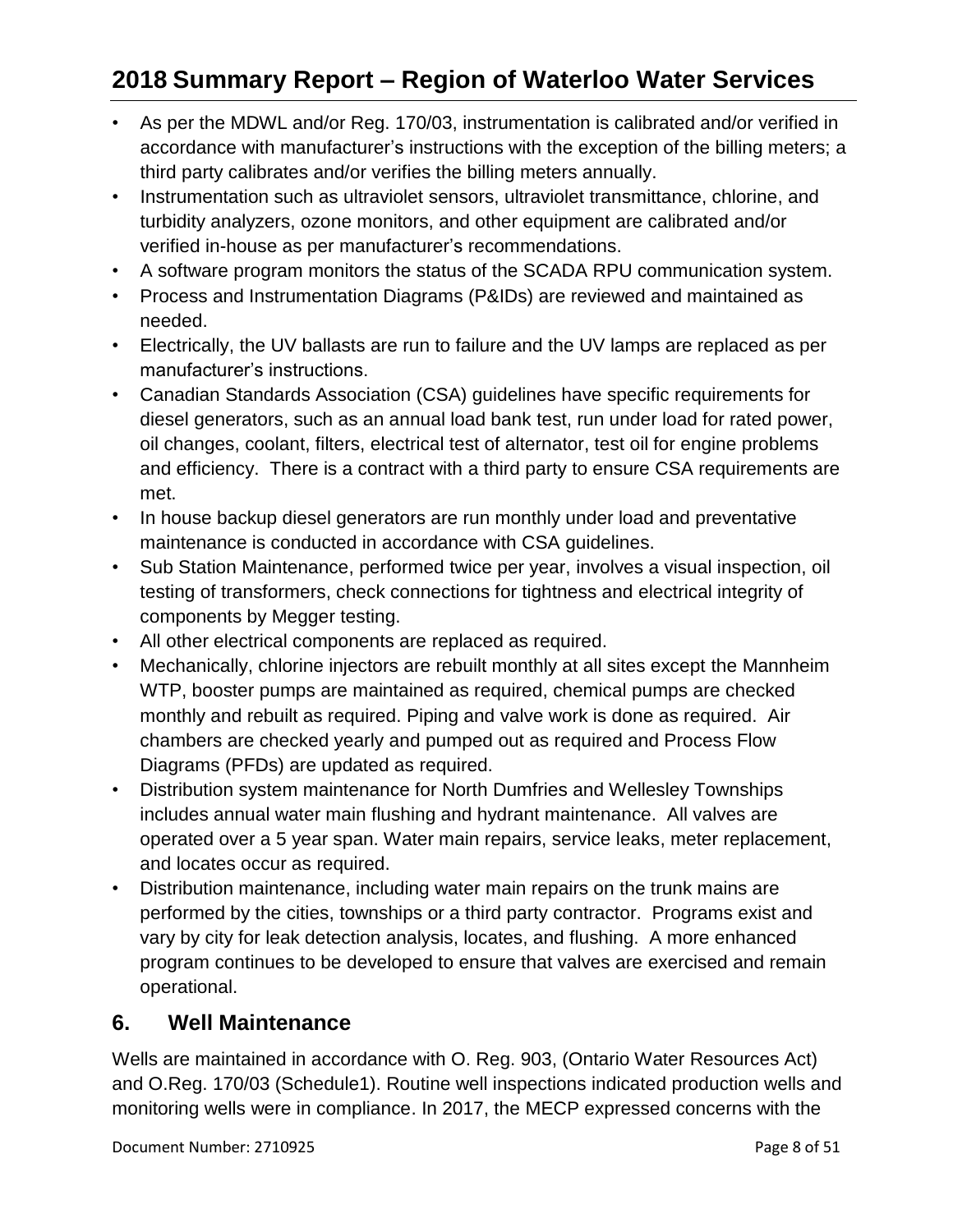outlined in the plan. methodology used to decommission production well FG2. A mitigation plan was submitted and accepted by the MECP and well FG2 was decommissioned in 2018 as

#### **7. Asset Management and Capital Infrastructure Replacement Program**

The Region's key asset management principle is to meet service levels and to manage risk, while minimizing life cycle costs. Risk events, such as an asset failure, are events which may compromise the delivery of the Region's strategic objectives. The Region's asset risk assessment takes into account potential losses to services, financial loss, and potential safety hazards. All assets are scored according to the impact of asset failure against these criteria and the likelihood of that failure occurring based on asset age, condition and performance.

 minimize any risk of failure, while obtaining the longest economic and service life from the assets. The objective is to replace critical assets before condition deteriorates into a poor or very poor state (which would increase the risk of failure). Renewal work involves replacing assets or components of assets to avoid service failure or interruption. For those assets with a higher risk profile, renewal works are timed to

The predominant drivers of renewals investment are as follows:

- monitor their condition and performance, according to Water Service's Inventory and • Current condition and performance: The Region regularly inspects its assets to Condition Assessment Protocol and supporting data template.
- Rate of deterioration: Examination of the rate of deterioration over time based on current condition, compared to expected service life.
- Renewals intervention point: Establishing a renewals intervention point based on the level of service required and its risk categorization.

 maintenance is also performed to maintain the condition of assets and help ensure The above summary has established the foundation upon which asset management and capital infrastructure replacement decisions are made. In addition, regular preventative expected service lives are achieved.

In 2018, asset management activities included:

• Annual Elevated Tank Inspection Program. The Region undertakes an annual tank exceed the recommended requirements set out in the AWWA Standard M42-Steel Water Storage Tanks. inspection program to examine ladders, landings, handrails, appurtenances, external and internal coatings, venting and overflow screens. These inspections meet or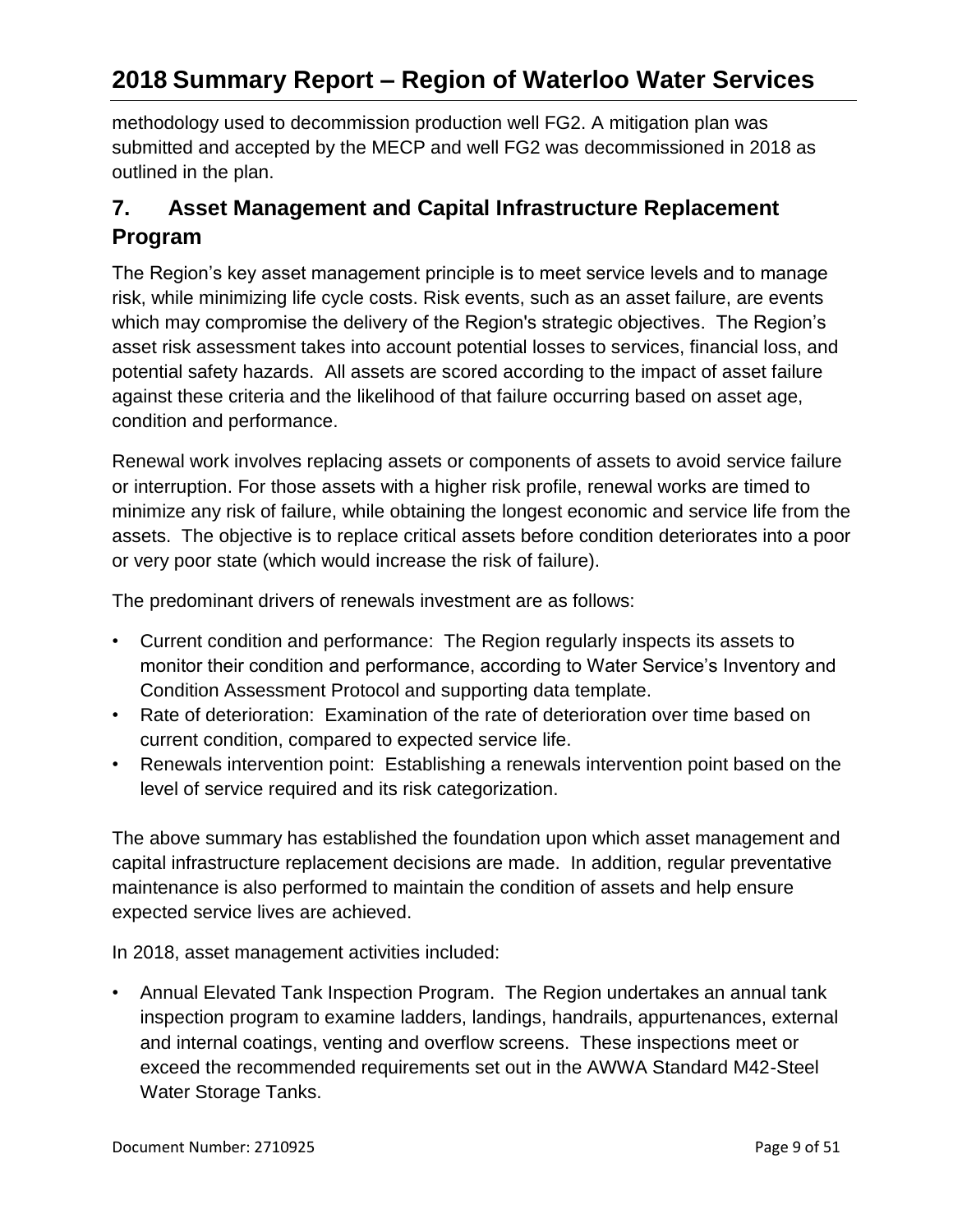- Reservoir cleaning and re-coating: Based on the finding of the Annual Elevated Tank of cleaning or re-coating to help ensure sustainable operation and extend service life. Inspection Program, elevated tanks undergo or are scheduled for major maintenance
- of cleaning or re-coating to help ensure sustainable operation and extend service life.<br>• Energy Assessments: When equipment replacement is being considered, and it is are undertaken. These assessments confirm the cost benefits of replacing an asset with the potential energy savings, replacement incentives, and payback period, to find determined that more energy efficient alternatives are available, energy assessments the most appropriate replacement alternative.
- Annual review, prioritization and coordination of watermain replacements: Watermain replacement requirements are reviewed based on the age, material, and condition (break history and leakage reports where available) and are coordinated with both Regional and Local transportation capital programs.
- Water Facility Inventory, Condition, and Risk Assessment Updates: Facility inventory and condition assessments are performed to recognize all major building, process, and site works assets and components, as well as to assess the current physical and performance (capacity, suitability, quality, quantity, and cost or energy efficiency). These assessments combined with criticality will provide the risk assessment for water facilities. Resulting information provides input into the annual and extended 25 year capital forecast of repair and replacements.
- deficiency is observed in the field to the point where it is on a list of prioritized projects for implementation. The process is a four (step) processes that includes the • Optimized Decision Making Process (ODMP): The process whereby an asset following steps and documentation:
	- $\circ$  Identify the Asset Issue and the Root Cause analysis
	- $\circ$  Assess the impacts and measures to mitigate
	- $\circ$  Gather Information and Identify the best approach to address the asset issue
	- $\circ$  Review project delivery options
	- $\circ$  Develop project verification, prioritization, and implementation plan.
- • Project Management Tool & Project Tracking: The Project Management (PM) Tool is a process in which all projects can be tracked and reviewed. The PM tool includes the scope, status, budget, invoices, documentation, risks and project priority.
- its first strategic asset management policy by July 1, 2019 and shall review and, if Asset Management Planning: The Ministry filed O. Reg. 588/17: Asset Management Planning for Municipal Infrastructure on December 27, 2017 under the "Infrastructure for Jobs and Prosperity Act". The regulation requires that every municipality prepare necessary, update it at least every five (5) years. The regulation also requires that every municipality prepare an asset management plan for its core municipal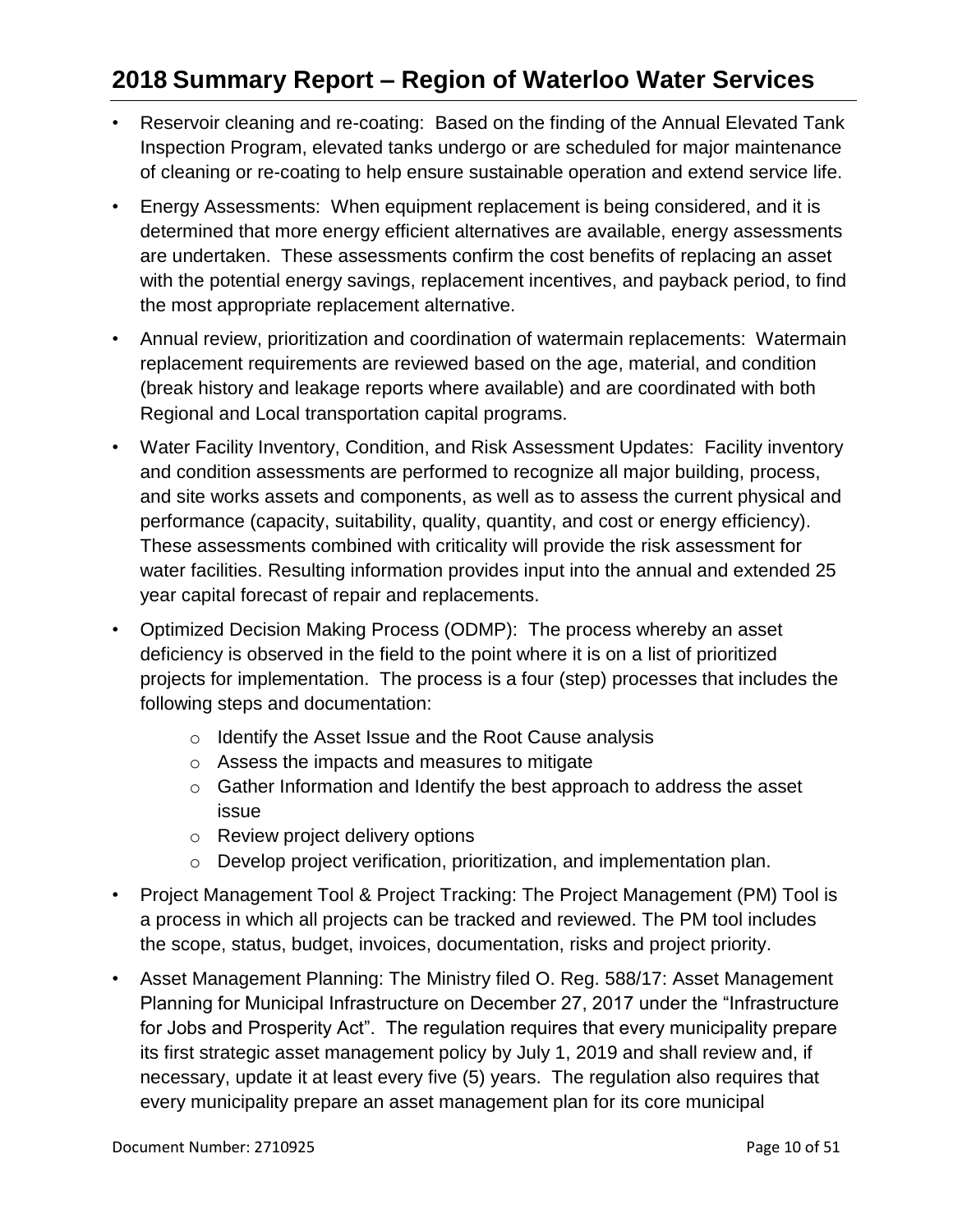assets by July 1, 2023. infrastructure assets by July 1, 2021, and for all of its other municipal infrastructure

- In 2017 the Region outlined a proposed schedule to meeting the primary requirements of O. Reg. 588/17:
- Council approved the Region's Corporate Asset Management Policy in 2016. Region staff proposes to complete their second asset management policy during the first six months of 2019 to meet the July 1, deadline.
- 2016, already includes all infrastructure assets and staff proposes that the second version of the Asset Management Plan be completed in 2020 using 2019 data The 2015 Region of Waterloo Corporate Asset Management Plan, completed in inclusive of all municipal infrastructure as required of the province by July 1, 2023.
- used to provide a rational framework for managing the Region's assets. The focus. The AM Plan is a written representation of proposed risk reduction programs levels of service. This AM Plan identifies future costs and assists in predicting future before they negatively impact customer levels of service. • The Asset Management Plan (AM Plan) is a long range planning document that is Region's AM Plan contains consolidated information that is currently available for the Region's assets to provide both a short term (10 years) and a long term (100 years) and strategies for the Region's assets based on understanding of customer requirements, regulatory compliance, and the ability of the assets to meet required problems that may hinder service delivery. This creates opportunities for the Region's asset managers and operators to remove physical, financial and political barriers

 the Region of Waterloo is in the midst of a multi-year Asset Management System In addition to the above mentioned asset management activities within Water Services, Implementation Project (AMSIP). The project is comprised of two primary components:

- product to be used by all asset-owning Divisions at the Region of Waterloo to perform maintenance and all other work on assets. 1. Work Management System Implementation (Lucity) - an enterprise level software
- 2. Decision Support System acquisition and implementation (PowerPlan) a set of correlated tools that work with the Work Management System in an integrated fashion to facilitate decision making for determining the appropriate rehabilitation, restoration, replacement, or maintenance strategies for optimal Asset performance.

 for comparing assets across Divisions and allow better reporting to help Council make more informed decisions. Integrated with other key corporate systems, these systems will enable staff to make better decisions related to asset maintenance, help forecast capital works, improve efficiencies through enhanced work planning and scheduling, provide consistent metrics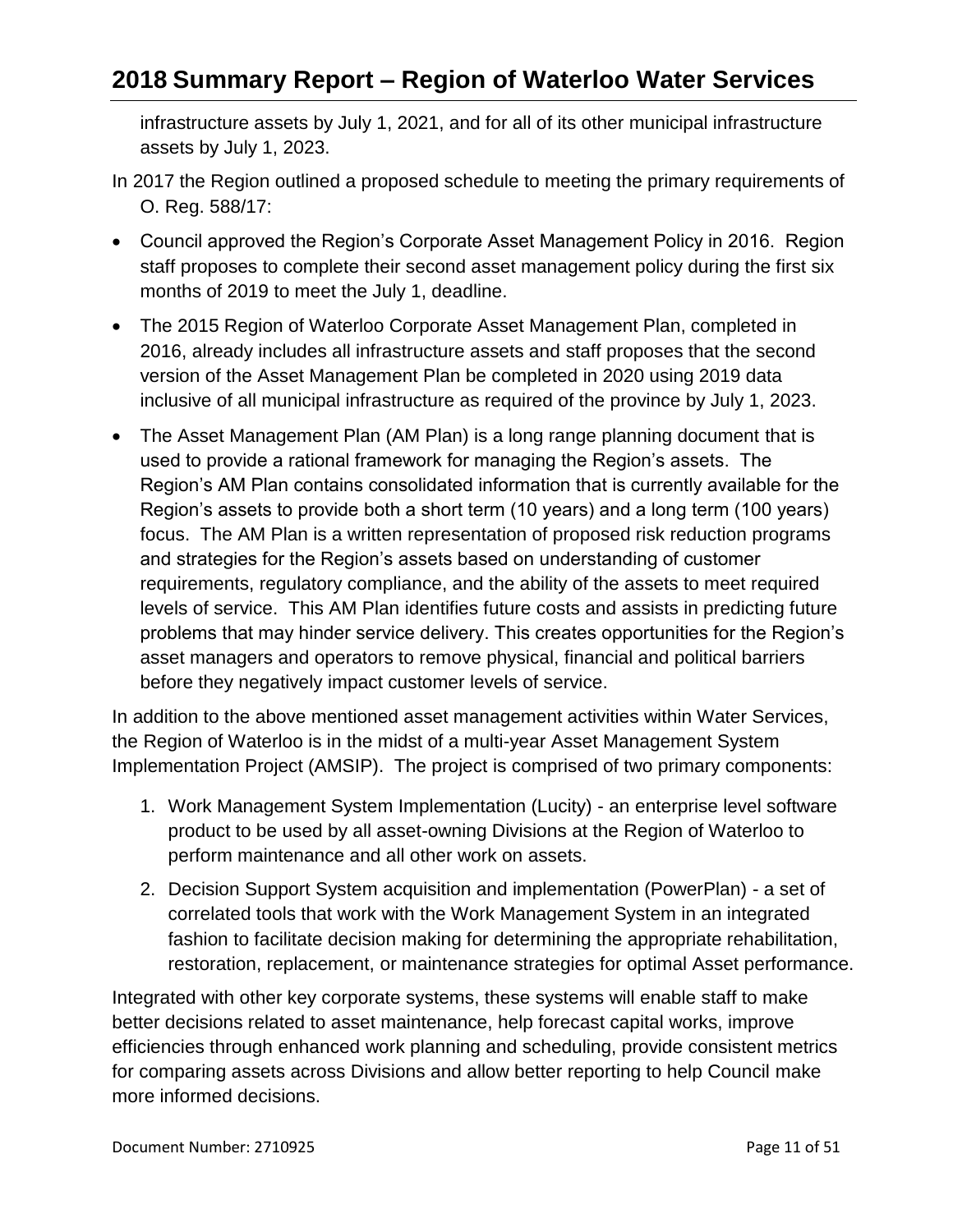## **Appendix A – Adverse Water Quality Incidents (AWQI) for Regional Distribution Facilities (IUS)**

| <b>AWQI</b> | <b>Date</b> | Location                                  | <b>Parameter</b> | <b>Result</b> | <b>Unit</b> | <b>Corrective</b><br><b>Action</b> |
|-------------|-------------|-------------------------------------------|------------------|---------------|-------------|------------------------------------|
|             |             | No IUS Distribution Facility AWQI in 2018 |                  |               |             |                                    |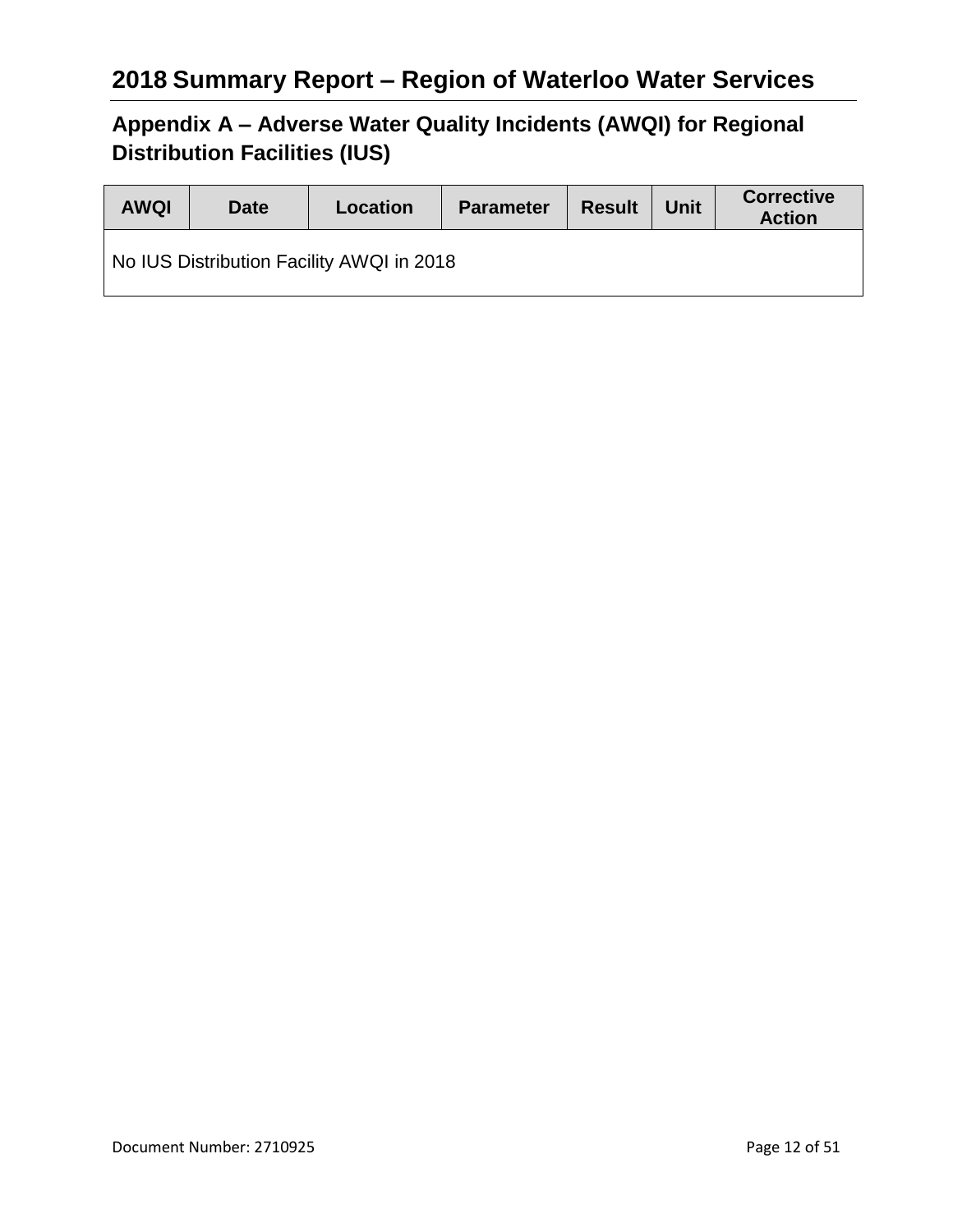#### **Appendix B** – QMS Management Review

**DATE:** November 26, 2018

TIME: **TIME:** 1:30pm – 4:00pm

**PLACE:** Mannheim Training Room

#### **PRESENT:**

| <b>Thomas Schmidt</b> | Nancy Kodousek | Olga Vrentzos        | Dale Wiens            |
|-----------------------|----------------|----------------------|-----------------------|
| Peter Clarke          | Kathy Taylor   | <b>Frank Infante</b> | Chris Komorowski (PH) |

#### **REGRETS:**

Sandy Stevens

#### **1) QMS MANAGEMENT REVIEW PROCESS**

A summary was provided of the Management Review purpose and objectives - to evaluate the effectiveness and appropriateness of the QMS and to address any deficiencies.

#### **2) QMS POLICY REVIEW AND APPROVAL**

The QMS policy (DOCS[#981236\)](pcdocs://DOCS_ADMIN/981236/R) was reviewed and continues to be appropriate.

#### **3) DWQMS MANAGEMENT REVIEW REQUIREMENTS**

Required Management Review agenda items were discussed in accordance with the procedure DOCS[#500605.](pcdocs://DOCS_ADMIN/500605/R)

#### **4) ROUNDTABLE DISCUSSION**

Management Review discussion conducted as per presentation (DOCS[#2861561\)](pcdocs://DOCS_ADMIN/2861561/R) and agenda (DOCS[#2873880\)](pcdocs://DOCS_ADMIN/2873880/R).

#### **5) PREVIOUS ACTION ITEMS- FOLLOW-UP**

Reviewed 2017 Management Review action status:

#### **I. Consider arsenic removal efficiencies in 2018 Risk Assessment**

MAC has changed from 25  $\mu$ g/L to 10  $\mu$ g/L. Study completed to determine arsenic removal efficiency from iron/manganese filtration at select sites. Removal efficiencies varied from 45-95% at different facilities. Risk Value was determined to be low (3) due to all raw water Arsenic levels being below 10 µg/L.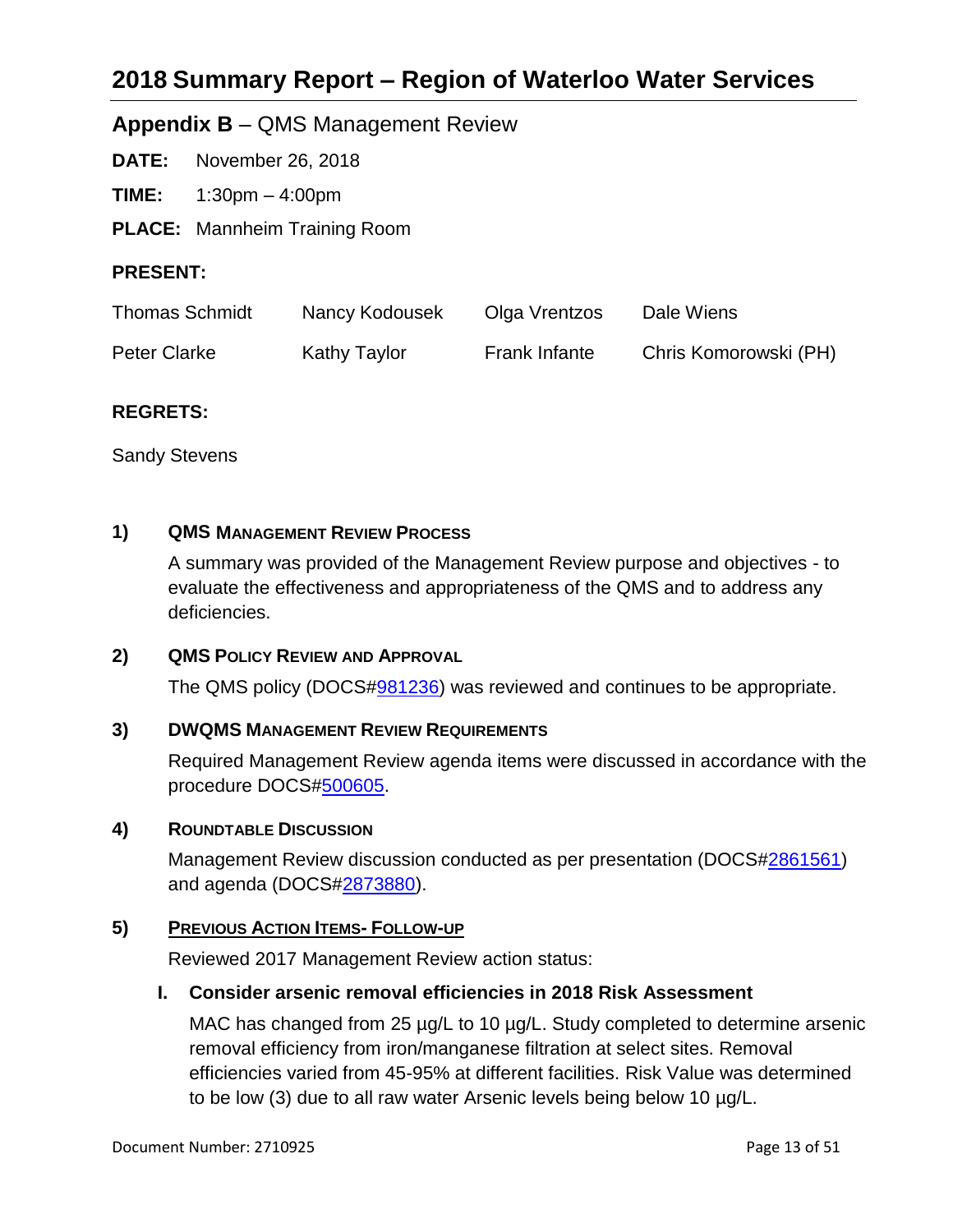**Action:** QMS Team

**Timeline:** Complete

#### **II. Revise Critical Control Limits**

SCADA LOLO and HIHI alarm setpoints were previously used as both primary and secondary CCLs. Alarm setpoint revisions were completed and secondary disinfection CCLs changed to 0.30 mg/L and 3.0 mg/L Region-wide.

**Action:** QMS Team

**Status:** Complete

#### **III. Mannheim Filters – Extended Terminal Subfluidization Wash (ETSW)**

Consultant to review data before proceeding to Phase 2, which will require coordination with the Ministry.

**Action:** Supervisor, Process & Compliance

**Timeline:** Ongoing (Summer 2019)

#### **IV. Protocol for Operating Hidden Valley and the K80s Wells During Grand River Watershed Upsets**

A peer review of the current procedure is underway. Received a tech memo for operation with turbidity levels from 50-100 NTU.

**Action:** Manager, Operations and Maintenance

**Timeline:** Ongoing (Spring 2020)

#### **6) INCIDENTS OF REGULATORY NON-COMPLIANCE REVIEW**

Five (5) regulatory non-compliance issues occurred in 2018. For most non compliance issues a corrective/preventative action was implemented (see Management Review Presentation Slides #15-18, DOCS[#2861561](pcdocs://DOCS_ADMIN/2861561/R) for details). ֚֚֡

#### **7) OPERATIONAL PLANS AND MUNICIPAL DRINKING WATER LICENSES**

- 2 new MDWL and 2 new DWWPs were issued in 2018.
- West Montrose Waterworks and MDWL end dated.

#### **8) General**

- Discussed performing a cost/benefit analysis of the current algae monitoring program including sampling and monitoring frequency.
- Discussed history of regulatory relief granted for AWQI reporting.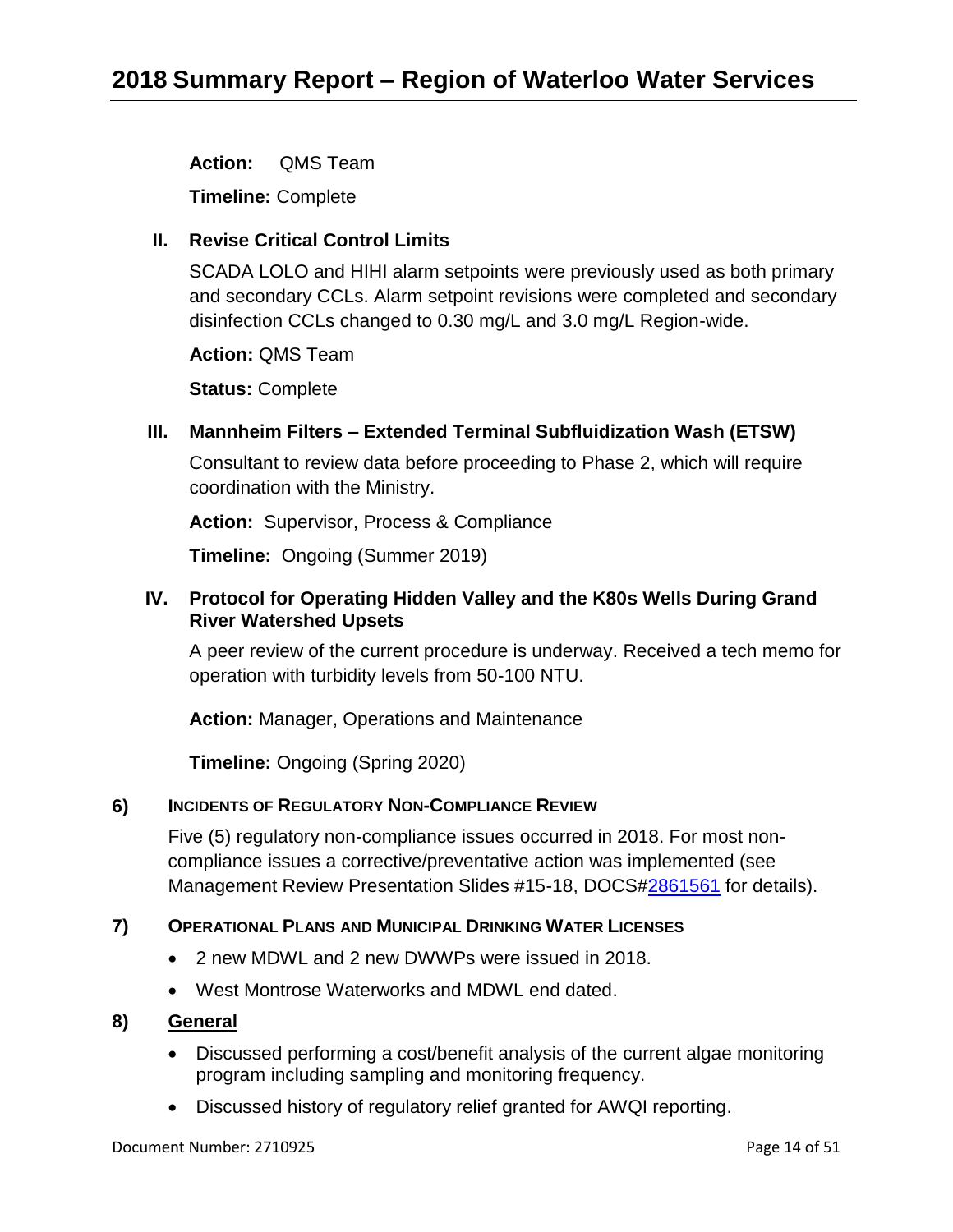- Required primary disinfection upgrades (chlorine contact chambers) on track for completion by Dec 31, 2018 at wells G4/G4A, K23 and W10.
- Health Canada Public Consultation document discussion with respect to 1,4 Dioxane, chloramine, barium, and Enterococci.
- Lead levels in plumbing regularly discussed at meetings with Public Health. Recent focus on lead results from schools and daycares.
- Discussed future plans to direct RMP discharge to City of Kitchener sanitary sewer. Will require an updated DWWP.
- Well P6 decommissioned, TCE not detected in any samples.
- Wells B1,B2 (not in use, elevated Nitrates) planned for decommissioning.
- Real time  $H_2O_2$  dosage at Greenbrook established.
- PACL storage and transfer system operational at Mannheim.
- Discussed potential for participation in the Strategic Fuel Reserve Program which would provide diesel fuel for generators during widespread power outages.

#### **9) NEW ACTION ITEMS**

- **I.** PROVIDE STANDARD OF CARE TRAINING TO NEW COUNCIL (IF REQUESTED)
	- Investigate bringing course in-house for new Regional Council and open up training for lower tier Councillors as well.

**Action:** Director, Water Services & Supervisor, Process and Compliance

**Timeline:** Winter 2019

- **II. IMPLEMENT EXTENDED TERMINAL SUBFLUIDIZATION WASH (ETSW) FOR MANNHEIM FILTERS** 
	- Consultant report and MECP notification required before implementation.

**Action:** Supervisor, Process and Compliance

**Timeline:** Summer 2019

#### **III. REVIEW/IMPLEMENT INTERNAL AUDIT FINDINGS**

- Zero (0) non-conformance issues were identified.
- Fifteen (15) opportunities for improvement were identified, implementation to be assessed and decided by management staff.

**Action:** Supervisor, Process and Compliance

**Timeline:** Spring 2019

#### **IV. DEVELOP STANDARD OPERATING PROCEDURE FOR GREENBROOK WTP**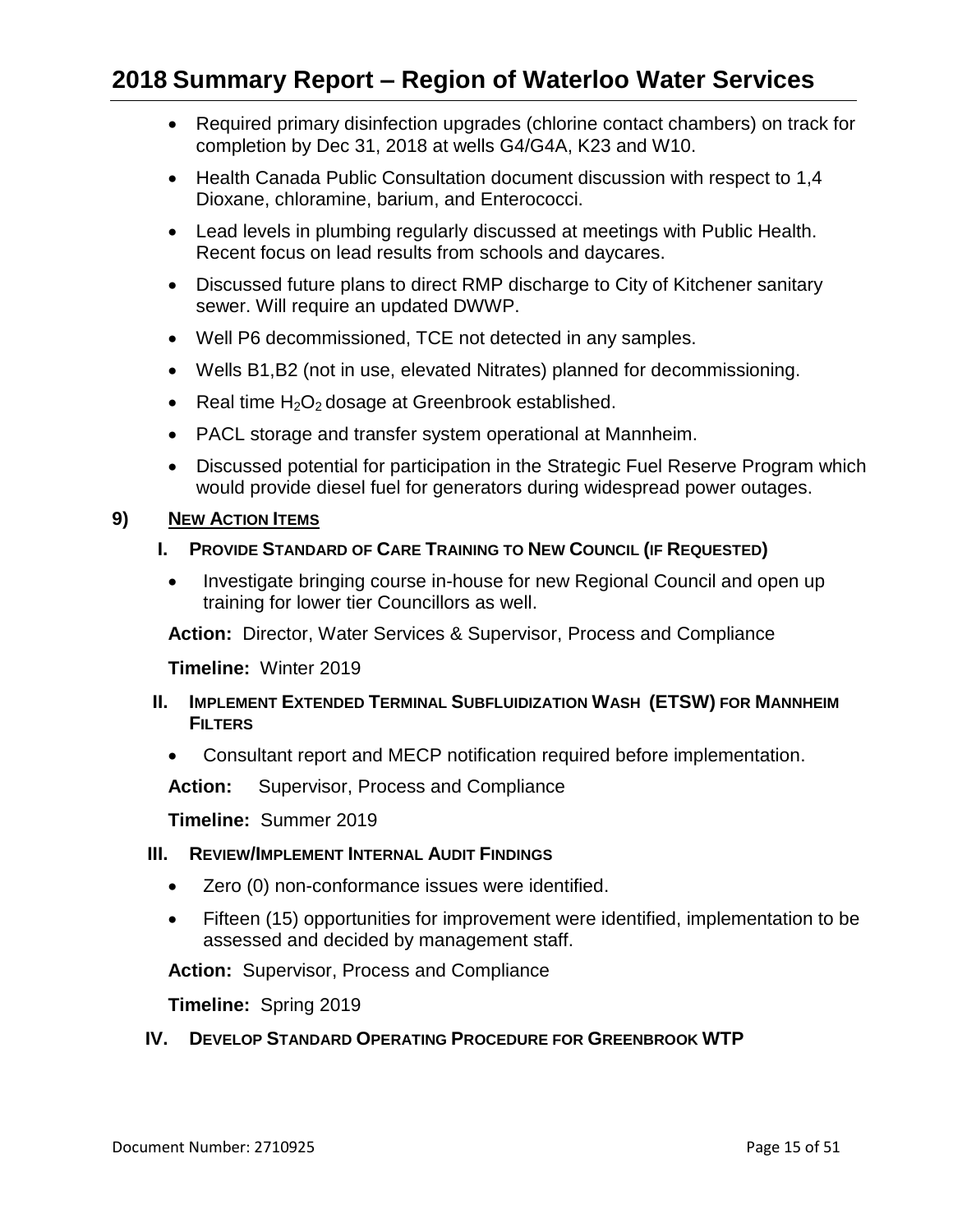• Health Canada's proposed MAC of 50 µg/L for 1,4-Dioxane may impact the Region's current target level of 10 µg/L. Online continuous peroxide dosage monitoring now in place.

**Action:** Supervisor, Process and Compliance

**Timeline:** Summer 2019

- **V. REVISE PROTOCOL FOR OPERATING HIDDEN VALLEY AND THE K80S WELLS DURING GRAND RIVER WATERSHED UPSETS** 
	- A peer review of the current procedure is underway.

**Action:** Manager, O&M

**Timeline:** Spring 2020

- **10) NEXT STEPS** 
	- Continue Opportunity for Improvement (OFI) review and implementation as applicable.
	- QMS Re-Accreditation Audit scheduled for week of January 21 $^{\rm st}$ , 2019.
	- Develop Non Conformance corrective action plans as applicable.
	- Amend DWQMS procedures, as applicable.
	- Ensure work orders are generated as required once the transition to Lucity is implemented.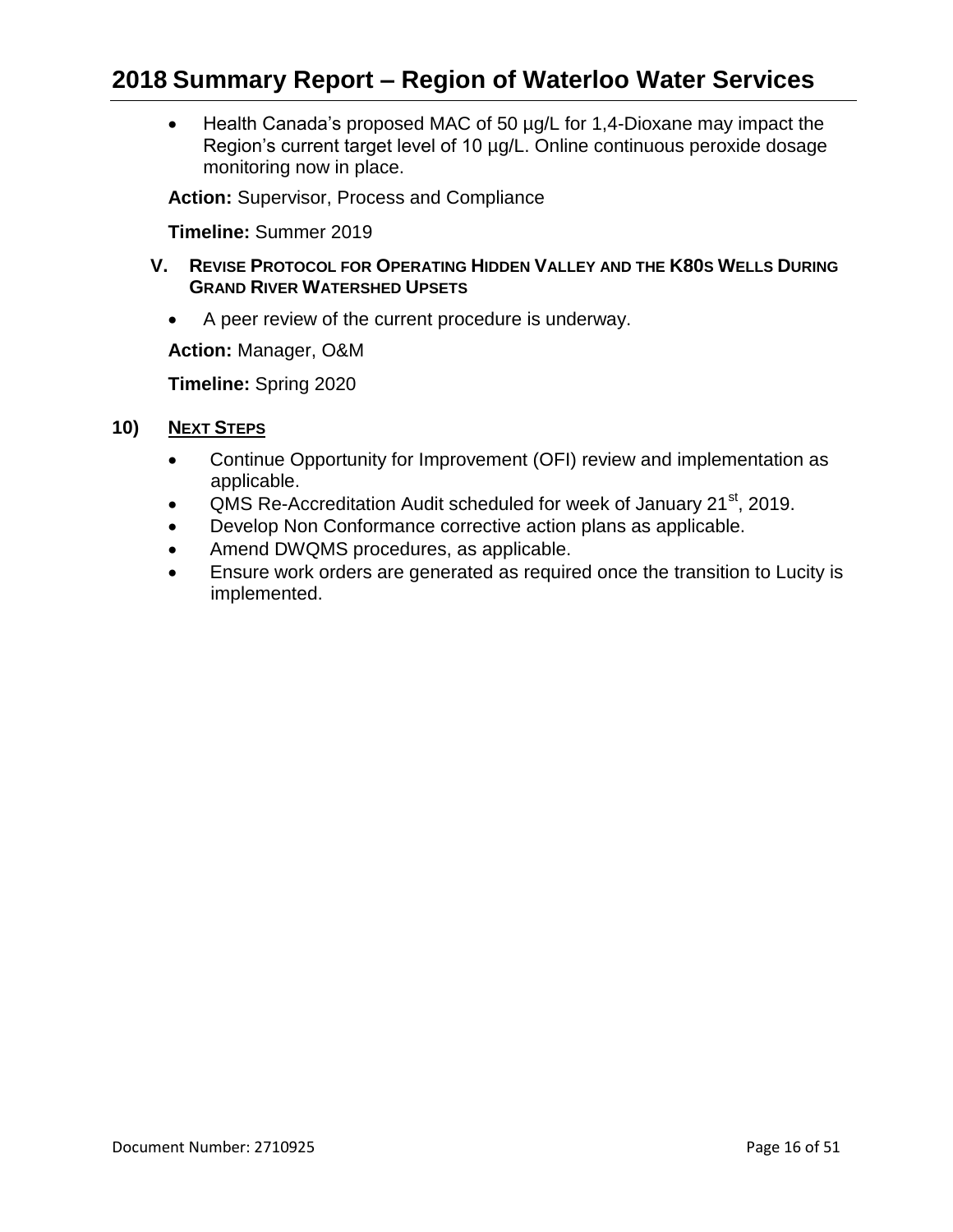#### **Appendix C** – Treated Water Flow Data

The following tables summarize the flow rates for 2018, including MDWL Schedule C-Table 1 flow limits and treated water monthly average daily volumes. There were no MDWL flow limit exceedances in 2018. See Table 1 for PTTW flow exceedances.

| Cambridge Drinking Water System - Wells G4/G4A |                           |                                              |                        |  |  |
|------------------------------------------------|---------------------------|----------------------------------------------|------------------------|--|--|
| <b>Month</b>                                   | <b>Raw Peak Flow Rate</b> | <b>Treated - Max Day</b>                     | <b>Monthly Average</b> |  |  |
|                                                | (L/s)                     | (MDWL Limit= $1900 \text{ m}^3/\text{day}$ ) | $(m^3/d)$              |  |  |
| January                                        | 19.41                     | 1651                                         | 1493                   |  |  |
| February                                       | 20.47                     | 1652                                         | 1636                   |  |  |
| March                                          | 21.72                     | 1649                                         | 1449                   |  |  |
| April                                          | 20.80                     | 1650                                         | 1594                   |  |  |
| May                                            | 20.39                     | 1652                                         | 1600                   |  |  |
| June                                           | 20.61                     | 1648                                         | 1471                   |  |  |
| July                                           | 20.24                     | 1650                                         | 1634                   |  |  |
| August                                         | 19.69                     | 1648                                         | 1615                   |  |  |
| September                                      | 20.57                     | 1649                                         | 1114                   |  |  |
| October                                        | 0                         | 0                                            | 0                      |  |  |
| November                                       | 20.64                     | 1734                                         | 868                    |  |  |
| December                                       | 20.41                     | 1730                                         | 1634                   |  |  |
| Average                                        |                           |                                              | 1342                   |  |  |
| <b>Maximum</b>                                 | 21.72                     | 1734                                         |                        |  |  |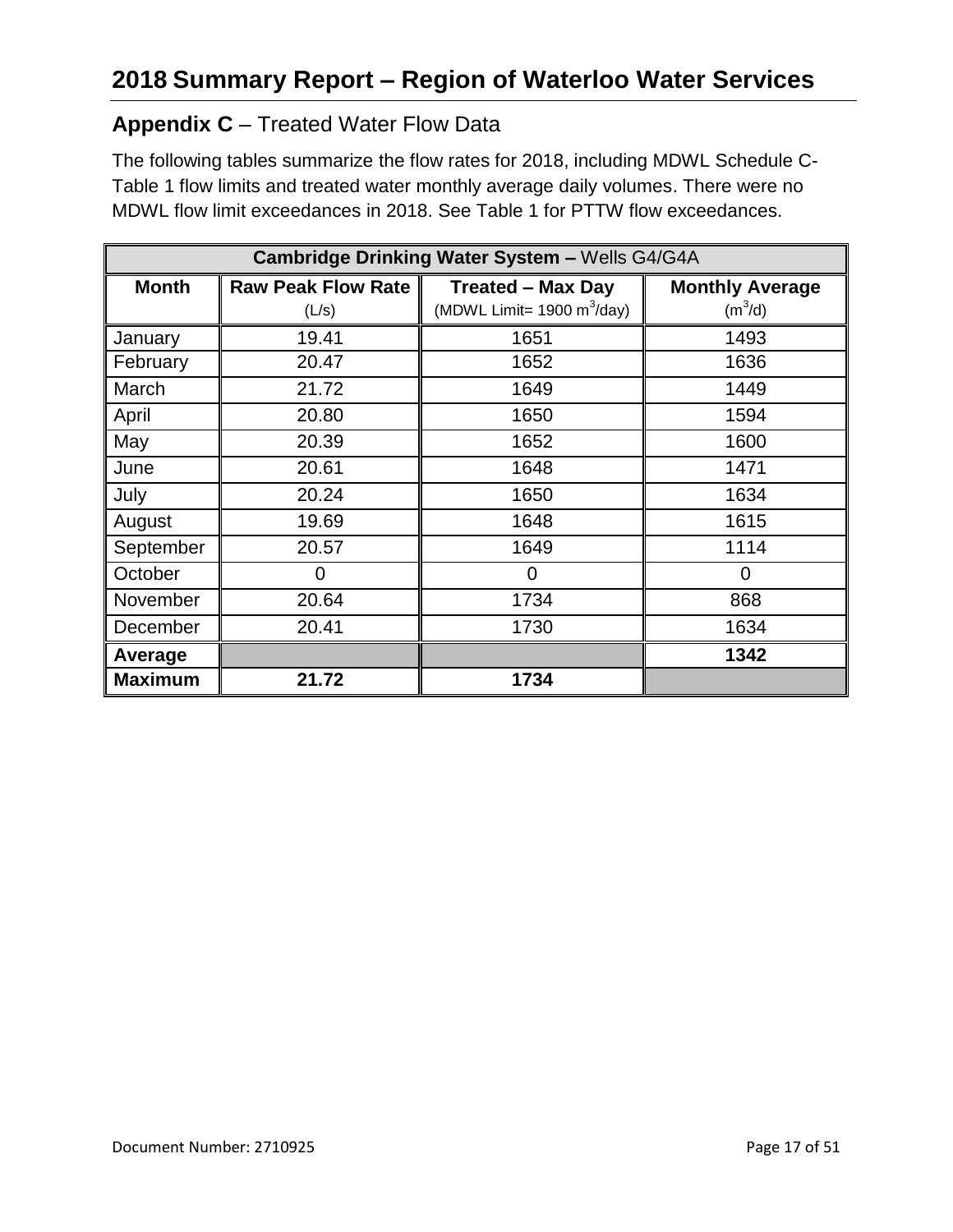| <b>Cambridge Drinking Water System - Wells G5/G5A</b> |                           |                                              |                        |  |  |
|-------------------------------------------------------|---------------------------|----------------------------------------------|------------------------|--|--|
| <b>Month</b>                                          | <b>Raw Peak Flow Rate</b> | <b>Treated - Max Day</b>                     | <b>Monthly Average</b> |  |  |
|                                                       | (L/s)                     | (MDWL Limit= $4320 \text{ m}^3/\text{day}$ ) | $(m^3/d)$              |  |  |
| January                                               | 25.79                     | 2195                                         | 2125                   |  |  |
| February                                              | 25.76                     | 2200                                         | 2186                   |  |  |
| March                                                 | 25.74                     | 2199                                         | 2085                   |  |  |
| April                                                 | 0                         | 0                                            | 0                      |  |  |
| May                                                   | 0                         | $\overline{0}$                               | 0                      |  |  |
| June                                                  | 0                         | $\overline{0}$                               | 0                      |  |  |
| July                                                  | 30.42                     | 2585                                         | 1402                   |  |  |
| August                                                | 33.69                     | 2590                                         | 2093                   |  |  |
| September                                             | 23.31                     | 1744                                         | 919                    |  |  |
| October                                               | 30.49                     | 2585                                         | 1462                   |  |  |
| November                                              | 32.66                     | 2686                                         | 2120                   |  |  |
| December                                              | 30.42                     | 2591                                         | 1704                   |  |  |
| Average                                               |                           |                                              | 1253                   |  |  |
| <b>Maximum</b>                                        | 33.69                     | 2686                                         |                        |  |  |

| <b>Cambridge Drinking Water System - Well G6</b> |                           |                                               |                        |  |  |
|--------------------------------------------------|---------------------------|-----------------------------------------------|------------------------|--|--|
| <b>Month</b>                                     | <b>Raw Peak Flow Rate</b> | <b>Treated - Max Day</b>                      | <b>Monthly Average</b> |  |  |
|                                                  | (L/s)                     | (MDWL Limit= $1,900 \text{ m}^3/\text{day}$ ) | $(m^3/d)$              |  |  |
| January                                          | 16.37                     | 1357                                          | 1320                   |  |  |
| February                                         | 16.21                     | 1359                                          | 1346                   |  |  |
| March                                            | 16.19                     | 1358                                          | 1338                   |  |  |
| April                                            | 16.20                     | 1353                                          | 1301                   |  |  |
| May                                              | 16.10                     | 1354                                          | 1303                   |  |  |
| June                                             | 16.24                     | 1346                                          | 1326                   |  |  |
| July                                             | 15.96                     | 1351                                          | 1326                   |  |  |
| August                                           | 16.12                     | 1349                                          | 1332                   |  |  |
| September                                        | 16.09                     | 1353                                          | 1336                   |  |  |
| October                                          | 16.12                     | 1350                                          | 1333                   |  |  |
| November                                         | 16.10                     | 1386                                          | 1297                   |  |  |
| December                                         | 16.23                     | 1349                                          | 1317                   |  |  |
| Average                                          |                           |                                               | 1323                   |  |  |
| <b>Maximum</b>                                   | 16.37                     | 1386                                          |                        |  |  |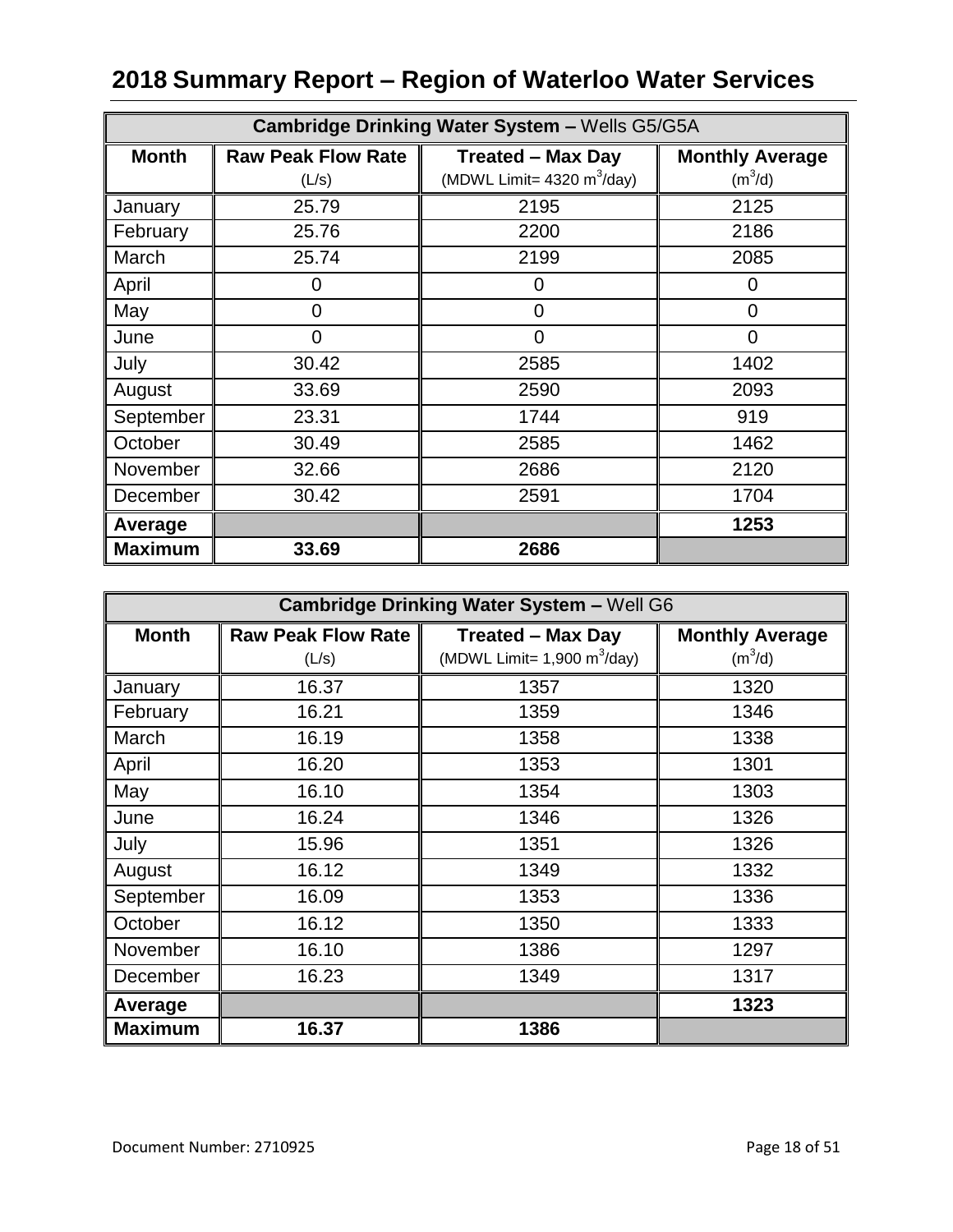| <b>Cambridge Drinking Water System - Well G9</b> |                                    |                                                                           |                                     |  |  |
|--------------------------------------------------|------------------------------------|---------------------------------------------------------------------------|-------------------------------------|--|--|
| <b>Month</b>                                     | <b>Raw Peak Flow Rate</b><br>(L/s) | <b>Treated - Max Day</b><br>(MDWL Limit= $3,280 \text{ m}^3/\text{day}$ ) | <b>Monthly Average</b><br>$(m^3/d)$ |  |  |
| January                                          | 0                                  | 0                                                                         | $\Omega$                            |  |  |
| February                                         | $\mathbf 0$                        | 0                                                                         | $\overline{0}$                      |  |  |
| March                                            | $\Omega$                           | 0                                                                         | 0                                   |  |  |
| April                                            | 21.82*                             | 0                                                                         | 0                                   |  |  |
| May                                              | 12.36*                             | 0                                                                         | $\overline{0}$                      |  |  |
| June                                             | $10.03*$                           | 0                                                                         | 0                                   |  |  |
| July                                             | 21.34                              | 1644                                                                      | 181                                 |  |  |
| August                                           | 21.18                              | 1801                                                                      | 831                                 |  |  |
| September                                        | 21.40                              | 1792                                                                      | 1732                                |  |  |
| October                                          | 21.08                              | 1747                                                                      | 1693                                |  |  |
| November                                         | 20.89                              | 1741                                                                      | 1637                                |  |  |
| December                                         | 21.00                              | 1749                                                                      | 1666                                |  |  |
| Average                                          |                                    |                                                                           | 646                                 |  |  |
| <b>Maximum</b>                                   | 21.82                              | 1801                                                                      |                                     |  |  |

\*Running to waste.

| Cambridge Drinking Water System - Well H3/H3A |                           |                                              |                        |  |  |
|-----------------------------------------------|---------------------------|----------------------------------------------|------------------------|--|--|
| <b>Month</b>                                  | <b>Raw Peak Flow Rate</b> | <b>Treated - Max Day</b>                     | <b>Monthly Average</b> |  |  |
|                                               | (L/s)                     | (MDWL Limit= $1642 \text{ m}^3/\text{day}$ ) | $(m^3/d)$              |  |  |
| January                                       | 0                         |                                              | ( )                    |  |  |
| February                                      | 0                         | 0                                            | 0                      |  |  |
| March                                         | $\overline{0}$            | 0                                            | 0                      |  |  |
| April                                         | 0                         | 0                                            | 0                      |  |  |
| May                                           | 0                         | 0                                            | 0                      |  |  |
| June                                          | 0                         | 0                                            | 0                      |  |  |
| July                                          | $\overline{0}$            | $\overline{0}$                               | 0                      |  |  |
| August                                        | 17.54                     | 1125                                         | 380                    |  |  |
| September                                     | 20.00*                    | 1295                                         | 541                    |  |  |
| October                                       | 15.52                     | 1295                                         | 1293                   |  |  |
| November                                      | 15.66                     | 1295                                         | 361                    |  |  |
| December                                      | 16.68                     | 1296                                         | 1192                   |  |  |
| Average                                       |                           |                                              | 339                    |  |  |
| <b>Maximum</b>                                | 20.00                     | 1296                                         |                        |  |  |

\*See Table 1. Running to waste.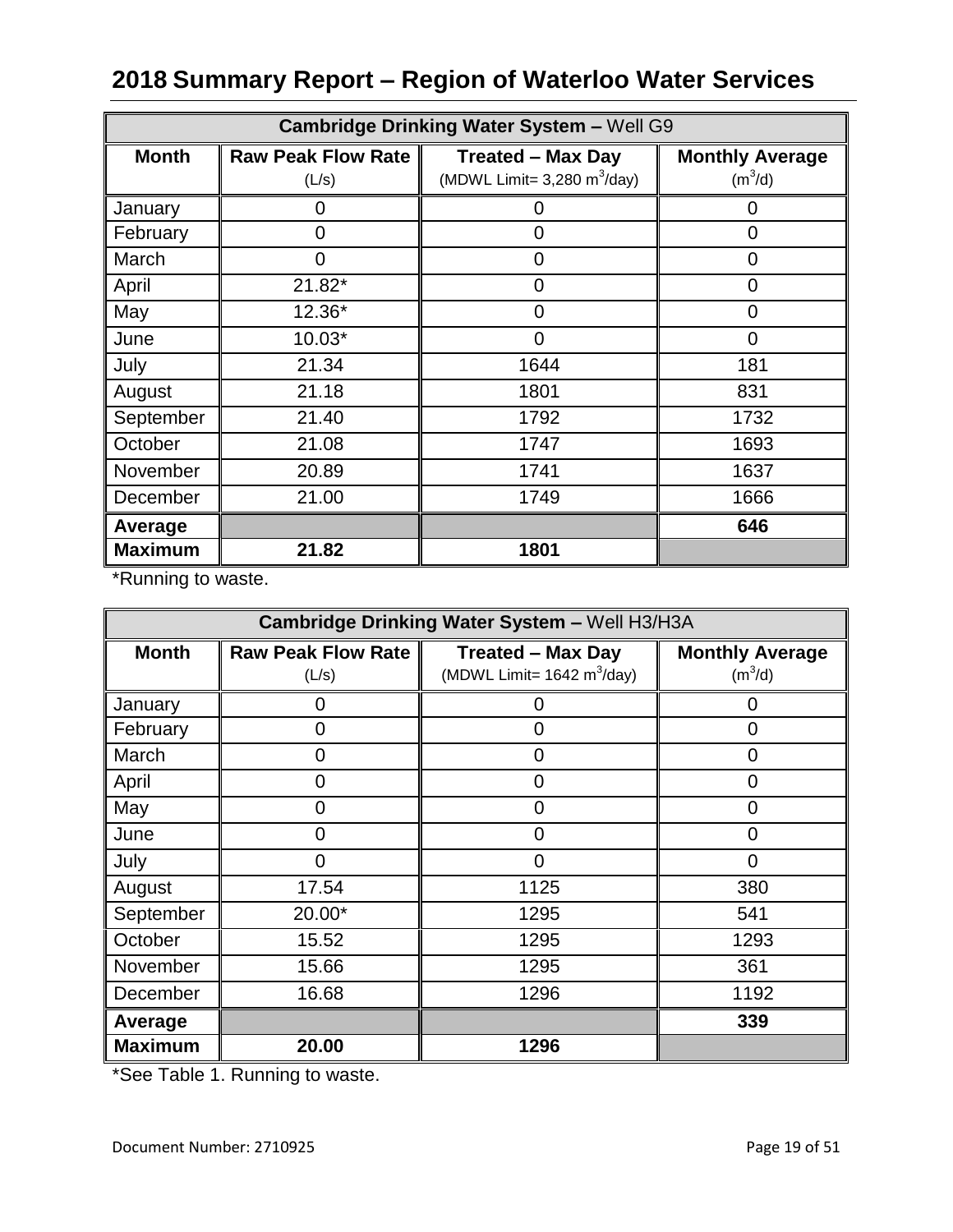| Cambridge Drinking Water System - Wells H4/H4A |                           |                                              |                        |  |  |
|------------------------------------------------|---------------------------|----------------------------------------------|------------------------|--|--|
| <b>Month</b>                                   | <b>Raw Peak Flow Rate</b> | <b>Treated - Max Day</b>                     | <b>Monthly Average</b> |  |  |
|                                                | (L/s)                     | (MDWL Limit= $2074 \text{ m}^3/\text{day}$ ) | $(m^3/d)$              |  |  |
| January                                        | 16.36                     | 1336                                         | 1276                   |  |  |
| February                                       | 16.30                     | 1329                                         | 1317                   |  |  |
| March                                          | 16.23                     | 1326                                         | 1316                   |  |  |
| April                                          | 16.28                     | 1328                                         | 1315                   |  |  |
| May                                            | 18.14                     | 1334                                         | 1276                   |  |  |
| June                                           | 16.56                     | 1332                                         | 1315                   |  |  |
| July                                           | 16.13                     | 1321                                         | 1206                   |  |  |
| August                                         | 0                         | $\Omega$                                     | 0                      |  |  |
| September                                      | $\overline{0}$            | $\overline{0}$                               | $\Omega$               |  |  |
| October                                        | 20.00*                    | 1480                                         | 1063                   |  |  |
| November                                       | 20.00*                    | 1476                                         | 1333                   |  |  |
| December                                       | 20.00*                    | 1474                                         | 958                    |  |  |
| Average                                        |                           |                                              | 983                    |  |  |
| <b>Maximum</b>                                 | 20.00                     | 1480                                         |                        |  |  |

\*Less than 10 minute flow spike on startup.

| <b>Cambridge Drinking Water System - Well H5</b> |                           |                               |                        |  |  |
|--------------------------------------------------|---------------------------|-------------------------------|------------------------|--|--|
| <b>Month</b>                                     | <b>Raw Peak Flow Rate</b> | <b>Treated - Max Day</b>      | <b>Monthly Average</b> |  |  |
|                                                  | (L/s)                     | (MDWL Limit= 1987 $m^3$ /day) | $(m^3/d)$              |  |  |
| January                                          | 11.79                     | 849                           | 827                    |  |  |
| February                                         | 11.20                     | 853                           | 800                    |  |  |
| March                                            | 10.20                     | 805                           | 757                    |  |  |
| April                                            | 13.80                     | 832                           | 721                    |  |  |
| May                                              | 19.33                     | 1496                          | 903                    |  |  |
| June                                             | 19.87                     | 1522                          | 1472                   |  |  |
| July                                             | 18.74                     | 1498                          | 1282                   |  |  |
| August                                           | 15.50                     | 1136                          | 1076                   |  |  |
| September                                        | 15.44                     | 1115                          | 1077                   |  |  |
| October                                          | 15.09                     | 1127                          | 1072                   |  |  |
| November                                         | 15.11                     | 1140                          | 1088                   |  |  |
| December                                         | 16.06                     | 1119                          | 974                    |  |  |
| Average                                          |                           |                               | 1004                   |  |  |
| <b>Maximum</b>                                   | 19.87                     | 1522                          |                        |  |  |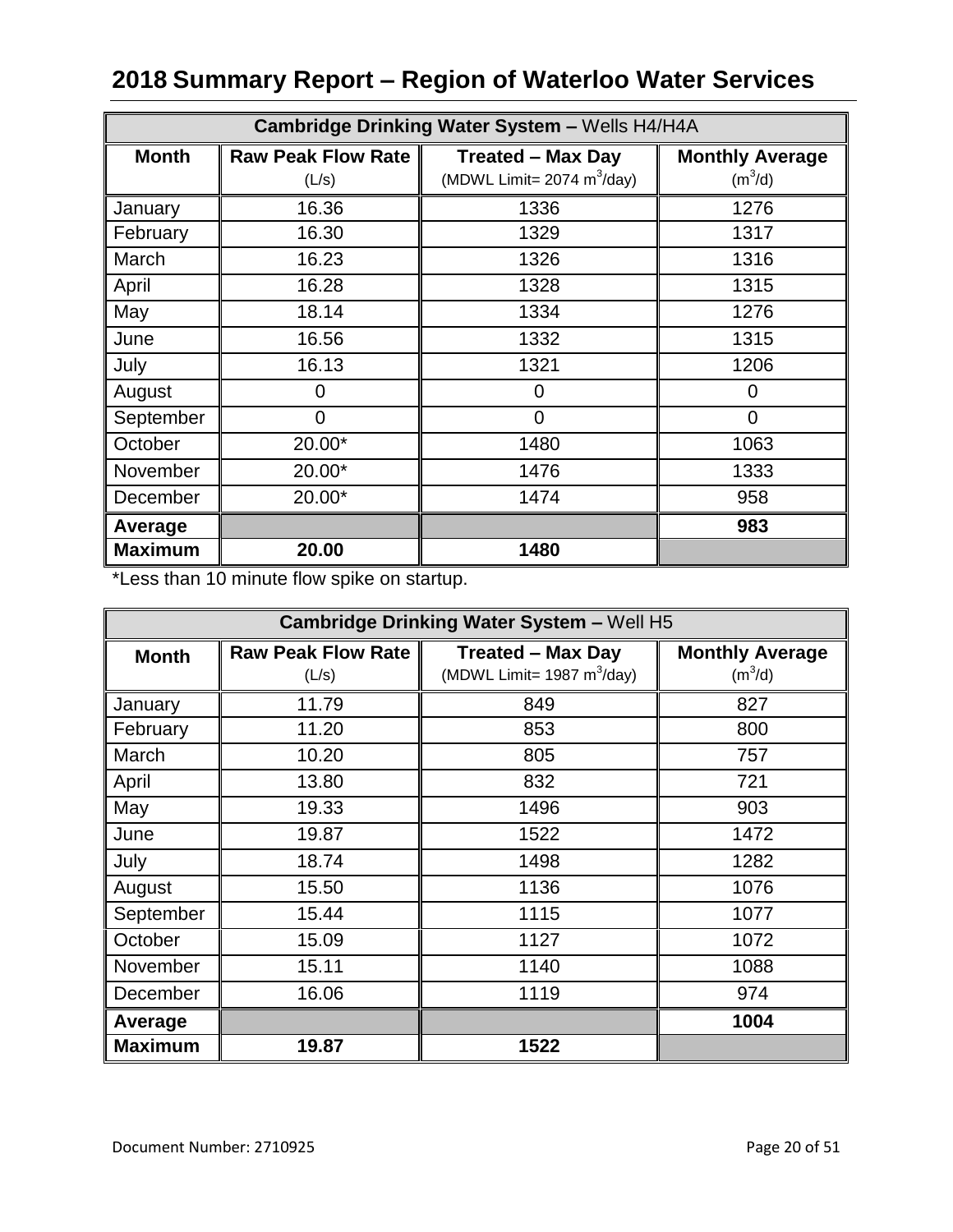| Cambridge Drinking Water System - Middleton Wells (G1, G1A, G2, G3, G14, G15) |                           |                                               |                        |
|-------------------------------------------------------------------------------|---------------------------|-----------------------------------------------|------------------------|
| <b>Month</b>                                                                  | <b>Raw Peak Flow Rate</b> | <b>Treated - Max Day</b>                      | <b>Monthly Average</b> |
|                                                                               | (L/s)                     | (MDWL Limit= $40349 \text{ m}^3/\text{day}$ ) | $(m^3/d)$              |
| January                                                                       | 422.07                    | 17556                                         | 15938                  |
| February                                                                      | 455.32                    | 18838                                         | 15989                  |
| March                                                                         | 447.53                    | 17799                                         | 16235                  |
| April                                                                         | 438.53                    | 17462                                         | 16153                  |
| May                                                                           | 438.98                    | 17876                                         | 16241                  |
| June                                                                          | 484.33*                   | 18343                                         | 16883                  |
| July                                                                          | 453.80                    | 19135                                         | 17305                  |
| August                                                                        | 457.72*                   | 19184                                         | 18344                  |
| September                                                                     | 442.96                    | 19054                                         | 16918                  |
| October                                                                       | 441.67                    | 19493                                         | 16765                  |
| November                                                                      | 434.55                    | 17753                                         | 15116                  |
| December                                                                      | 406.71                    | 16980                                         | 14194                  |
| Average                                                                       |                           |                                               | 16340                  |
| <b>Maximum</b>                                                                | 484.33                    | 19493                                         |                        |

\* Less than 10 minute flow spike.

| Cambridge Drinking Water System - Pinebush Wells (P10, P11, P17) |                           |                                               |                        |
|------------------------------------------------------------------|---------------------------|-----------------------------------------------|------------------------|
| <b>Month</b>                                                     | <b>Raw Peak Flow Rate</b> | <b>Treated - Max Day</b>                      | <b>Monthly Average</b> |
|                                                                  | (L/s)                     | (MDWL Limit= $10368 \text{ m}^3/\text{day}$ ) | $(m^3/d)$              |
| January                                                          | 58.10                     | 3403                                          | 2920                   |
| February                                                         | 57.60                     | 3415                                          | 3098                   |
| March                                                            | 55.73                     | 3388                                          | 3003                   |
| April                                                            | 62.54                     | 3375                                          | 897                    |
| May                                                              | 55.58                     | 3331                                          | 2963                   |
| June                                                             | 58.71                     | 3253                                          | 2831                   |
| July                                                             | 48.36                     | 3416                                          | 2965                   |
| August                                                           | 47.43                     | 3097                                          | 2830                   |
| September                                                        | 48.63                     | 3014                                          | 2696                   |
| October                                                          | 62.84                     | 2972                                          | 390                    |
| November                                                         | 64.94                     | 3062                                          | 1938                   |
| December                                                         | 65.32                     | 3070                                          | 2670                   |
| Average                                                          |                           |                                               | 2433                   |
| <b>Maximum</b>                                                   | 65.32                     | 3416                                          |                        |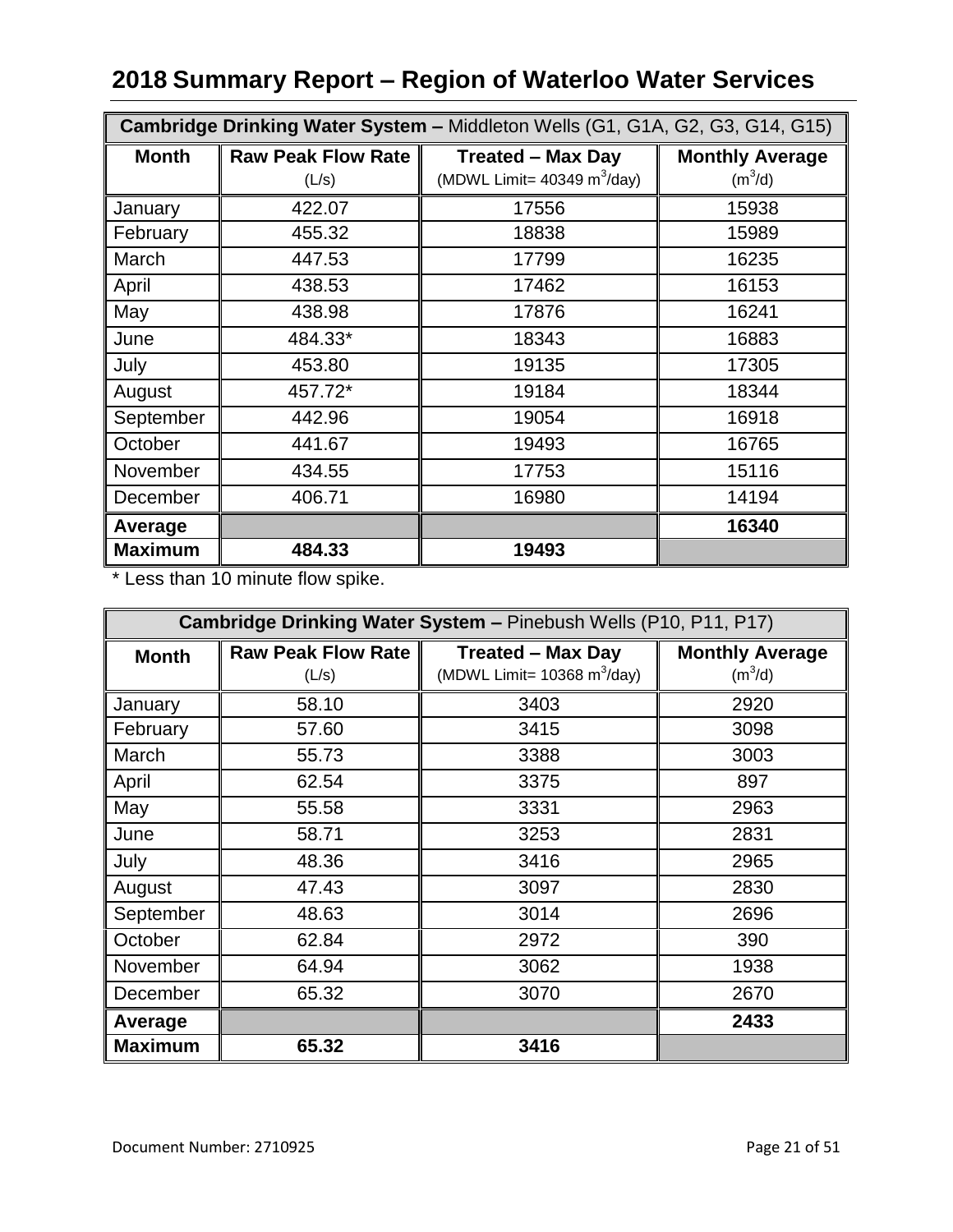| <b>Cambridge Drinking Water System - Well P16</b> |                                    |                                                           |                                     |
|---------------------------------------------------|------------------------------------|-----------------------------------------------------------|-------------------------------------|
| <b>Month</b>                                      | <b>Raw Peak Flow Rate</b><br>(L/s) | <b>Treated - Max Day</b><br>(MDWL Limit= 1961 $m^3$ /day) | <b>Monthly Average</b><br>$(m^3/d)$ |
| January                                           | 0                                  | O                                                         | 0                                   |
| February                                          | 0                                  | 0                                                         | $\Omega$                            |
| March                                             | 0                                  | O                                                         | 0                                   |
| April                                             | 0                                  | O                                                         | O                                   |
| May                                               | 0                                  | 0                                                         | 0                                   |
| June                                              | Ω                                  | 0                                                         |                                     |
| July                                              | 0                                  | O                                                         | 0                                   |
| August                                            | 0                                  | 0                                                         | 0                                   |
| September                                         | 0                                  | 0                                                         | 0                                   |
| October                                           | 0                                  | በ                                                         | 0                                   |
| November                                          | 0                                  | 0                                                         | ი                                   |
| December                                          | 0                                  | 0                                                         | 0                                   |
| Average                                           |                                    |                                                           | 0                                   |
| <b>Maximum</b>                                    | 0                                  | 0                                                         |                                     |

| <b>Cambridge Drinking Water System - Well P9</b> |                                    |                                                                          |                                               |
|--------------------------------------------------|------------------------------------|--------------------------------------------------------------------------|-----------------------------------------------|
| <b>Month</b>                                     | <b>Raw Peak Flow Rate</b><br>(L/s) | <b>Treated - Max Day</b><br>(MDWL Limit= $2592 \text{ m}^3/\text{day}$ ) | <b>Monthly Average</b><br>(m <sup>3</sup> /d) |
| January                                          | 16.24                              | 1396                                                                     | 1348                                          |
| February                                         | 15.93                              | 1369                                                                     | 1320                                          |
| March                                            | 15.84                              | 1357                                                                     | 1262                                          |
| April                                            | 16.23                              | 1388                                                                     | 1296                                          |
| May                                              | 16.01                              | 1359                                                                     | 1313                                          |
| June                                             | 15.13                              | 1270                                                                     | 1230                                          |
| July                                             | 14.44                              | 1237                                                                     | 1170                                          |
| August                                           | 14.31                              | 1191                                                                     | 1082                                          |
| September                                        | 12.62                              | 1077                                                                     | 1036                                          |
| October                                          | 12.27                              | 1052                                                                     | 1014                                          |
| November                                         | 11.34                              | 1002                                                                     | 959                                           |
| December                                         | 11.15                              | 953                                                                      | 934                                           |
| Average                                          |                                    |                                                                          | 1164                                          |
| <b>Maximum</b>                                   | 16.24                              | 1396                                                                     |                                               |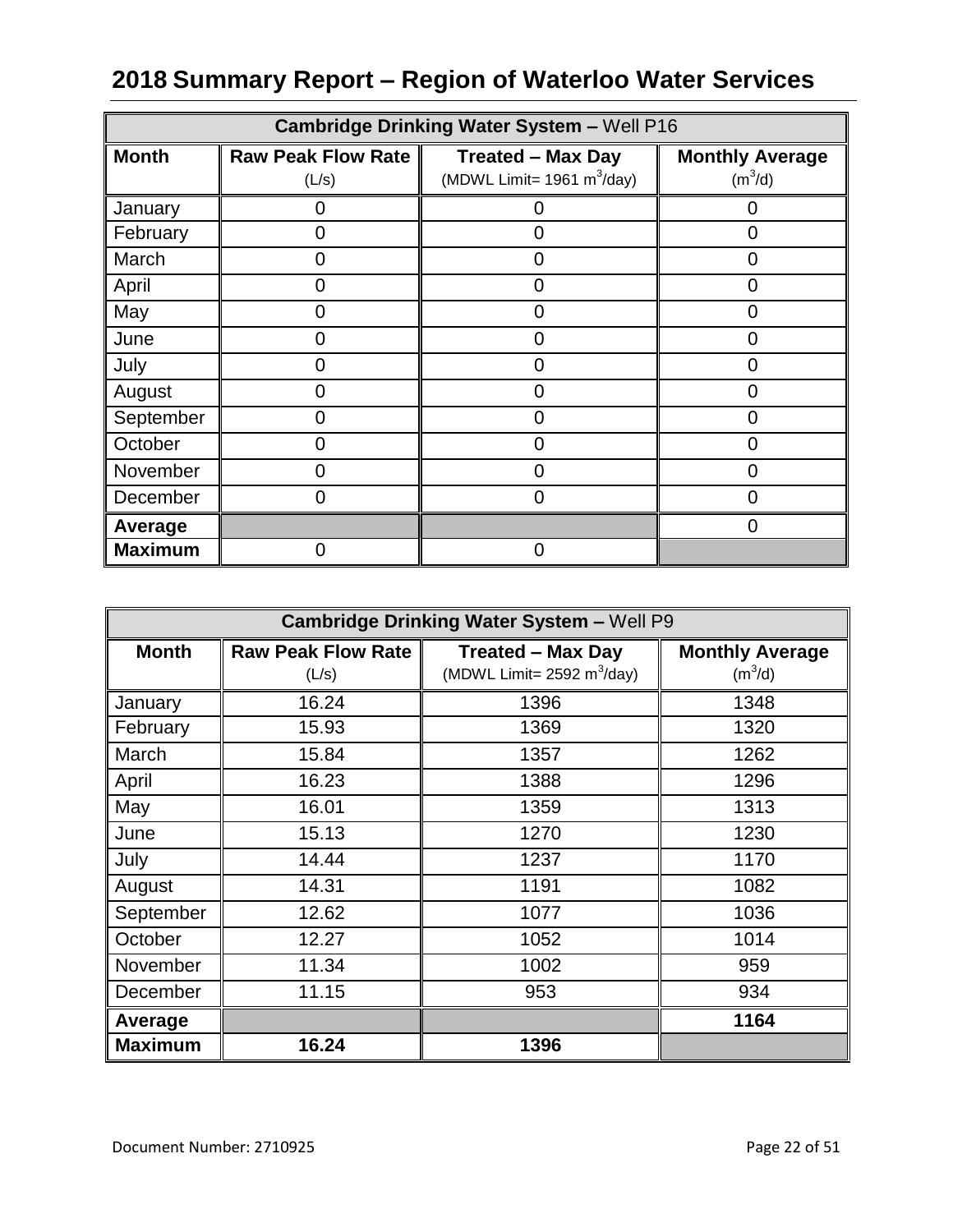| <b>Cambridge Drinking Water System - Well P15</b> |                                    |                                                                          |                                     |
|---------------------------------------------------|------------------------------------|--------------------------------------------------------------------------|-------------------------------------|
| <b>Month</b>                                      | <b>Raw Peak Flow Rate</b><br>(L/s) | <b>Treated - Max Day</b><br>(MDWL Limit= $1642 \text{ m}^3/\text{day}$ ) | <b>Monthly Average</b><br>$(m^3/d)$ |
| January                                           | 8.58                               | 696                                                                      | 686                                 |
| February                                          | 8.22                               | 693                                                                      | 684                                 |
| March                                             | 8.68                               | 732                                                                      | 684                                 |
| April                                             | 8.62                               | 733                                                                      | 723                                 |
| May                                               | 8.35                               | 705                                                                      | 699                                 |
| June                                              | 7.86                               | 666                                                                      | 645                                 |
| July                                              | 12.14                              | 761                                                                      | 687                                 |
| August                                            | 11.69                              | 710                                                                      | 656                                 |
| September                                         | 8.03                               | 676                                                                      | 645                                 |
| October                                           | 7.93                               | 667                                                                      | 648                                 |
| November                                          | 7.66                               | 672                                                                      | 639                                 |
| December                                          | 7.01                               | 596                                                                      | 586                                 |
| Average                                           |                                    |                                                                          | 665                                 |
| <b>Maximum</b>                                    | 12.14                              | 761                                                                      |                                     |

| Cambridge Drinking Water System - Shades Mill Wells (G7, G8, G38, G39) |                           |                                |                        |
|------------------------------------------------------------------------|---------------------------|--------------------------------|------------------------|
| <b>Month</b>                                                           | <b>Raw Peak Flow Rate</b> | <b>Treated - Max Day</b>       | <b>Monthly Average</b> |
|                                                                        | (L/s)                     | (MDWL Limit= 12960 $m^3$ /day) | $(m^3/d)$              |
| January                                                                | 105.11                    | 6592                           | 5076                   |
| February                                                               | 99.84                     | 6642                           | 4963                   |
| March                                                                  | 99.93                     | 7283                           | 5194                   |
| April                                                                  | 100.39                    | 6647                           | 5986                   |
| May                                                                    | 102.47                    | 8200                           | 6611                   |
| June                                                                   | 101.74                    | 8058                           | 6235                   |
| July                                                                   | 103.55                    | 7849                           | 5545                   |
| August                                                                 | 55.79                     | 3871                           | 147                    |
| September                                                              | 64.85                     | 5280                           | 3294                   |
| October                                                                | 110.35                    | 7992                           | 5981                   |
| November                                                               | 110.12                    | 7093                           | 5386                   |
| December                                                               | 108.62                    | 7026                           | 4647                   |
| Average                                                                |                           |                                | 4922                   |
| <b>Maximum</b>                                                         | 110.35                    | 8200                           |                        |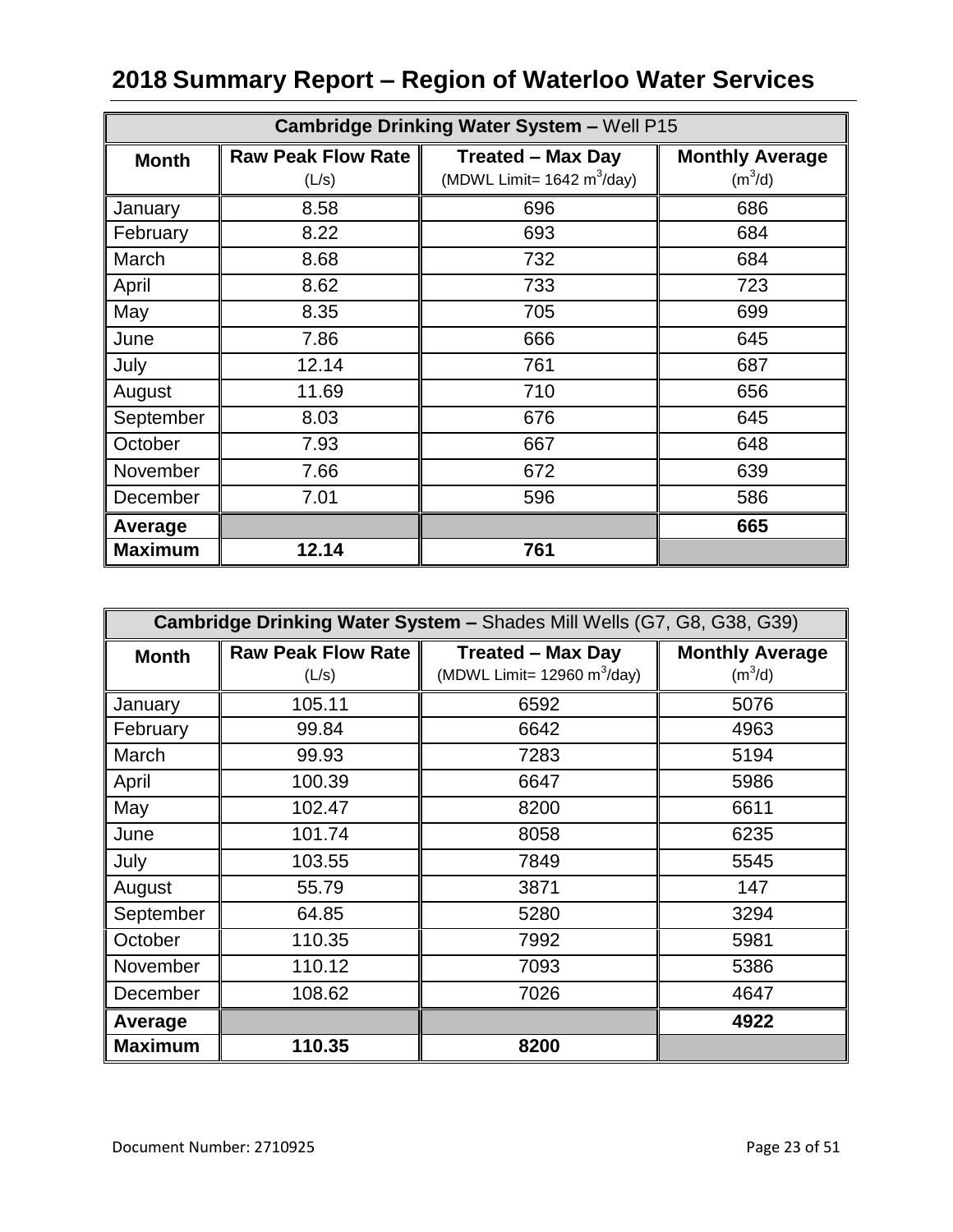| Cambridge Drinking Water System - Turnbull Wells (G16, G17, G18) |                                    |                                                                           |                                     |
|------------------------------------------------------------------|------------------------------------|---------------------------------------------------------------------------|-------------------------------------|
| <b>Month</b>                                                     | <b>Raw Peak Flow Rate</b><br>(L/s) | <b>Treated - Max Day</b><br>(MDWL Limit= $10368 \text{ m}^3/\text{day}$ ) | <b>Monthly Average</b><br>$(m^3/d)$ |
| January                                                          | 84.41                              | 5966                                                                      | 4369                                |
| February                                                         | 83.14                              | 5122                                                                      | 3608                                |
| March                                                            | 89.02                              | 5786                                                                      | 4229                                |
| April                                                            | 90.47                              | 6093                                                                      | 4943                                |
| May                                                              | 85.49                              | 6109                                                                      | 3269                                |
| June                                                             | 93.92                              | 6180                                                                      | 4893                                |
| July                                                             | 90.95                              | 6489                                                                      | 5720                                |
| August                                                           | 87.86                              | 5231                                                                      | 4316                                |
| September                                                        | 129.40*                            | 6531                                                                      | 4419                                |
| October                                                          | 94.04                              | 4732                                                                      | 2625                                |
| November                                                         | 93.78                              | 4546                                                                      | 2248                                |
| December                                                         | 94.39                              | 4224                                                                      | 1795                                |
| Average                                                          |                                    |                                                                           | 3870                                |
| <b>Maximum</b>                                                   | 129.40                             | 6531                                                                      |                                     |

\*Flow spikes, analyser issue.

| Kitchener Drinking Water System - Greenbrook Wells (K1A, K2A, K4B, K5A, K8) |                           |                                               |                        |
|-----------------------------------------------------------------------------|---------------------------|-----------------------------------------------|------------------------|
| <b>Month</b>                                                                | <b>Raw Peak Flow Rate</b> | <b>Treated - Max Day</b>                      | <b>Monthly Average</b> |
|                                                                             | (L/s)                     | (MDWL Limit= $12269 \text{ m}^3/\text{day}$ ) | $(m^3/d)$              |
| January                                                                     | 118.76                    | 6483                                          | 5316                   |
| February                                                                    | 119.06                    | 6327                                          | 5809                   |
| March                                                                       | 156.68                    | 6401                                          | 4641                   |
| April                                                                       | 165.05                    | 6413                                          | 5776                   |
| May                                                                         | 146.50                    | 6423                                          | 5827                   |
| June                                                                        | 128.99                    | 6262                                          | 5792                   |
| July                                                                        | 136.39                    | 6375                                          | 5878                   |
| August                                                                      | 137.95                    | 6299                                          | 5521                   |
| September                                                                   | 154.17                    | 6293                                          | 5068                   |
| October                                                                     | 125.54                    | 6148                                          | 3664                   |
| November                                                                    | 142.37                    | 8413                                          | 1747                   |
| December                                                                    | 138.39                    | 8909                                          | 5228                   |
| Average                                                                     |                           |                                               | 5022                   |
| <b>Maximum</b>                                                              | 165.05                    | 8909                                          |                        |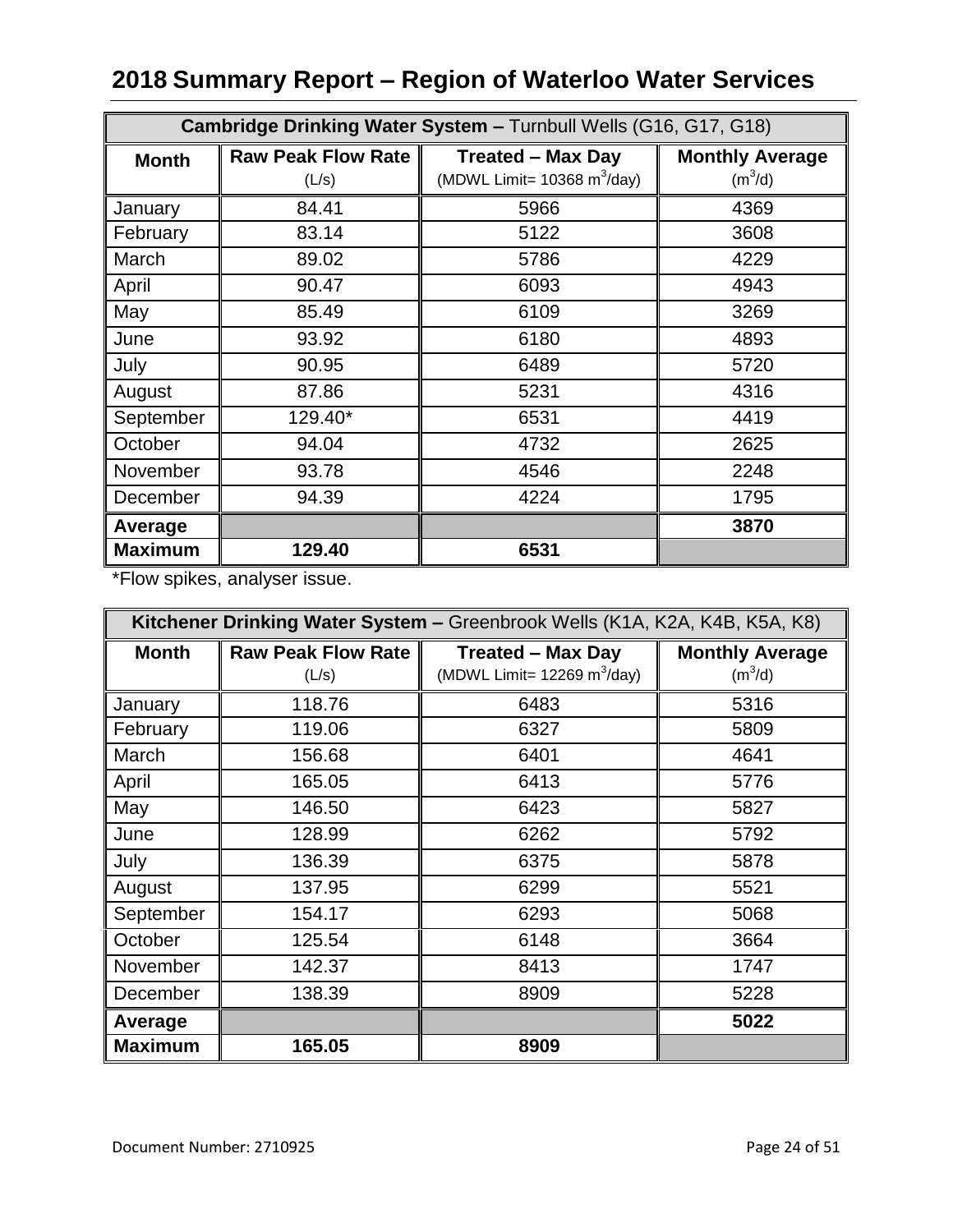| Kitchener Drinking Water System - Wells K34/K36 |                                    |                                                                          |                                     |
|-------------------------------------------------|------------------------------------|--------------------------------------------------------------------------|-------------------------------------|
| <b>Month</b>                                    | <b>Raw Peak Flow Rate</b><br>(L/s) | <b>Treated - Max Day</b><br>(MDWL Limit= $6868 \text{ m}^3/\text{day}$ ) | <b>Monthly Average</b><br>$(m^3/d)$ |
| January                                         | 44.16                              | 3503                                                                     | 3410                                |
| February                                        | 43.18                              | 3465                                                                     | 3357                                |
| March                                           | 43.84                              | 3495                                                                     | 3409                                |
| April                                           | 43.48                              | 3471                                                                     | 3384                                |
| May                                             | 42.67                              | 3450                                                                     | 3391                                |
| June                                            | 43.42                              | 3275                                                                     | 3056                                |
| July                                            | 62.13                              | 4793                                                                     | 3882                                |
| August                                          | 66.46                              | 5189                                                                     | 4142                                |
| September                                       | 71.34                              | 5282                                                                     | 1318                                |
| October                                         | 59.14                              | 416                                                                      | 49                                  |
| November                                        | 59.97                              | 4554                                                                     | 3058                                |
| December                                        | 63.39                              | 4448                                                                     | 3056                                |
| Average                                         |                                    |                                                                          | 2959                                |
| <b>Maximum</b>                                  | 71.34                              | 5282                                                                     |                                     |

| Kitchener Drinking Water System - Well K21 |                           |                               |                        |
|--------------------------------------------|---------------------------|-------------------------------|------------------------|
| <b>Month</b>                               | <b>Raw Peak Flow Rate</b> | <b>Treated - Max Day</b>      | <b>Monthly Average</b> |
|                                            | (L/s)                     | (MDWL Limit= 4925 $m^3$ /day) | $(m^3/d)$              |
| January                                    | 32.69                     | 2671                          | 2628                   |
| February                                   | 33.02                     | 2706                          | 2660                   |
| March                                      | 32.88                     | 2725                          | 2707                   |
| April                                      | 32.95                     | 2814                          | 2709                   |
| May                                        | 35.45                     | 2843                          | 2724                   |
| June                                       | 35.07                     | 2946                          | 2808                   |
| July                                       | 34.80                     | 2871                          | 2694                   |
| August                                     | 34.82                     | 2846                          | 2803                   |
| September                                  | 43.49                     | 2824                          | 2806                   |
| October                                    | 37.90                     | 2810                          | 2742                   |
| November                                   | 34.59                     | 2890                          | 2756                   |
| December                                   | 33.38                     | 2781                          | 2771                   |
| Average                                    |                           |                               | 2734                   |
| <b>Maximum</b>                             | 43.49                     | 2946                          |                        |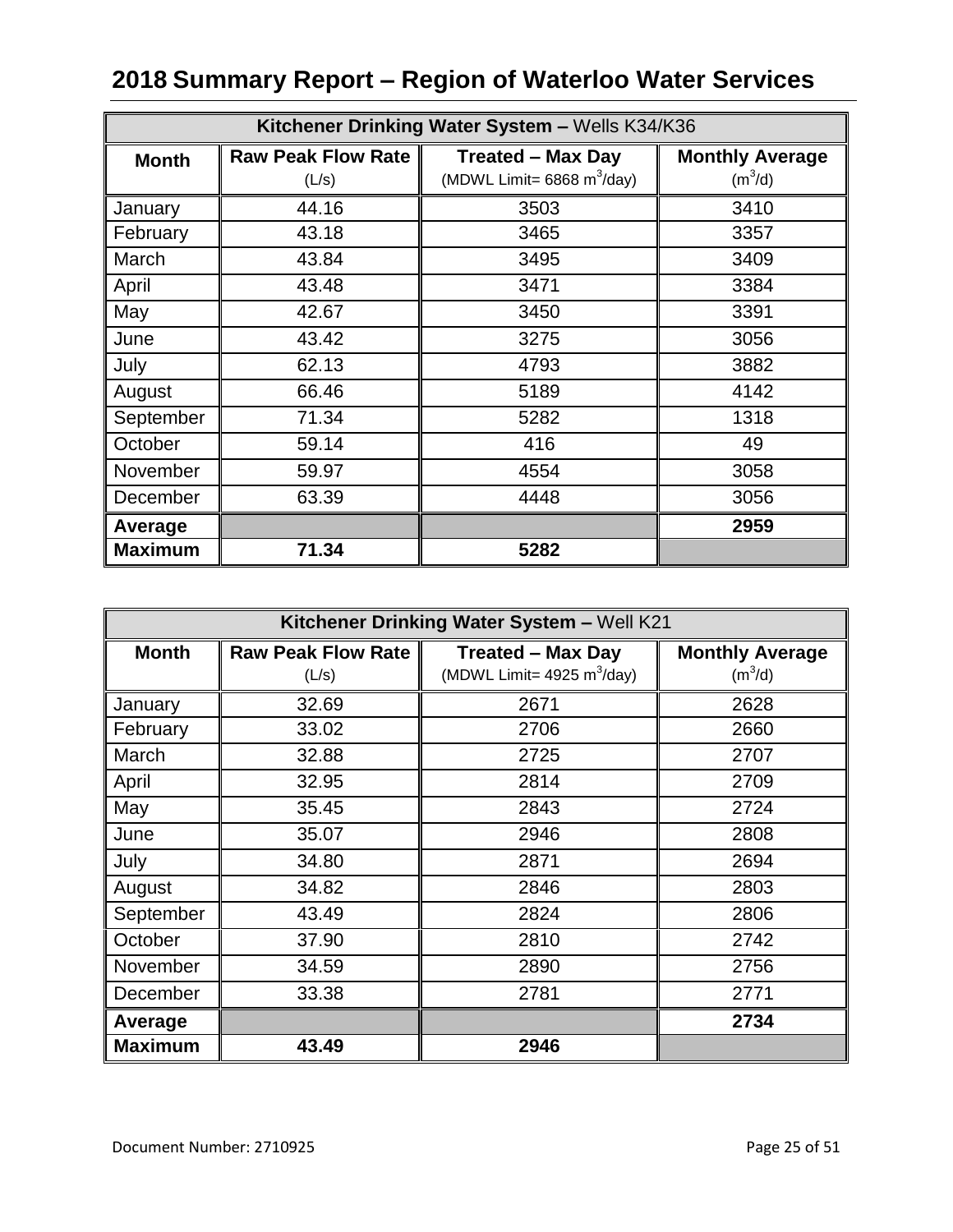| Kitchener Drinking Water System - Well K25 |                                    |                                                                          |                                     |
|--------------------------------------------|------------------------------------|--------------------------------------------------------------------------|-------------------------------------|
| <b>Month</b>                               | <b>Raw Peak Flow Rate</b><br>(L/s) | <b>Treated - Max Day</b><br>(MDWL Limit= $6826 \text{ m}^3/\text{day}$ ) | <b>Monthly Average</b><br>$(m^3/d)$ |
| January                                    | 57.88                              | 4636                                                                     | 4560                                |
| February                                   | 59.29                              | 4654                                                                     | 4555                                |
| March                                      | 60.48                              | 4812                                                                     | 4735                                |
| April                                      | 60.84                              | 4761                                                                     | 4707                                |
| May                                        | 62.20                              | 4555                                                                     | 4359                                |
| June                                       | 62.99                              | 4556                                                                     | 4444                                |
| July                                       | 88.31                              | 4591                                                                     | 4332                                |
| August                                     | 60.28                              | 4589                                                                     | 4540                                |
| September                                  | 60.95                              | 4653                                                                     | 4567                                |
| October                                    | 62.20                              | 4612                                                                     | 4519                                |
| November                                   | 66.44                              | 4776                                                                     | 4567                                |
| December                                   | 60.35                              | 4607                                                                     | 4586                                |
| Average                                    |                                    |                                                                          | 4539                                |
| <b>Maximum</b>                             | 88.31                              | 4812                                                                     |                                     |

| Kitchener Drinking Water System - Well K29 |                           |                                              |                        |
|--------------------------------------------|---------------------------|----------------------------------------------|------------------------|
| <b>Month</b>                               | <b>Raw Peak Flow Rate</b> | <b>Treated - Max Day</b>                     | <b>Monthly Average</b> |
|                                            | (L/s)                     | (MDWL Limit= $5270 \text{ m}^3/\text{day}$ ) | $(m^3/d)$              |
| January                                    | 44.34                     | 3105                                         | 3004                   |
| February                                   | 48.61                     | 3111                                         | 3022                   |
| March                                      | 46.26                     | 3273                                         | 3227                   |
| April                                      | 50.43                     | 4285                                         | 3433                   |
| May                                        | 62.98                     | 4324                                         | 4132                   |
| June                                       | 58.21                     | 4447                                         | 4035                   |
| July                                       | 66.50                     | 4320                                         | 3879                   |
| August                                     | 55.49                     | 4033                                         | 3948                   |
| September                                  | 55.75                     | 4131                                         | 3980                   |
| October                                    | 55.98                     | 4080                                         | 3952                   |
| November                                   | 56.03                     | 4182                                         | 3968                   |
| December                                   | 51.20                     | 4056                                         | 4004                   |
| Average                                    |                           |                                              | 3715                   |
| <b>Maximum</b>                             | 66.50                     | 4447                                         |                        |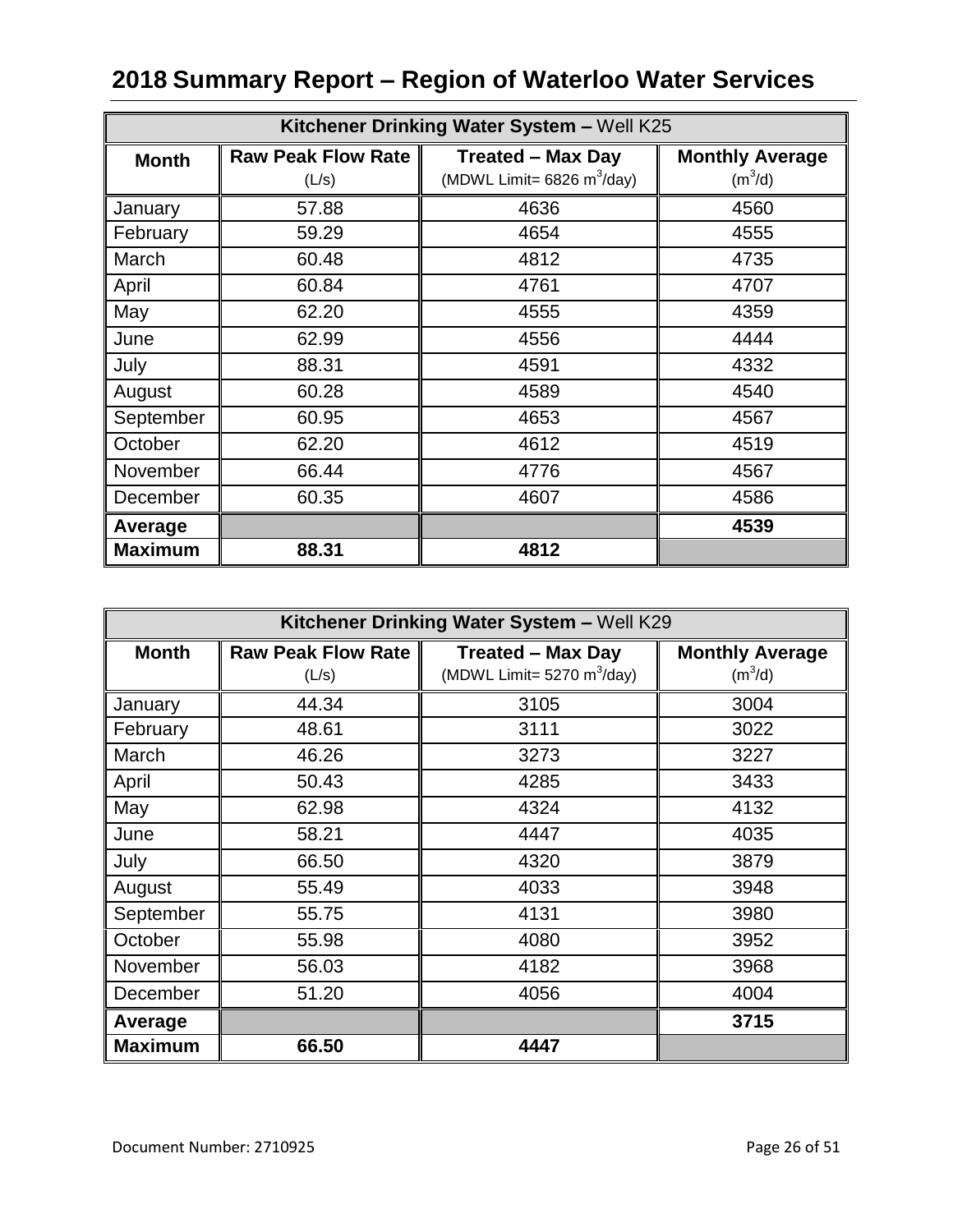| Kitchener Drinking Water System - Well K22A |                                    |                                                           |                                     |
|---------------------------------------------|------------------------------------|-----------------------------------------------------------|-------------------------------------|
| <b>Month</b>                                | <b>Raw Peak Flow Rate</b><br>(L/s) | <b>Treated - Max Day</b><br>(MDWL Limit= 6566 $m^3$ /day) | <b>Monthly Average</b><br>$(m^3/d)$ |
| January                                     | Ω                                  | 0                                                         | 0                                   |
| February                                    | 0                                  | 0                                                         | 0                                   |
| March                                       | 0                                  | O                                                         | 0                                   |
| April                                       | U                                  | ი                                                         | ი                                   |
| May                                         | O                                  | 0                                                         | 0                                   |
| June                                        | O                                  | 0                                                         | 0                                   |
| July                                        | 0                                  | 0                                                         | 0                                   |
| August                                      | 0                                  | 0                                                         | 0                                   |
| September                                   |                                    |                                                           |                                     |
| October                                     | ∩                                  | በ                                                         | N                                   |
| November                                    | O                                  | 0                                                         | 0                                   |
| December                                    | O                                  | 0                                                         |                                     |
| Average                                     |                                    |                                                           | 0                                   |
| <b>Maximum</b>                              | Λ                                  | 0                                                         |                                     |

| Kitchener Drinking Water System - Well K23 |                           |                                        |                        |
|--------------------------------------------|---------------------------|----------------------------------------|------------------------|
| <b>Month</b>                               | <b>Raw Peak Flow Rate</b> | <b>Treated - Max Day</b>               | <b>Monthly Average</b> |
|                                            | (L/s)                     | (MDWL Limit= 6566 m <sup>3</sup> /day) | $(m^3/d)$              |
| January                                    | 26.82                     | 2184                                   | 2048                   |
| February                                   | 26.36                     | 2189                                   | 2124                   |
| March                                      | 27.47                     | 2279                                   | 1927                   |
| April                                      | 29.48                     | 2167                                   | 1943                   |
| May                                        | 30.81                     | 2449                                   | 2153                   |
| June                                       | 30.94                     | 2552                                   | 2308                   |
| July                                       | 29.69                     | 2506                                   | 2254                   |
| August                                     | 30.52                     | 2510                                   | 2408                   |
| September                                  | 31.85                     | 2570                                   | 1949                   |
| October                                    | 0.00                      | 0                                      | 0                      |
| November                                   | 17.33*                    | 0                                      | 0                      |
| December                                   | 40.32                     | 2468                                   | 701                    |
| Average                                    |                           |                                        | 1651                   |
| <b>Maximum</b>                             | 40.32                     | 2570                                   |                        |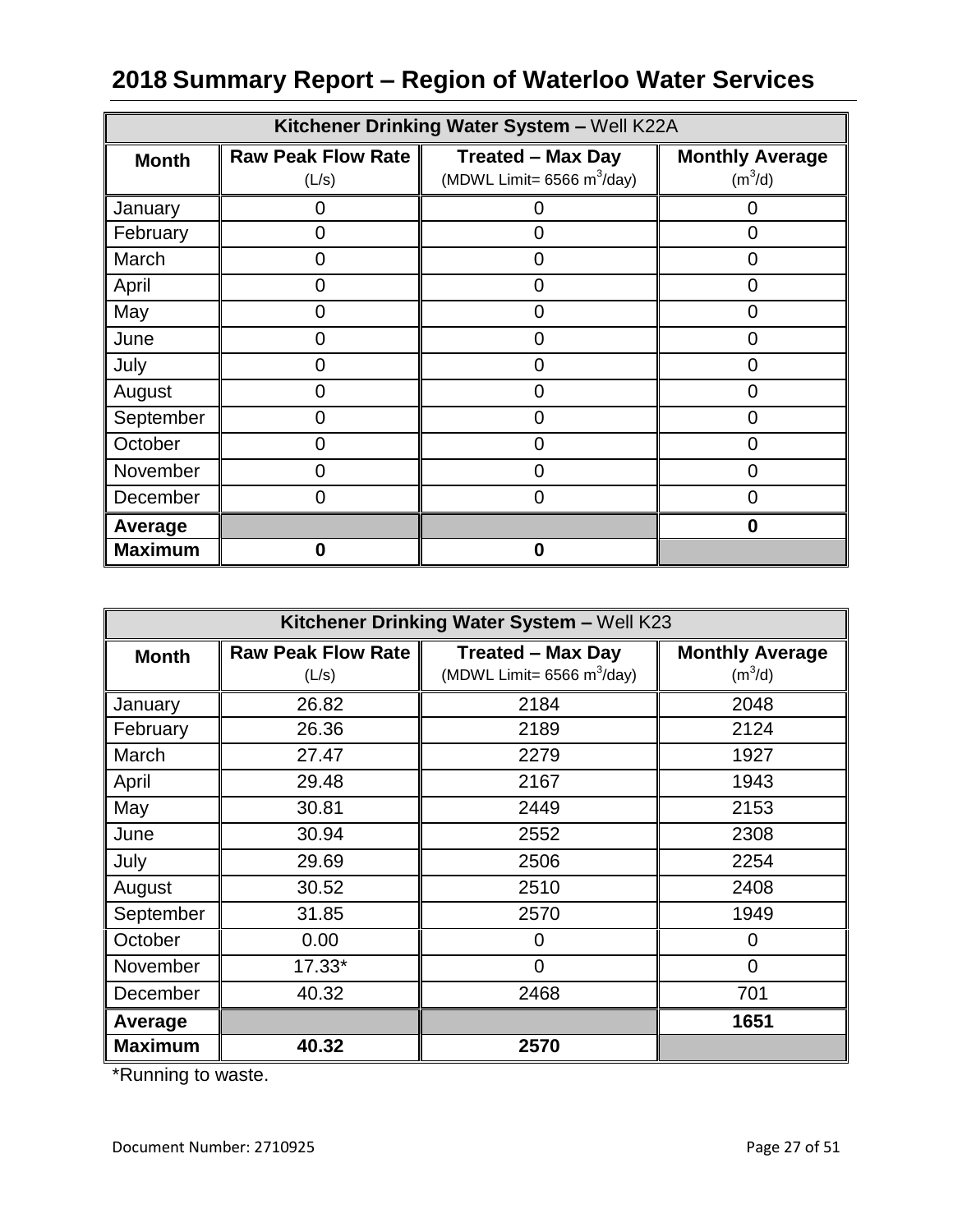| Kitchener Drinking Water System - Well K24 |                           |                               |                        |
|--------------------------------------------|---------------------------|-------------------------------|------------------------|
| <b>Month</b>                               | <b>Raw Peak Flow Rate</b> | <b>Treated - Max Day</b>      | <b>Monthly Average</b> |
|                                            | (L/s)                     | (MDWL Limit= 6566 m $3$ /day) | $(m^3/d)$              |
| January                                    | 39.38                     | 2976                          | 2808                   |
| February                                   | 35.77                     | 2996                          | 2955                   |
| March                                      | 45.81                     | 3784                          | 3364                   |
| April                                      | 46.18                     | 3886                          | 2348                   |
| May                                        | 46.48*                    | 0                             | 0                      |
| June                                       | 50.59                     | 2607                          | 1312                   |
| July                                       | 47.83                     | 2562                          | 2469                   |
| August                                     | 37.40                     | 2573                          | 2362                   |
| September                                  | 47.11                     | 2562                          | 2471                   |
| October                                    | 32.59                     | 2529                          | 1870                   |
| November                                   | 37.21                     | 2235                          | 1956                   |
| December                                   | 50.87                     | 2168                          | 1979                   |
| Average                                    |                           |                               | 1988                   |
| <b>Maximum</b>                             | 50.87                     | 3886                          |                        |

| Kitchener Drinking Water System - Well K26 |                           |                                              |                        |
|--------------------------------------------|---------------------------|----------------------------------------------|------------------------|
| <b>Month</b>                               | <b>Raw Peak Flow Rate</b> | <b>Treated - Max Day</b>                     | <b>Monthly Average</b> |
|                                            | (L/s)                     | (MDWL Limit= $9158 \text{ m}^3/\text{day}$ ) | (m <sup>3</sup> /d)    |
| January                                    | 92.13                     | 7521                                         | 7480                   |
| February                                   | 91.50                     | 7565                                         | 7469                   |
| March                                      | 91.02                     | 7550                                         | 7489                   |
| April                                      | 101.54                    | 8458                                         | 6724                   |
| May                                        | 95.60                     | 7761                                         | 7541                   |
| June                                       | 95.28                     | 7936                                         | 7500                   |
| July                                       | 99.09                     | 8033                                         | 7852                   |
| August                                     | 96.17                     | 7943                                         | 7877                   |
| September                                  | 115.49                    | 8043                                         | 7040                   |
| October                                    | 83.91                     | 6644                                         | 6251                   |
| November                                   | 86.20                     | 6789                                         | 6560                   |
| December                                   | 83.79                     | 6764                                         | 6313                   |
| Average                                    |                           |                                              | 7175                   |
| <b>Maximum</b>                             | 115.49                    | 8458                                         |                        |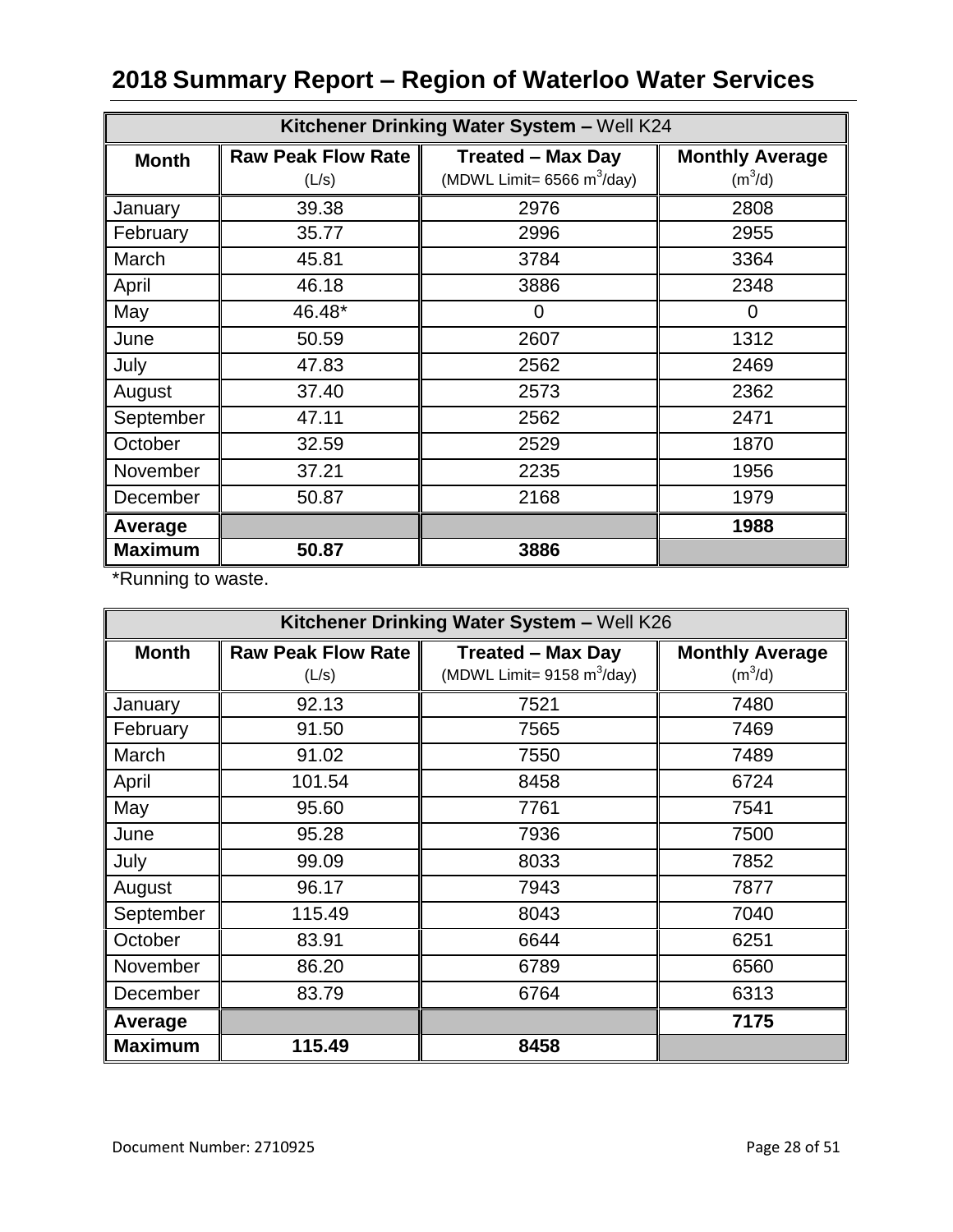| Kitchener Drinking Water System - ASR1 |                                    |                                                           |                                     |
|----------------------------------------|------------------------------------|-----------------------------------------------------------|-------------------------------------|
| <b>Month</b>                           | <b>Raw Peak Flow Rate</b><br>(L/s) | <b>Treated - Max Day</b><br>(MDWL Limit= 6566 m $3$ /day) | <b>Monthly Average</b><br>$(m^3/d)$ |
| January                                | 32.81                              | 1661                                                      | 217                                 |
| February                               | 25.80                              | 1679                                                      | 296                                 |
| March                                  | 23.68                              | 1693                                                      | 255                                 |
| April                                  | 45.73                              | 1676                                                      | 342                                 |
| May                                    | 60.70                              | 719                                                       | 57                                  |
| June                                   | 31.84                              | 70                                                        | 9                                   |
| July                                   | 41.97                              | 796                                                       | 40                                  |
| August                                 | 43.34                              | 996                                                       | 55                                  |
| September                              | 60.30                              | 1697                                                      | 176                                 |
| October                                | 37.86                              | 1563                                                      | 119                                 |
| November                               | 0                                  | 0                                                         | $\overline{0}$                      |
| December                               | 37.42*                             | $\overline{0}$                                            | 0                                   |
| Average                                |                                    |                                                           | 131                                 |
| <b>Maximum</b>                         | 60.70                              | 1697                                                      |                                     |

\*Running to waste.

| Kitchener Drinking Water System - ASR2 |                           |                                              |                        |
|----------------------------------------|---------------------------|----------------------------------------------|------------------------|
| <b>Month</b>                           | <b>Raw Peak Flow Rate</b> | <b>Treated - Max Day</b>                     | <b>Monthly Average</b> |
|                                        | (L/s)                     | (MDWL Limit= $3283 \text{ m}^3/\text{day}$ ) | $(m^3/d)$              |
| January                                | 31.23                     | 1844                                         | 235                    |
| February                               | 30.71                     | 2570                                         | 271                    |
| March                                  | 30.40                     | 2548                                         | 328                    |
| April                                  | 33.58                     | 2651                                         | 516                    |
| May                                    | 34.50                     | 2285                                         | 190                    |
| June                                   | 30.16*                    | 0                                            | 0                      |
| July                                   | 30.62                     | 2229                                         | 191                    |
| August                                 | 30.65                     | 1870                                         | 65                     |
| September                              | 34.11                     | 1971                                         | 226                    |
| October                                | 33.90                     | 1928                                         | 190                    |
| November                               | 30.15                     | 590                                          | 20                     |
| December                               | 30.05                     | 1164                                         | 195                    |
| Average                                |                           |                                              | 202                    |
| <b>Maximum</b>                         | 34.50                     | 2651                                         |                        |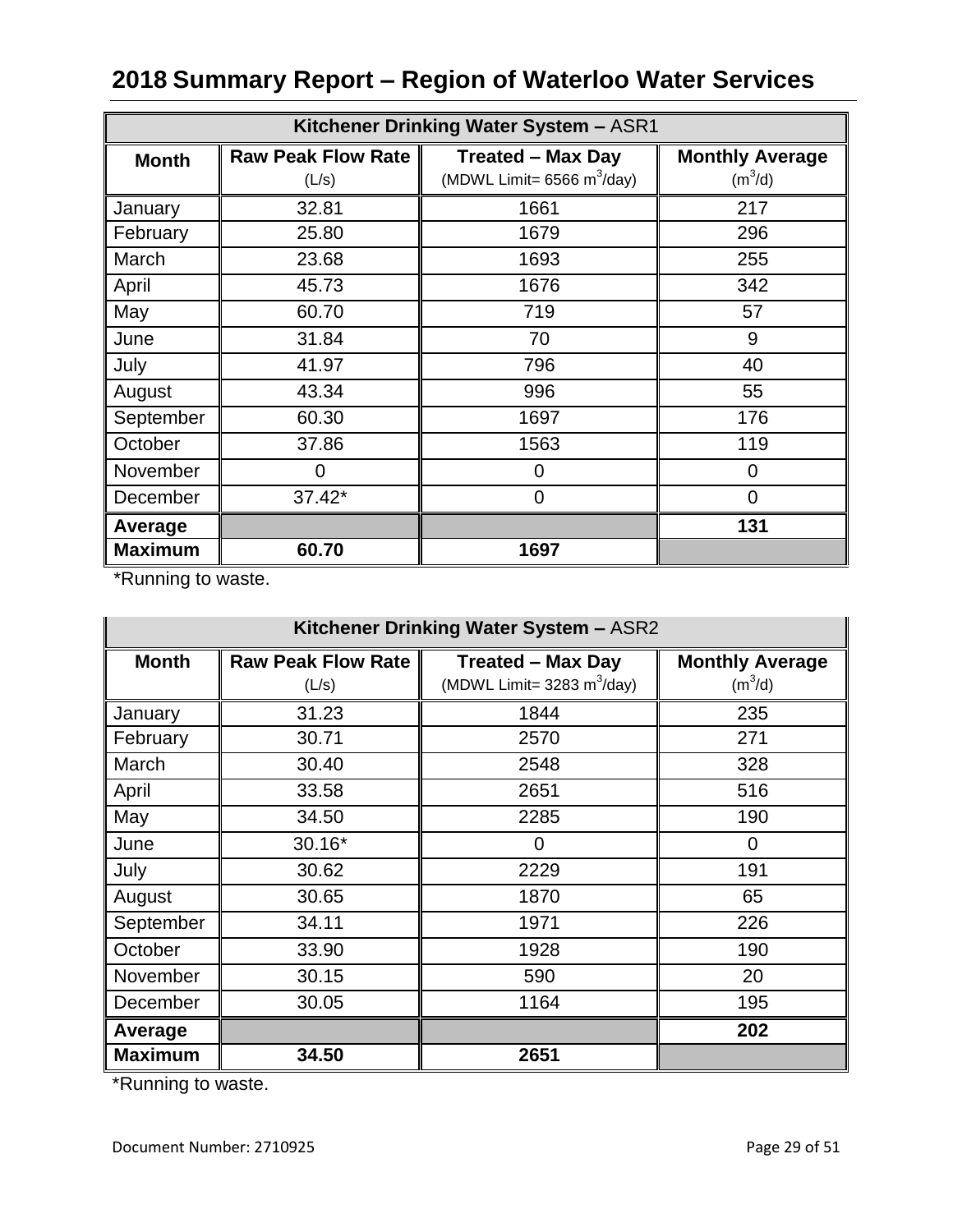| Kitchener Drinking Water System - ASR3 |                                    |                                                           |                                     |
|----------------------------------------|------------------------------------|-----------------------------------------------------------|-------------------------------------|
| <b>Month</b>                           | <b>Raw Peak Flow Rate</b><br>(L/s) | <b>Treated - Max Day</b><br>(MDWL Limit= 3974 $m^3$ /day) | <b>Monthly Average</b><br>$(m^3/d)$ |
| January                                | 21.74                              | 76                                                        | 2                                   |
| February                               | 22.32                              | 1275                                                      | 162                                 |
| March                                  | 21.90                              | 1315                                                      | 151                                 |
| April                                  | 43.06                              | 1630                                                      | 105                                 |
| May                                    | 28.86                              | 855                                                       | 51                                  |
| June                                   | 0                                  | 0                                                         | 0                                   |
| July                                   | $\overline{0}$                     | $\overline{0}$                                            | $\overline{0}$                      |
| August                                 | 30.01                              | 796                                                       | 26                                  |
| September                              | 29.00                              | 1662                                                      | 157                                 |
| October                                | 28.18                              | 641                                                       | 59                                  |
| November                               | 27.23                              | 390                                                       | 13                                  |
| December                               | 26.79                              | 650                                                       | 119                                 |
| Average                                |                                    |                                                           | 70                                  |
| <b>Maximum</b>                         | 43.06                              | 1662                                                      |                                     |

| Kitchener Drinking Water System - ASR4 |                           |                                              |                        |
|----------------------------------------|---------------------------|----------------------------------------------|------------------------|
| <b>Month</b>                           | <b>Raw Peak Flow Rate</b> | <b>Treated - Max Day</b>                     | <b>Monthly Average</b> |
|                                        | (L/s)                     | (MDWL Limit= $5443 \text{ m}^3/\text{day}$ ) | (m <sup>3</sup> /d)    |
| January                                | 41.44                     | 2185                                         | 303                    |
| February                               | 43.06                     | 3455                                         | 562                    |
| March                                  | $\overline{0}$            | $\Omega$                                     | $\overline{0}$         |
| April                                  | 55.47                     | 4090                                         | 497                    |
| May                                    | 60.61                     | 2268                                         | 173                    |
| June                                   | 52.73*                    | 0                                            | 0                      |
| July                                   | 55.10                     | 1374                                         | 146                    |
| August                                 | 56.63                     | 1402                                         | 48                     |
| September                              | 46.00                     | 3250                                         | 298                    |
| October                                | 42.92                     | 2704                                         | 263                    |
| November                               | 47.35                     | 603                                          | 43                     |
| December                               | 43.70                     | 1093                                         | 203                    |
| Average                                |                           |                                              | 211                    |
| <b>Maximum</b>                         | 60.61                     | 4090                                         |                        |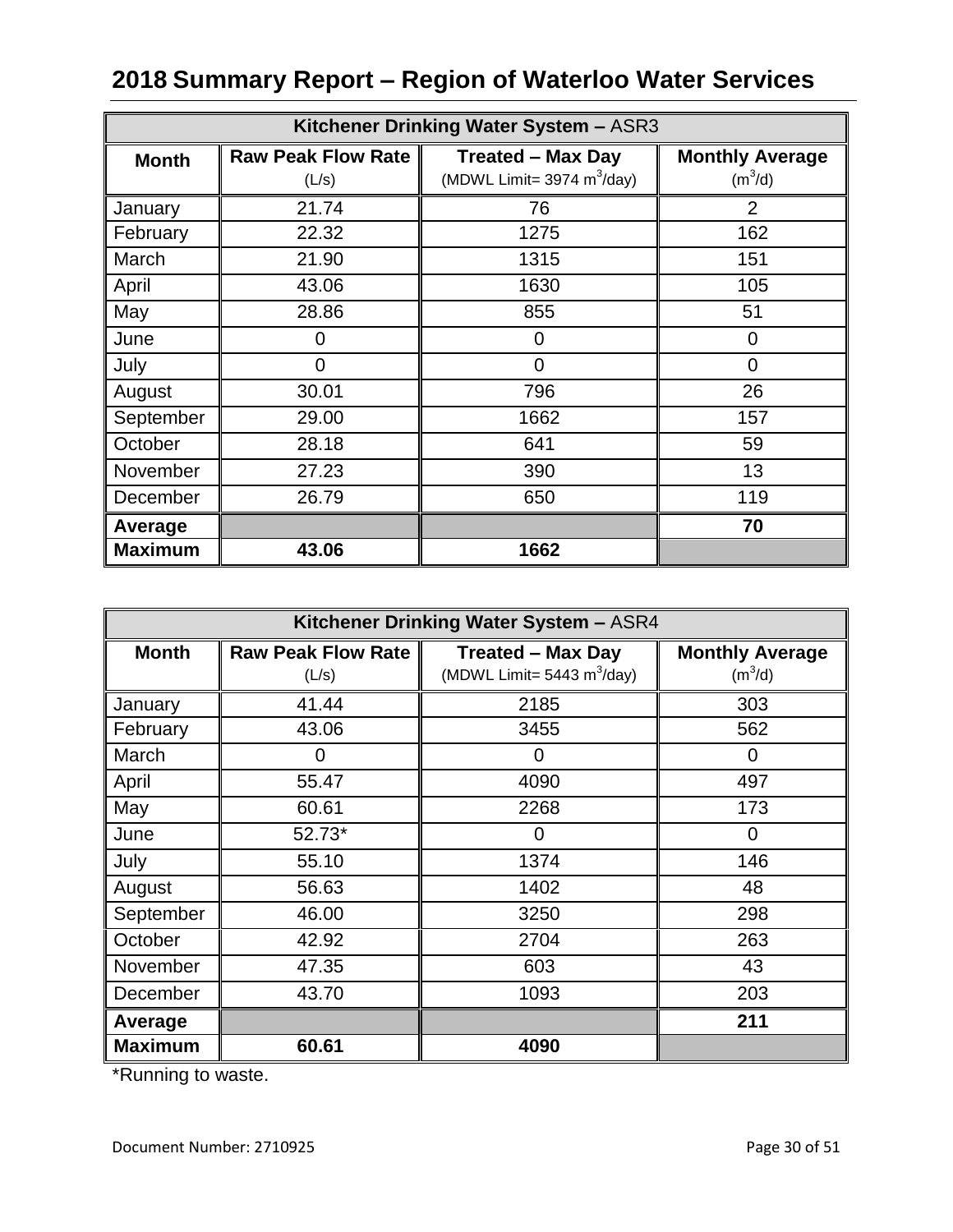| Kitchener Drinking Water System - RCW1 |                                    |                                                           |                                     |
|----------------------------------------|------------------------------------|-----------------------------------------------------------|-------------------------------------|
| <b>Month</b>                           | <b>Raw Peak Flow Rate</b><br>(L/s) | <b>Treated - Max Day</b><br>(MDWL Limit= 5961 $m^3$ /day) | <b>Monthly Average</b><br>$(m^3/d)$ |
| January                                | 60.77                              | 5031                                                      | 663                                 |
| February                               | 60.30                              | 4727                                                      | 731                                 |
| March                                  | 53.33                              | 4505                                                      | 599                                 |
| April                                  | 61.90                              | 5163                                                      | 919                                 |
| May                                    | 63.53                              | 3812                                                      | 299                                 |
| June                                   | 62.96*                             | 0                                                         | 0                                   |
| July                                   | 63.17                              | 3643                                                      | 338                                 |
| August                                 | 55.05                              | 2630                                                      | 91                                  |
| September                              | 62.52                              | 4736                                                      | 430                                 |
| October                                | 55.89                              | 4365                                                      | 419                                 |
| November                               | 65.49                              | 1018                                                      | 111                                 |
| December                               | 62.04                              | 2608                                                      | 392                                 |
| Average                                |                                    |                                                           | 416                                 |
| <b>Maximum</b>                         | 65.49                              | 5163                                                      |                                     |

\* Running to waste.

| Kitchener Drinking Water System - RCW2 |                           |                                              |                        |
|----------------------------------------|---------------------------|----------------------------------------------|------------------------|
| <b>Month</b>                           | <b>Raw Peak Flow Rate</b> | <b>Treated - Max Day</b>                     | <b>Monthly Average</b> |
|                                        | (L/s)                     | (MDWL Limit= $5443 \text{ m}^3/\text{day}$ ) | $(m^3/d)$              |
| January                                | 58.21                     | 4757                                         | 647                    |
| February                               | 55.06                     | 4711                                         | 720                    |
| March                                  | 55.24                     | 4706                                         | 646                    |
| April                                  | 65.20                     | 5104                                         | 918                    |
| May                                    | 53.64                     | 3814                                         | 306                    |
| June                                   | 56.18*                    | 0                                            | 0                      |
| July                                   | 54.96                     | 3566                                         | 138                    |
| August                                 | 58.22                     | 3072                                         | 107                    |
| September                              | 56.75                     | 4721                                         | 347                    |
| October                                | 59.04                     | 4315                                         | 360                    |
| November                               | 58.47                     | 1019                                         | 106                    |
| December                               | 56.60                     | 1034                                         | 157                    |
| Average                                |                           |                                              | 371                    |
| <b>Maximum</b>                         | 65.20                     | 5104                                         |                        |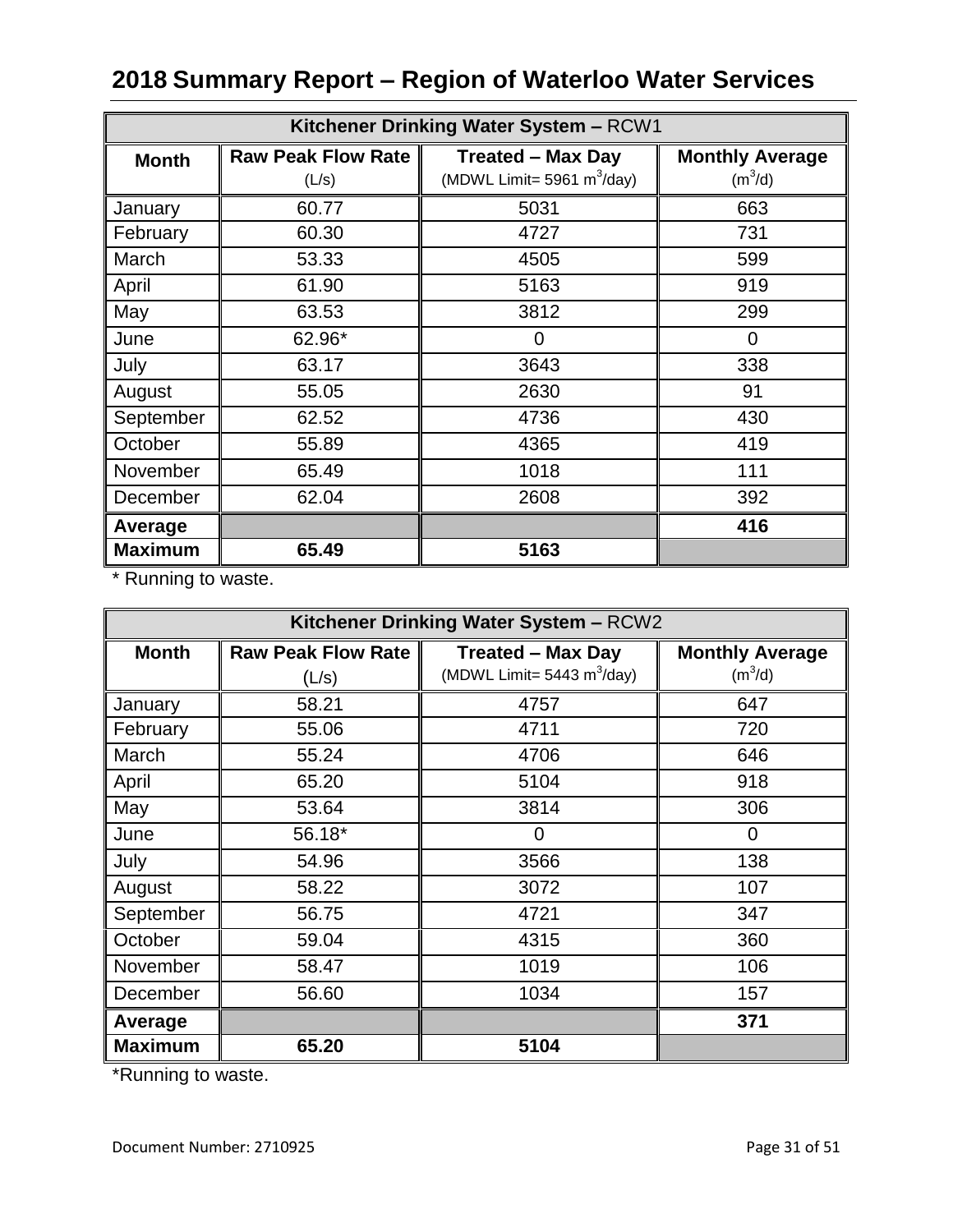| Kitchener Drinking Water System - K91 |                                    |                                                                          |                                     |
|---------------------------------------|------------------------------------|--------------------------------------------------------------------------|-------------------------------------|
| <b>Month</b>                          | <b>Raw Peak Flow Rate</b><br>(L/s) | <b>Treated - Max Day</b><br>(MDWL Limit= $4492 \text{ m}^3/\text{day}$ ) | <b>Monthly Average</b><br>$(m^3/d)$ |
| January                               | 35.32                              | 2819                                                                     | 1629                                |
| February                              | 35.08                              | 2769                                                                     | 736                                 |
| March                                 | 35.70                              | 2886                                                                     | 638                                 |
| April                                 | 36.19                              | 2949                                                                     | 1188                                |
| May                                   | 36.95                              | 2867                                                                     | 826                                 |
| June                                  | 35.87                              | 2788                                                                     | 683                                 |
| July                                  | 36.25                              | 2932                                                                     | 1097                                |
| August                                | 35.75                              | 2936                                                                     | 423                                 |
| September                             | 36.14                              | 2832                                                                     | 1179                                |
| October                               | 36.35                              | 2965                                                                     | 941                                 |
| November                              | 35.76                              | 2951                                                                     | 1056                                |
| December                              | 35.00                              | 2918                                                                     | 943                                 |
| Average                               |                                    |                                                                          | 945                                 |
| <b>Maximum</b>                        | 36.95                              | 2965                                                                     |                                     |

| Kitchener Drinking Water System - Well K92 |                           |                                              |                        |
|--------------------------------------------|---------------------------|----------------------------------------------|------------------------|
| <b>Month</b>                               | <b>Raw Peak Flow Rate</b> | <b>Treated - Max Day</b>                     | <b>Monthly Average</b> |
|                                            | (L/s)                     | (MDWL Limit= $4492 \text{ m}^3/\text{day}$ ) | $(m^3/d)$              |
| January                                    | 47.26                     | 3875                                         | 2228                   |
| February                                   | 47.26                     | 3946                                         | 1033                   |
| March                                      | 48.40                     | 4023                                         | 886                    |
| April                                      | 49.04                     | 3945                                         | 1441                   |
| May                                        | 56.67                     | 3941                                         | 954                    |
| June                                       | 48.67                     | 1709                                         | 199                    |
| July                                       | 50.62                     | 3895                                         | 1483                   |
| August                                     | 47.79                     | 3883                                         | 558                    |
| September                                  | 50.21                     | 3892                                         | 1610                   |
| October                                    | 60.75                     | 3893                                         | 1207                   |
| November                                   | 48.36                     | 3904                                         | 1425                   |
| December                                   | 50.22                     | 3909                                         | 1232                   |
| Average                                    |                           |                                              | 1188                   |
| <b>Maximum</b>                             | 60.75                     | 4023                                         |                        |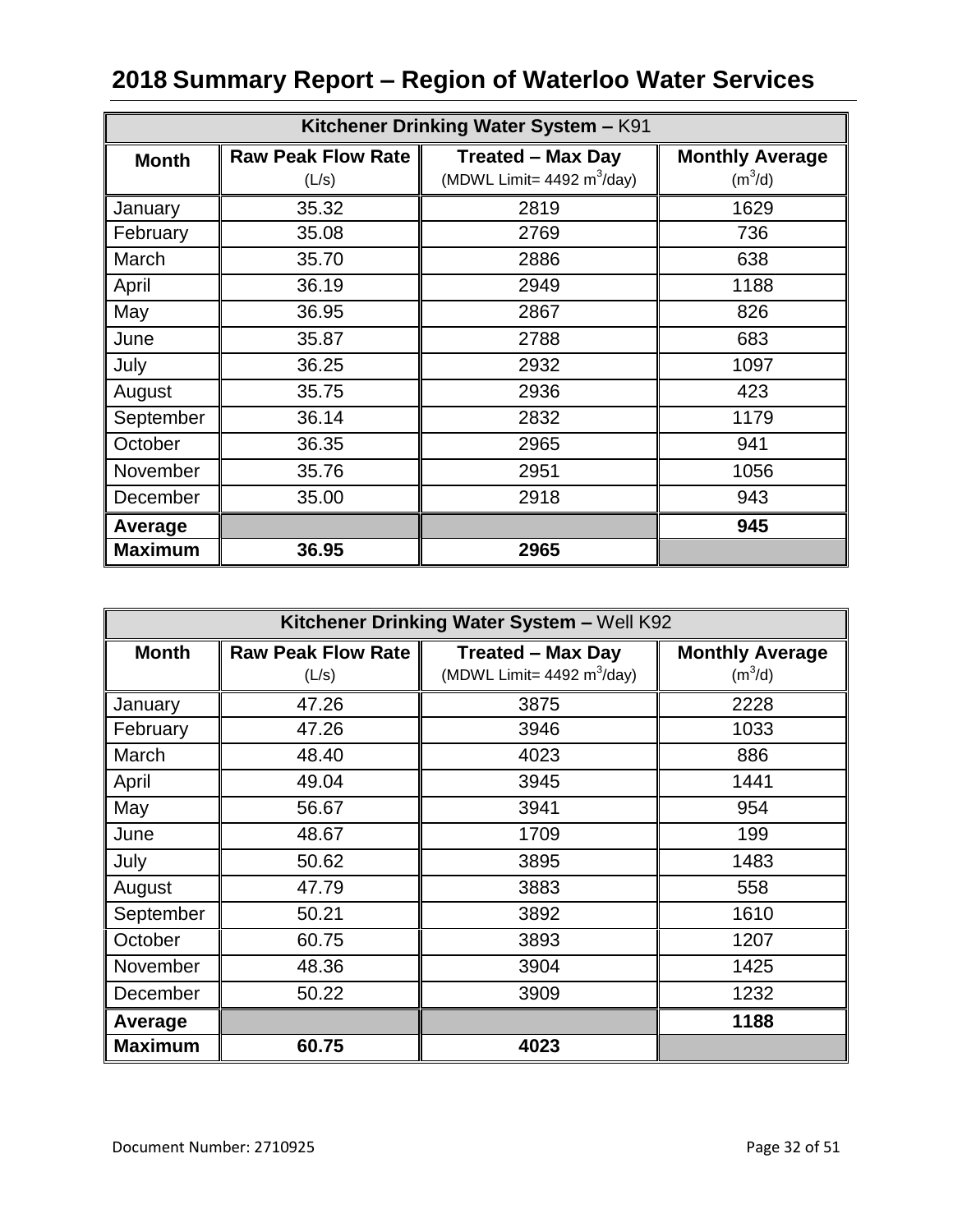| Kitchener Drinking Water System - Well K93 |                           |                                              |                        |
|--------------------------------------------|---------------------------|----------------------------------------------|------------------------|
| <b>Month</b>                               | <b>Raw Peak Flow Rate</b> | <b>Treated - Max Day</b>                     | <b>Monthly Average</b> |
|                                            | (L/s)                     | (MDWL Limit= $4492 \text{ m}^3/\text{day}$ ) | $(m^3/d)$              |
| January                                    | 41.33                     | 3133                                         | 1814                   |
| February                                   | 44.23                     | 3147                                         | 756                    |
| March                                      | 65.40                     | 3343                                         | 694                    |
| April                                      | 42.92                     | 3272                                         | 1302                   |
| May                                        | 42.30                     | 3339                                         | 870                    |
| June                                       | 41.92                     | 3341                                         | 775                    |
| July                                       | 39.08                     | 3077                                         | 1094                   |
| August                                     | 35.31                     | 2541                                         | 371                    |
| September                                  | 35.85                     | 2790                                         | 1119                   |
| October                                    | 36.53                     | 2790                                         | 932                    |
| November                                   | 41.69                     | 3003                                         | 1049                   |
| December                                   | 42.19                     | 3260                                         | 1052                   |
| Average                                    |                           |                                              | 986                    |
| <b>Maximum</b>                             | 65.40                     | 3343                                         |                        |

| Kitchener Drinking Water System - Well K94 |                           |                                              |                        |
|--------------------------------------------|---------------------------|----------------------------------------------|------------------------|
| <b>Month</b>                               | <b>Raw Peak Flow Rate</b> | <b>Treated - Max Day</b>                     | <b>Monthly Average</b> |
|                                            | (L/s)                     | (MDWL Limit= $4492 \text{ m}^3/\text{day}$ ) | (m <sup>3</sup> /d)    |
| January                                    | 44.17                     | 3429                                         | 1968                   |
| February                                   | 44.51                     | 3435                                         | 852                    |
| March                                      | 44.46                     | 3611                                         | 743                    |
| April                                      | 45.79                     | 3682                                         | 1366                   |
| May                                        | 43.56                     | 3648                                         | 920                    |
| June                                       | 44.83                     | 3662                                         | 876                    |
| July                                       | 46.38                     | 3546                                         | 1317                   |
| August                                     | 43.67                     | 3222                                         | 473                    |
| September                                  | 45.20                     | 3541                                         | 1461                   |
| October                                    | 44.72                     | 3560                                         | 1133                   |
| November                                   | 45.09                     | 3573                                         | 1247                   |
| December                                   | 44.91                     | 3573                                         | 1128                   |
| Average                                    |                           |                                              | 1124                   |
| <b>Maximum</b>                             | 46.38                     | 3682                                         |                        |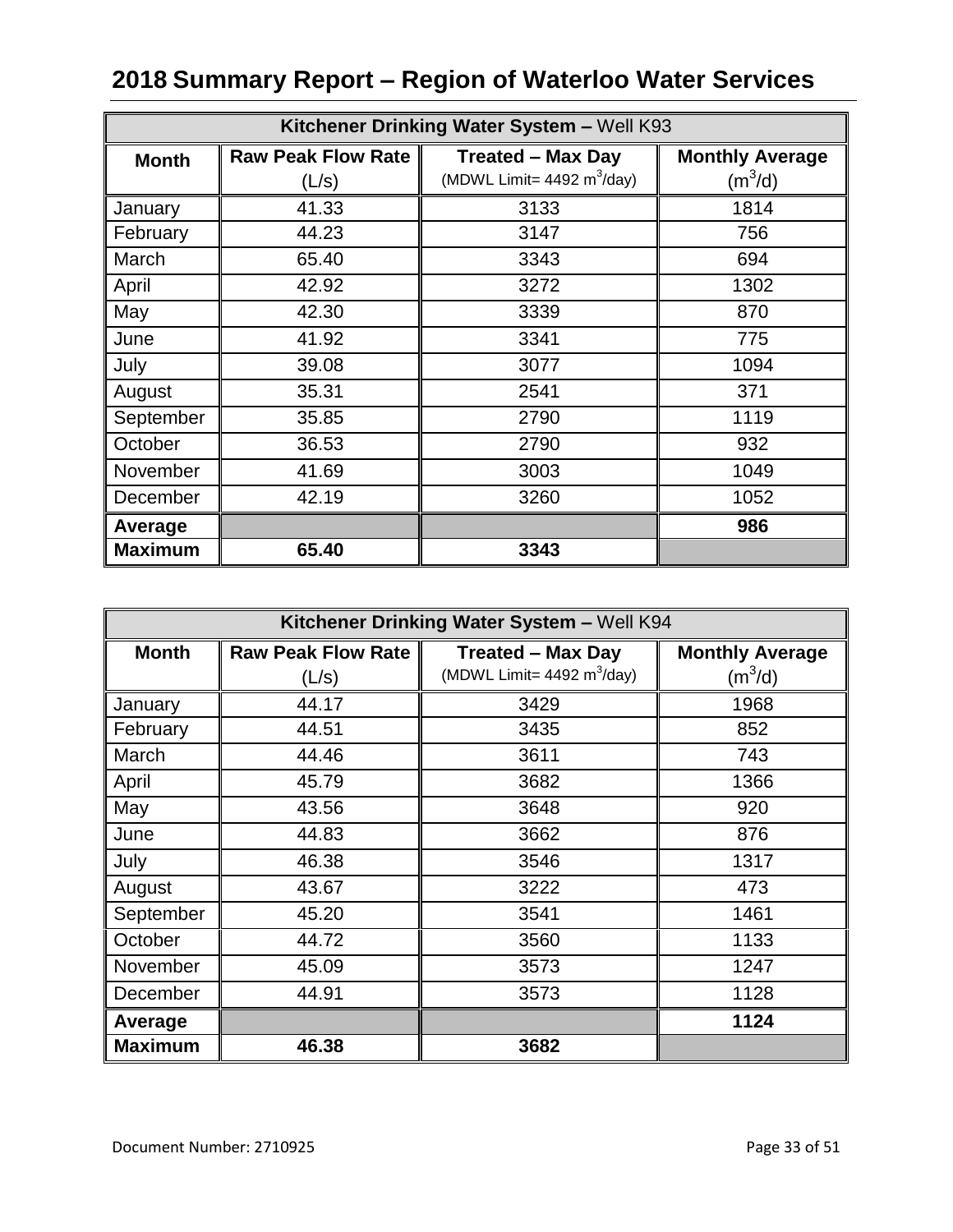|                | Kitchener Drinking Water System - Grand River Intake (Mannheim WTP) |                                                                           |                                     |  |
|----------------|---------------------------------------------------------------------|---------------------------------------------------------------------------|-------------------------------------|--|
| <b>Month</b>   | <b>Raw Peak Flow Rate</b><br>(L/s)                                  | <b>Treated - Max Day</b><br>(MDWL Limit= $72576 \text{ m}^3/\text{day}$ ) | <b>Monthly Average</b><br>$(m^3/d)$ |  |
| January        | 621.83                                                              | 43711                                                                     | 33948                               |  |
| February       | 637.15                                                              | 44352                                                                     | 36795                               |  |
| March          | 602.30                                                              | 43257                                                                     | 36287                               |  |
| April          | 601.81                                                              | 46696                                                                     | 34921                               |  |
| May            | 818.36                                                              | 57282                                                                     | 47102                               |  |
| June           | 827.17                                                              | 56875                                                                     | 50718                               |  |
| July           | 771.61                                                              | 64749                                                                     | 46289                               |  |
| August         | 722.03                                                              | 48460                                                                     | 42093                               |  |
| September      | 711.41                                                              | 60635                                                                     | 47152                               |  |
| October        | 724.39                                                              | 59055                                                                     | 46450                               |  |
| November       | 713.22                                                              | 49557                                                                     | 42283                               |  |
| December       | 715.61                                                              | 47482                                                                     | 38468                               |  |
| Average        |                                                                     |                                                                           | 41875                               |  |
| <b>Maximum</b> | 827.17                                                              | 64749                                                                     |                                     |  |

| Kitchener Drinking Water System - Parkway Wells (K31, K32, K33) |                           |                                               |                        |
|-----------------------------------------------------------------|---------------------------|-----------------------------------------------|------------------------|
| <b>Month</b>                                                    | <b>Raw Peak Flow Rate</b> | <b>Treated - Max Day</b>                      | <b>Monthly Average</b> |
|                                                                 | (L/s)                     | (MDWL Limit= $13737 \text{ m}^3/\text{day}$ ) | $(m^3/d)$              |
| January                                                         | 95.62                     | 5505                                          | 4559                   |
| February                                                        | 99.05                     | 7933                                          | 2999                   |
| March                                                           | 97.91                     | 7826                                          | 4320                   |
| April                                                           | 96.76                     | 7809                                          | 5206                   |
| May                                                             | 94.48                     | 7680                                          | 5395                   |
| June                                                            | 93.86                     | 7670                                          | 5596                   |
| July                                                            | 94.60                     | 7633                                          | 5421                   |
| August                                                          | 95.91                     | 7747                                          | 3964                   |
| September                                                       | 94.79                     | 7700                                          | 4117                   |
| October                                                         | 96.89                     | 5162                                          | 5055                   |
| November                                                        | 92.66                     | 5663                                          | 5100                   |
| December                                                        | 91.84                     | 5367                                          | 5093                   |
| Average                                                         |                           |                                               | 4735                   |
| <b>Maximum</b>                                                  | 99.05                     | 7933                                          |                        |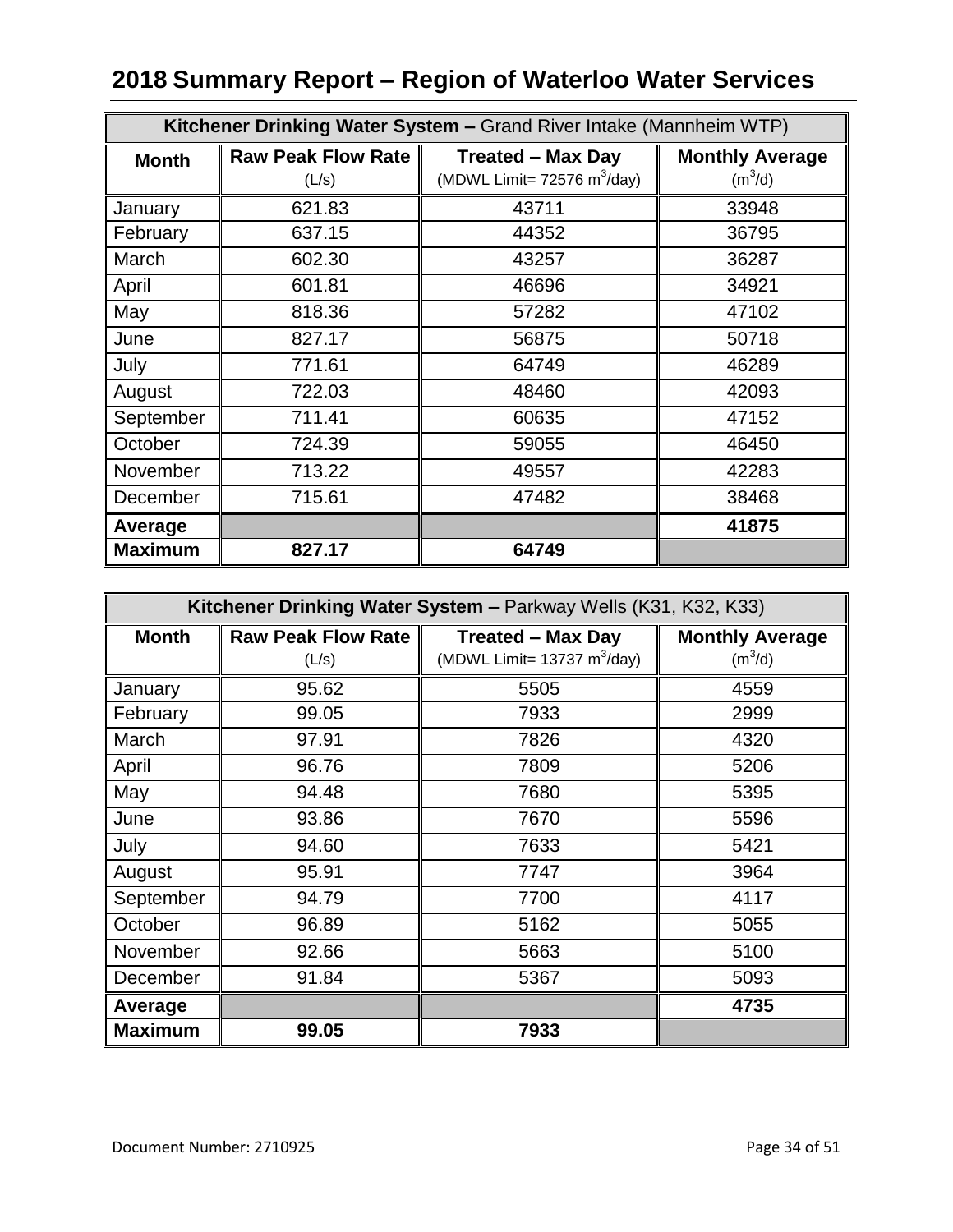| <b>Kitchener Drinking Water System</b> |                                                     |                                               |                        |  |
|----------------------------------------|-----------------------------------------------------|-----------------------------------------------|------------------------|--|
|                                        | Strange St. Wells (K10A, K11A, K13, K13A, K18, K19) |                                               |                        |  |
| <b>Month</b>                           | <b>Raw Peak Flow Rate</b>                           | <b>Treated - Max Day</b>                      | <b>Monthly Average</b> |  |
|                                        | (L/s)                                               | (MDWL Limit= $15854 \text{ m}^3/\text{day}$ ) | $(m^3/d)$              |  |
| January                                | 34.77                                               | 2875                                          | 2781                   |  |
| February                               | 33.58                                               | 2730                                          | 2614                   |  |
| March                                  | 31.46                                               | 2605                                          | 2487                   |  |
| April                                  | 32.33                                               | 2636                                          | 2487                   |  |
| May                                    | 42.27                                               | 2589                                          | 2268                   |  |
| June                                   | 51.52                                               | 2577                                          | 2523                   |  |
| July                                   | 52.54                                               | 2902                                          | 2521                   |  |
| August                                 | 32.27                                               | 2673                                          | 2536                   |  |
| September                              | 30.26                                               | 2500                                          | 2455                   |  |
| October                                | 35.94                                               | 2498                                          | 2426                   |  |
| November                               | 29.10                                               | 2449                                          | 2320                   |  |
| December                               | 28.25                                               | 2324                                          | 2241                   |  |
| Average                                |                                                     |                                               | 2472                   |  |
| <b>Maximum</b>                         | 52.54                                               | 2902                                          |                        |  |

| Shingletown Drinking Water System - Wells K50/51 |                           |                                               |                        |
|--------------------------------------------------|---------------------------|-----------------------------------------------|------------------------|
| <b>Month</b>                                     | <b>Raw Peak Flow Rate</b> | <b>Treated - Max Day</b>                      | <b>Monthly Average</b> |
|                                                  | (L/s)                     | (MDWL Limit= $13651 \text{ m}^3/\text{day}$ ) | $(m^3/d)$              |
| January                                          | 114.04                    | 9194                                          | 8840                   |
| February                                         | 110.42                    | 8797                                          | 8598                   |
| March                                            | 109.34                    | 8555                                          | 8375                   |
| April                                            | 128.03                    | 10325                                         | 8765                   |
| May                                              | 133.78                    | 10105                                         | 8840                   |
| June                                             | 144.92                    | 11490                                         | 10229                  |
| July                                             | 149.64                    | 12058                                         | 11546                  |
| August                                           | 157.60*                   | 12832                                         | 12434                  |
| September                                        | 130.09                    | 8465                                          | 8413                   |
| October                                          | 134.01                    | 8478                                          | 8204                   |
| November                                         | 131.59                    | 8801                                          | 8460                   |
| December                                         | 130.39                    | 8491                                          | 8438                   |
| Average                                          |                           |                                               | 9262                   |
| <b>Maximum</b>                                   | 157.60                    | 12832                                         |                        |

\* Less than 10 minute flow spike.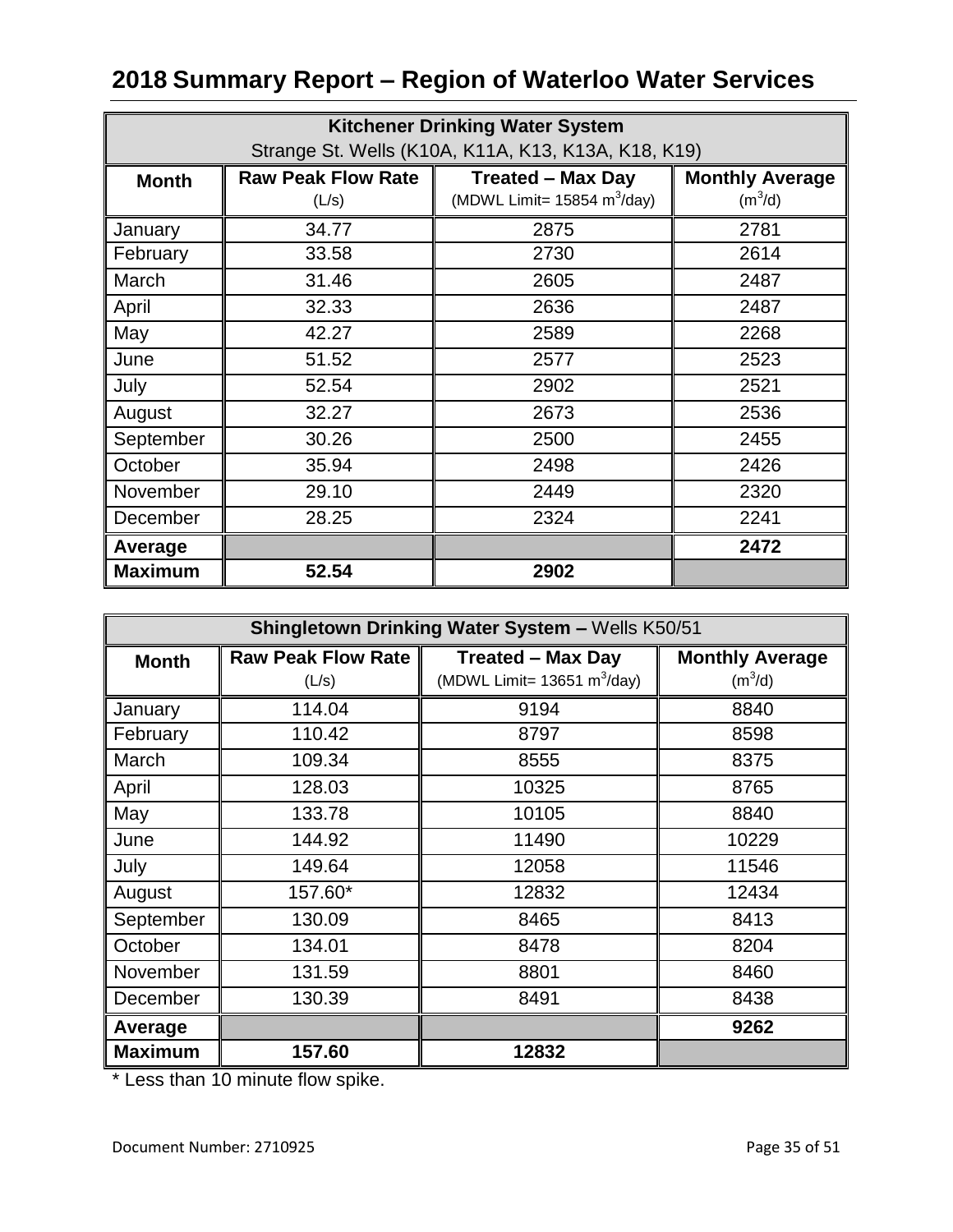|                | Kitchener Drinking Water System - Woolners Wells (K80, K81, K82) |                                               |                        |  |
|----------------|------------------------------------------------------------------|-----------------------------------------------|------------------------|--|
| <b>Month</b>   | Raw Peak Flow Rate                                               | <b>Treated - Max Day</b>                      | <b>Monthly Average</b> |  |
|                | (L/s)                                                            | (MDWL Limit= $11146 \text{ m}^3/\text{day}$ ) | $(m^3/d)$              |  |
| January        | 0                                                                | 0                                             | 0                      |  |
| February       | 0                                                                | 0                                             | $\Omega$               |  |
| March          | O                                                                | O                                             | $\Omega$               |  |
| April          | U                                                                | ი                                             | O                      |  |
| May            | ი                                                                | ი                                             |                        |  |
| June           | O                                                                | O                                             |                        |  |
| July           | O                                                                | O                                             | 0                      |  |
| August         | 0                                                                | 0                                             | 0                      |  |
| September      | O                                                                | O                                             | 0                      |  |
| October        | ი                                                                | ი                                             | n                      |  |
| November       | 0                                                                | $\Omega$                                      | O                      |  |
| December       | O                                                                | 0                                             |                        |  |
| Average        |                                                                  |                                               | 0                      |  |
| <b>Maximum</b> | ი                                                                | $\Omega$                                      |                        |  |

| Waterloo Drinking Water System - Erb Street Wells (W6B, W6C, W7, W8) |                           |                                |                        |
|----------------------------------------------------------------------|---------------------------|--------------------------------|------------------------|
| <b>Month</b>                                                         | <b>Raw Peak Flow Rate</b> | <b>Treated - Max Day</b>       | <b>Monthly Average</b> |
|                                                                      | (L/s)                     | (MDWL Limit= 24139 $m^3$ /day) | $(m^3/d)$              |
| January                                                              | 132.21                    | 12927                          | 11122                  |
| February                                                             | 135.32                    | 12838                          | 11068                  |
| March                                                                | 134.96                    | 12161                          | 10735                  |
| April                                                                | 140.20                    | 13018                          | 10595                  |
| May                                                                  | 132.52                    | 11185                          | 8698                   |
| June                                                                 | 120.32                    | 11009                          | 9510                   |
| July                                                                 | 203.35                    | 11179                          | 9363                   |
| August                                                               | 146.83                    | 11286                          | 9321                   |
| September                                                            | 126.15                    | 11281                          | 9259                   |
| October                                                              | 115.10                    | 11364                          | 9141                   |
| November                                                             | 113.65                    | 10770                          | 9222                   |
| December                                                             | 113.19                    | 10817                          | 9116                   |
| Average                                                              |                           |                                | 9763                   |
| <b>Maximum</b>                                                       | 203.35                    | 13018                          |                        |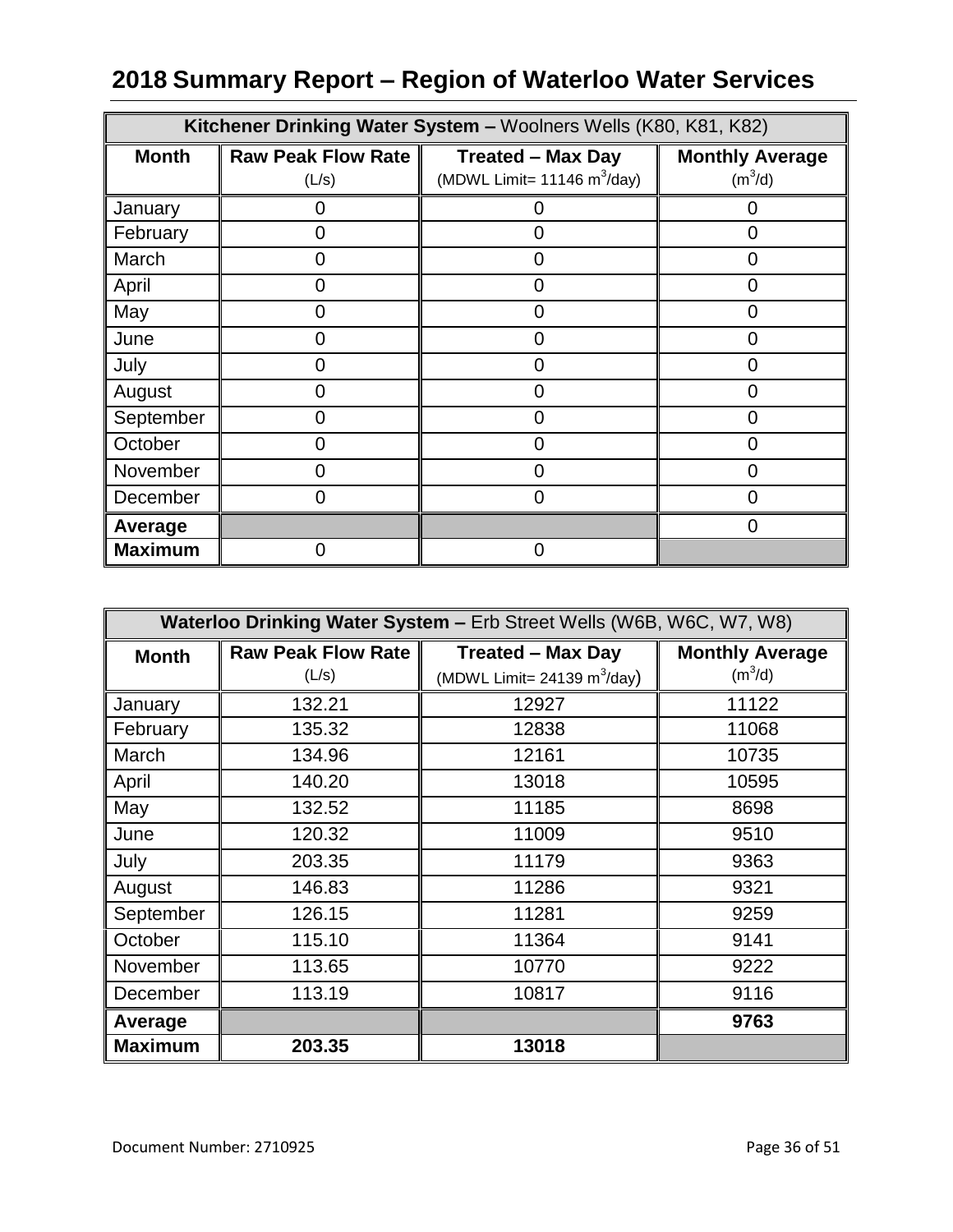| Waterloo Drinking Water System - William Street Wells (W1B, W1C, W2, W3) |                           |                                               |                        |
|--------------------------------------------------------------------------|---------------------------|-----------------------------------------------|------------------------|
| <b>Month</b>                                                             | <b>Raw Peak Flow Rate</b> | <b>Treated - Max Day</b>                      | <b>Monthly Average</b> |
|                                                                          | (L/s)                     | (MDWL Limit= $16753 \text{ m}^3/\text{day}$ ) | $(m^3/d)$              |
| January                                                                  | 63.56                     | 5015                                          | 4752                   |
| February                                                                 | 64.32                     | 5033                                          | 4688                   |
| March                                                                    | 63.37                     | 4984                                          | 4851                   |
| April                                                                    | 63.54                     | 4978                                          | 4541                   |
| May                                                                      | 62.31                     | 4854                                          | 3522                   |
| June                                                                     | 61.59                     | 4949                                          | 4704                   |
| July                                                                     | 61.95                     | 4918                                          | 4451                   |
| August                                                                   | 62.12                     | 4880                                          | 4183                   |
| September                                                                | 61.49                     | 5118                                          | 4303                   |
| October                                                                  | 61.79                     | 4789                                          | 4336                   |
| November                                                                 | 62.29                     | 4867                                          | 4530                   |
| December                                                                 | 60.19                     | 4772                                          | 697                    |
| Average                                                                  |                           |                                               | 4130                   |
| <b>Maximum</b>                                                           | 64.32                     | 5118                                          |                        |

| Waterloo Drinking Water System - Well W10 |                           |                               |                        |
|-------------------------------------------|---------------------------|-------------------------------|------------------------|
| <b>Month</b>                              | <b>Raw Peak Flow Rate</b> | <b>Treated - Max Day</b>      | <b>Monthly Average</b> |
|                                           | (L/s)                     | (MDWL Limit= 2160 $m^3$ /day) | $(m^3/d)$              |
| January                                   | 0                         | O                             | O                      |
| February                                  | 0                         | 0                             | 0                      |
| March                                     | 0                         | 0                             | 0                      |
| April                                     | O                         | O                             | 0                      |
| May                                       | 0                         | 0                             | 0                      |
| June                                      | 0                         | 0                             | Ω                      |
| July                                      | 0                         | 0                             | 0                      |
| August                                    | 0                         | $\overline{0}$                | 0                      |
| September                                 | 0                         | 0                             | O                      |
| October                                   | O                         | ი                             | ი                      |
| November                                  | O                         | 0                             | 0                      |
| December                                  | 40.00*                    | 308                           | 19                     |
| Average                                   |                           |                               | 3                      |
| <b>Maximum</b>                            | 40.00                     | 308                           |                        |

\*Less than 10 minute flow spike.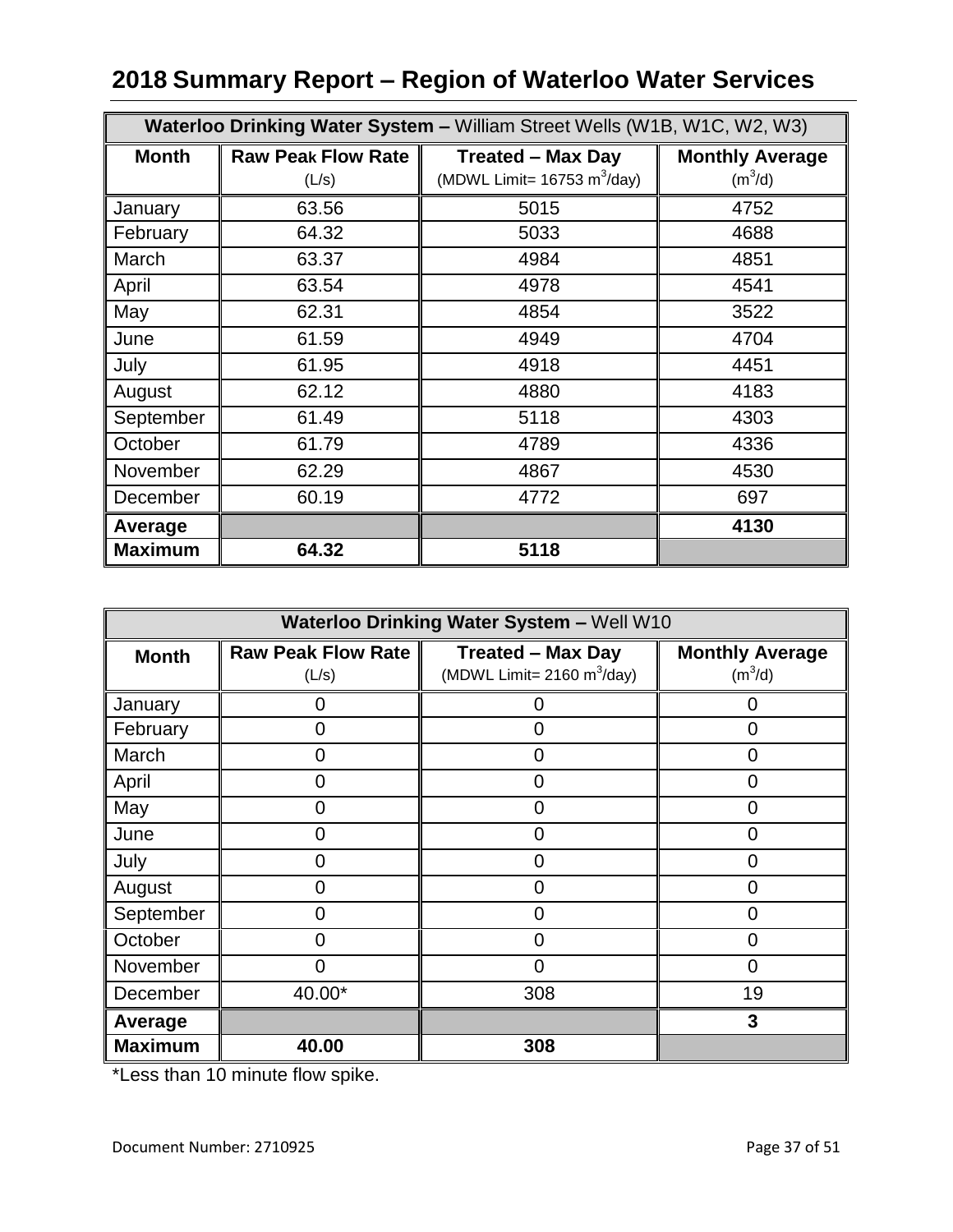| New Hamburg/Baden Drinking Water System - Well (NH3) |                      |                                              |                        |
|------------------------------------------------------|----------------------|----------------------------------------------|------------------------|
| <b>Month</b>                                         | <b>Raw Peak Flow</b> | <b>Treated - Max Day</b>                     | <b>Monthly Average</b> |
|                                                      | Rate $(L/s)$         | (MDWL Limit= $3542 \text{ m}^3/\text{day}$ ) | $(m^3/d)$              |
| January                                              | 35.93                | 1770                                         | 1043                   |
| February                                             | 38.29                | 1889                                         | 1202                   |
| March                                                | 37.01                | 2386                                         | 1498                   |
| April                                                | 39.84                | 2663                                         | 1463                   |
| May                                                  | 39.79                | 2136                                         | 1534                   |
| June                                                 | 39.62                | 1587                                         | 729                    |
| July                                                 | 39.98                | 2680                                         | 1906                   |
| August                                               | 40.01                | 2056                                         | 1740                   |
| September                                            | 47.22*               | 2477                                         | 1864                   |
| October                                              | 45.15*               | 1856                                         | 1373                   |
| November                                             | 44.34*               | 1809                                         | 1543                   |
| December                                             | 48.17*               | 1801                                         | 1395                   |
| Average                                              |                      |                                              | 1441                   |
| <b>Maximum</b>                                       | 48.17                | 2680                                         |                        |

\*Less than 10 minute flow spike on startup.

| Ayr Drinking Water System - Wells (A1, A2, A3) |                                    |                                                                          |                                     |
|------------------------------------------------|------------------------------------|--------------------------------------------------------------------------|-------------------------------------|
| <b>Month</b>                                   | <b>Raw Peak Flow Rate</b><br>(L/s) | <b>Treated - Max Day</b><br>(MDWL Limit= $5478 \text{ m}^3/\text{day}$ ) | <b>Monthly Average</b><br>$(m^3/d)$ |
| January                                        | 60.58                              | 2416                                                                     | 1783                                |
| February                                       | 54.27                              | 2368                                                                     | 1848                                |
| March                                          | 54.00                              | 2228                                                                     | 1830                                |
| April                                          | 53.77                              | 2116                                                                     | 1846                                |
| May                                            | 58.38                              | 2804                                                                     | 2127                                |
| June                                           | 57.97                              | 3182                                                                     | 2251                                |
| July                                           | 58.86                              | 3013                                                                     | 2333                                |
| August                                         | 51.37                              | 2322                                                                     | 2081                                |
| September                                      | 54.84                              | 2244                                                                     | 1937                                |
| October                                        | 55.32                              | 2100                                                                     | 1703                                |
| November                                       | 55.06                              | 2177                                                                     | 1722                                |
| December                                       | 51.31                              | 2137                                                                     | 1710                                |
| Average                                        |                                    |                                                                          | 1931                                |
| <b>Maximum</b>                                 | 60.58                              | 3182                                                                     |                                     |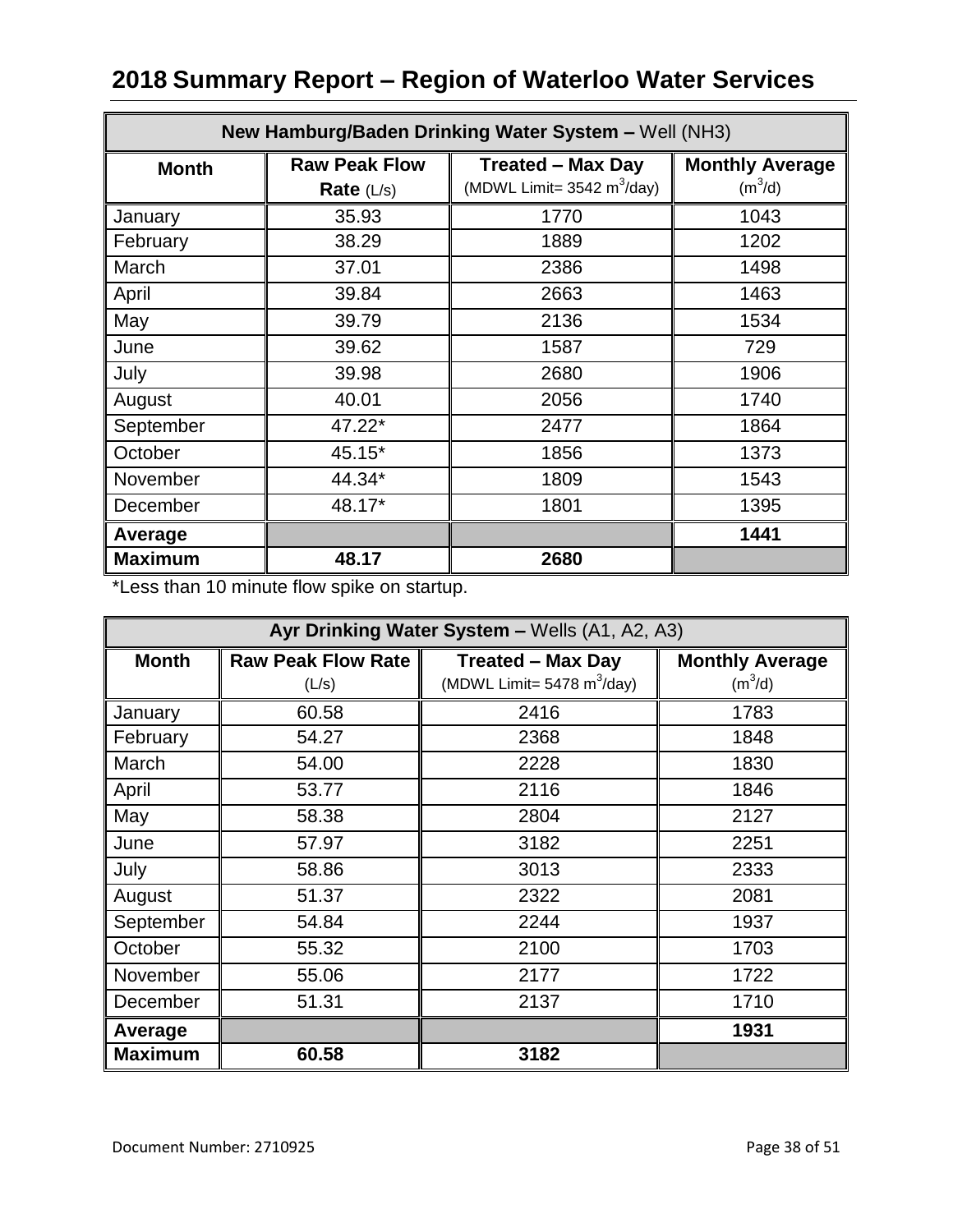| Branchton Drinking Water System - Wells (BM1, BM2) |                                    |                                                                         |                                     |
|----------------------------------------------------|------------------------------------|-------------------------------------------------------------------------|-------------------------------------|
| <b>Month</b>                                       | <b>Raw Peak Flow Rate</b><br>(L/s) | <b>Treated - Max Day</b><br>(MDWL Limit= $130 \text{ m}^3/\text{day}$ ) | <b>Monthly Average</b><br>$(m^3/d)$ |
| January                                            | 1.25                               | 30                                                                      | 22                                  |
| February                                           | 1.27                               | 36                                                                      | 22                                  |
| March                                              | 1.31                               | 25                                                                      | 20                                  |
| April                                              | 1.23                               | 50                                                                      | 23                                  |
| May                                                | 1.26                               | 45                                                                      | 27                                  |
| June                                               | 1.22                               | 35                                                                      | 23                                  |
| July                                               | $2.00*$                            | 68                                                                      | 38                                  |
| August                                             | 1.45                               | 44                                                                      | 25                                  |
| September                                          | $2.00*$                            | 31                                                                      | 22                                  |
| October                                            | 1.34                               | 28                                                                      | 23                                  |
| November                                           | $1.73*$                            | 33                                                                      | 25                                  |
| December                                           | $2.00*$                            | 37                                                                      | 27                                  |
| Average                                            |                                    |                                                                         | 25                                  |
| <b>Maximum</b>                                     | 2.00                               | 68                                                                      |                                     |

\*Less than 10 minute flow spike, typically on startup.

| Roseville Drinking Water System - Wells (R5, R6) |                           |                                               |                        |
|--------------------------------------------------|---------------------------|-----------------------------------------------|------------------------|
| <b>Month</b>                                     | <b>Raw Peak Flow Rate</b> | <b>Treated - Max Day</b>                      | <b>Monthly Average</b> |
|                                                  | (L/s)                     | (MDWL Limit= $357.7 \text{ m}^3/\text{day}$ ) | $(m^3/d)$              |
| January                                          | $4.43*$                   | 76                                            | 62                     |
| February                                         | $4.47*$                   | 74                                            | 62                     |
| March                                            | $4.48*$                   | 73                                            | 62                     |
| April                                            | $7.68*$                   | 71                                            | 62                     |
| May                                              | $4.48*$                   | 108                                           | 78                     |
| June                                             | $4.47*$                   | 136                                           | 95                     |
| July                                             | $4.46*$                   | 168                                           | 113                    |
| August                                           | $4.45*$                   | 124                                           | 92                     |
| September                                        | $5.24*$                   | 109                                           | 81                     |
| October                                          | $4.50*$                   | 74                                            | 63                     |
| November                                         | $4.43*$                   | 73                                            | 61                     |
| December                                         | $4.46*$                   | 80                                            | 65                     |
| Average                                          |                           |                                               | 75                     |
| <b>Maximum</b>                                   | 7.68                      | 168                                           |                        |

\*Less than 10 minute flow spike, typically on startup.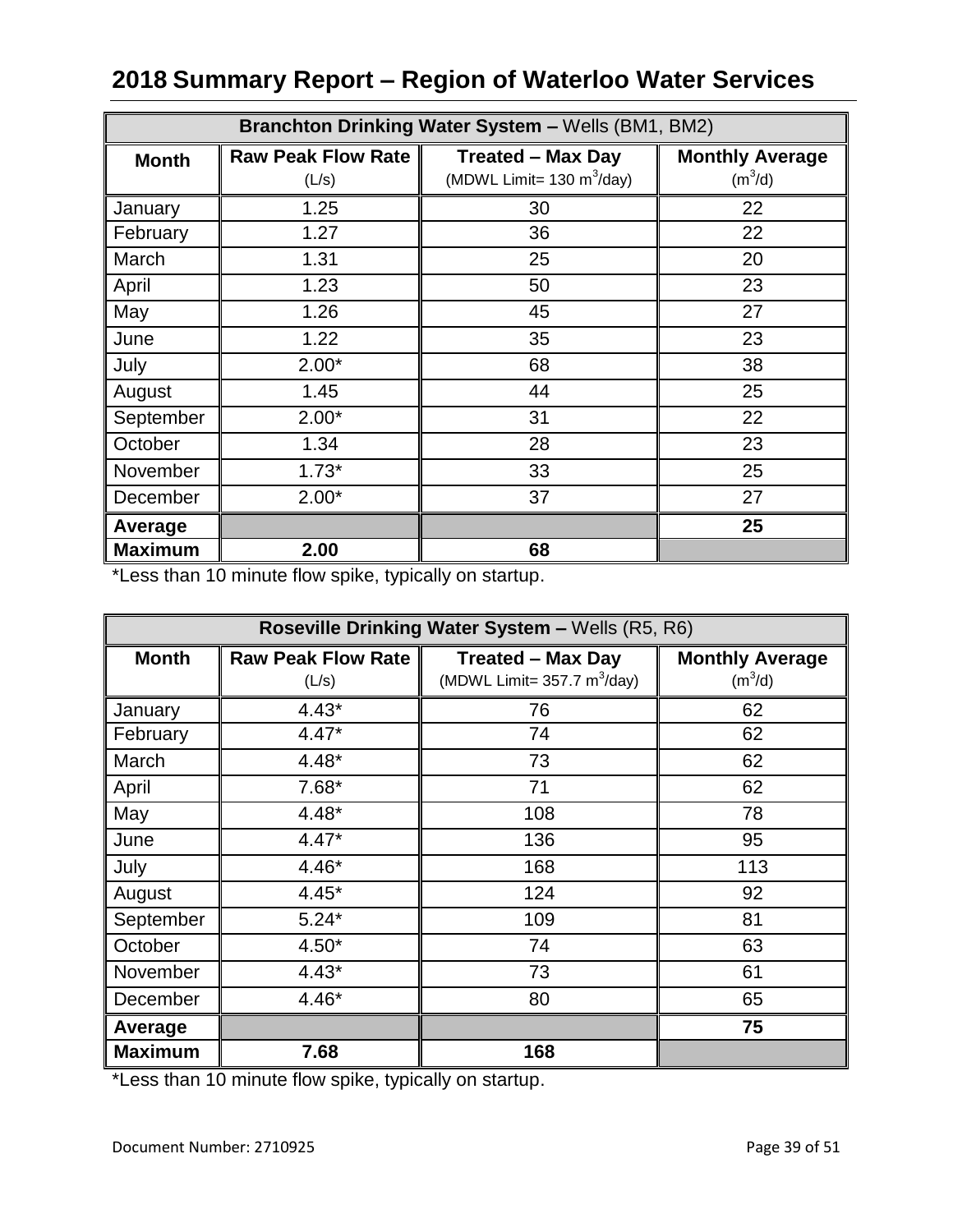| Heidelberg Drinking Water System - Wells (HD1, HD2) |                                    |                                                                            |                                     |
|-----------------------------------------------------|------------------------------------|----------------------------------------------------------------------------|-------------------------------------|
| <b>Month</b>                                        | <b>Raw Peak Flow Rate</b><br>(L/s) | <b>Treated - Max Day</b><br>(MDWL Limit= $1373.8 \text{ m}^3/\text{day}$ ) | <b>Monthly Average</b><br>$(m^3/d)$ |
| January                                             | 7.70                               | 190                                                                        | 160                                 |
| February                                            | 8.62                               | 185                                                                        | 156                                 |
| March                                               | 7.80                               | 182                                                                        | 152                                 |
| April                                               | 7.80                               | 200                                                                        | 160                                 |
| May                                                 | 7.81                               | 277                                                                        | 197                                 |
| June                                                | 7.73                               | 404                                                                        | 219                                 |
| July                                                | 7.71                               | 372                                                                        | 252                                 |
| August                                              | 7.68                               | 218                                                                        | 181                                 |
| September                                           | 7.77                               | 238                                                                        | 181                                 |
| October                                             | 7.71                               | 402                                                                        | 172                                 |
| November                                            | 7.76                               | 189                                                                        | 161                                 |
| December                                            | 7.75                               | 207                                                                        | 179                                 |
| Average                                             |                                    |                                                                            | 181                                 |
| <b>Maximum</b>                                      | 8.62                               | 404                                                                        |                                     |

| Conestogo Golf Drinking Water System - Wells (C5, C6) |                           |                                               |                        |
|-------------------------------------------------------|---------------------------|-----------------------------------------------|------------------------|
| <b>Month</b>                                          | <b>Raw Peak Flow Rate</b> | <b>Treated - Max Day</b>                      | <b>Monthly Average</b> |
|                                                       | (L/s)                     | (MDWL Limit= $601.3 \text{ m}^3/\text{day}$ ) | $(m^3/d)$              |
| January                                               | 4.97                      | 115                                           | 90                     |
| February                                              | 4.60                      | 105                                           | 86                     |
| March                                                 | 5.15                      | 106                                           | 81                     |
| April                                                 | 7.06                      | 109                                           | 86                     |
| May                                                   | 4.99                      | 287                                           | 153                    |
| June                                                  | 6.07                      | 431                                           | 250                    |
| July                                                  | 10.14                     | 486                                           | 325                    |
| August                                                | 8.82                      | 370                                           | 238                    |
| September                                             | 4.72                      | 282                                           | 189                    |
| October                                               | 5.46                      | 140                                           | 103                    |
| November                                              | 4.96                      | 109                                           | 84                     |
| December                                              | 4.71                      | 122                                           | 88                     |
| Average                                               |                           |                                               | 148                    |
| <b>Maximum</b>                                        | 10.14                     | 486                                           |                        |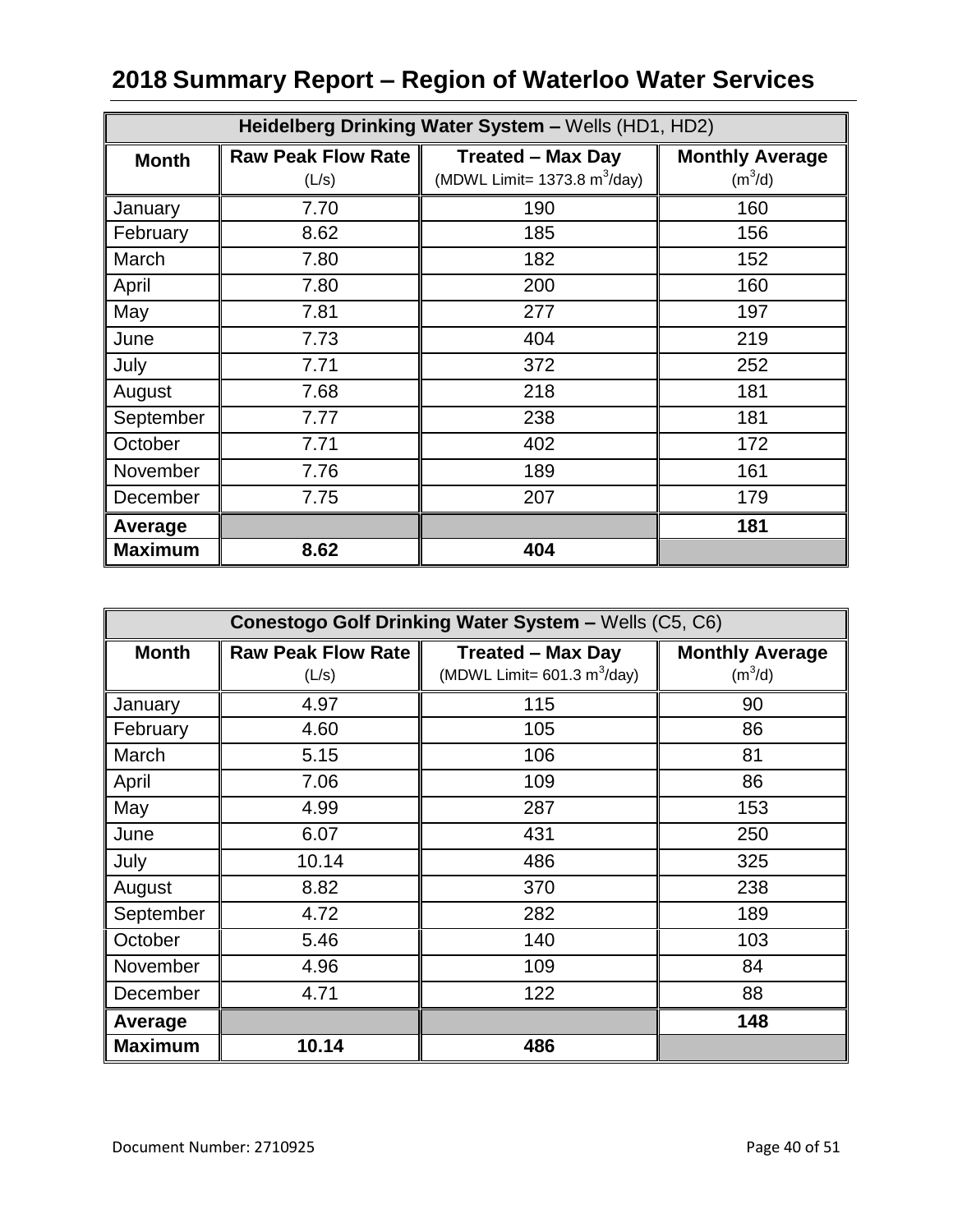| Conestogo Plains/West Montrose Drinking Water System - Wells (C3, C4) |                                    |                                                                     |                                     |
|-----------------------------------------------------------------------|------------------------------------|---------------------------------------------------------------------|-------------------------------------|
| <b>Month</b>                                                          | <b>Raw Peak Flow Rate</b><br>(L/s) | <b>Treated - Max Day</b><br>(MDWL Limit= 786.2 m <sup>3</sup> /day) | <b>Monthly Average</b><br>$(m^3/d)$ |
| January                                                               | 4.12                               | 166                                                                 | 122                                 |
| February                                                              | 5.35                               | 173                                                                 | 125                                 |
| March                                                                 | 5.28                               | 153                                                                 | 118                                 |
| April                                                                 | 5.37                               | 140                                                                 | 117                                 |
| May                                                                   | 5.30                               | 257                                                                 | 186                                 |
| June                                                                  | 4.36                               | 358                                                                 | 209                                 |
| July                                                                  | 5.62                               | 361                                                                 | 238                                 |
| August                                                                | 4.62                               | 298                                                                 | 189                                 |
| September                                                             | 4.67                               | 218                                                                 | 168                                 |
| October                                                               | 4.76                               | 182                                                                 | 143                                 |
| November                                                              | 4.47                               | 169                                                                 | 121                                 |
| December                                                              | 4.64                               | 167                                                                 | 126                                 |
| Average                                                               |                                    |                                                                     | 155                                 |
| <b>Maximum</b>                                                        | 5.62                               | 361                                                                 |                                     |

|                | West Montrose Drinking Water System – Wells (WM1, WM2, WM3, WM4) |                                                                      |                                     |  |
|----------------|------------------------------------------------------------------|----------------------------------------------------------------------|-------------------------------------|--|
| <b>Month</b>   | <b>Raw Peak Flow Rate</b><br>(L/s)                               | <b>Treated – Max Day</b><br>(MDWL Limit= 238 m <sup>3</sup> /day)    | <b>Monthly Average</b><br>$(m^3/d)$ |  |
| January        |                                                                  | The West Montrose Well Supply system was end dated in 2018. The      |                                     |  |
| February       |                                                                  | West Montrose distribution system was supplied from Conestoga Plains |                                     |  |
| March          |                                                                  | in 2018. West Montrose wells will be decommissioned in 2019.         |                                     |  |
| April          |                                                                  |                                                                      |                                     |  |
| May            |                                                                  |                                                                      |                                     |  |
| June           |                                                                  |                                                                      |                                     |  |
| July           |                                                                  |                                                                      |                                     |  |
| August         |                                                                  |                                                                      |                                     |  |
| September      |                                                                  |                                                                      |                                     |  |
| October        |                                                                  |                                                                      |                                     |  |
| November       |                                                                  |                                                                      |                                     |  |
| December       |                                                                  |                                                                      |                                     |  |
| Average        |                                                                  |                                                                      |                                     |  |
| <b>Maximum</b> |                                                                  |                                                                      |                                     |  |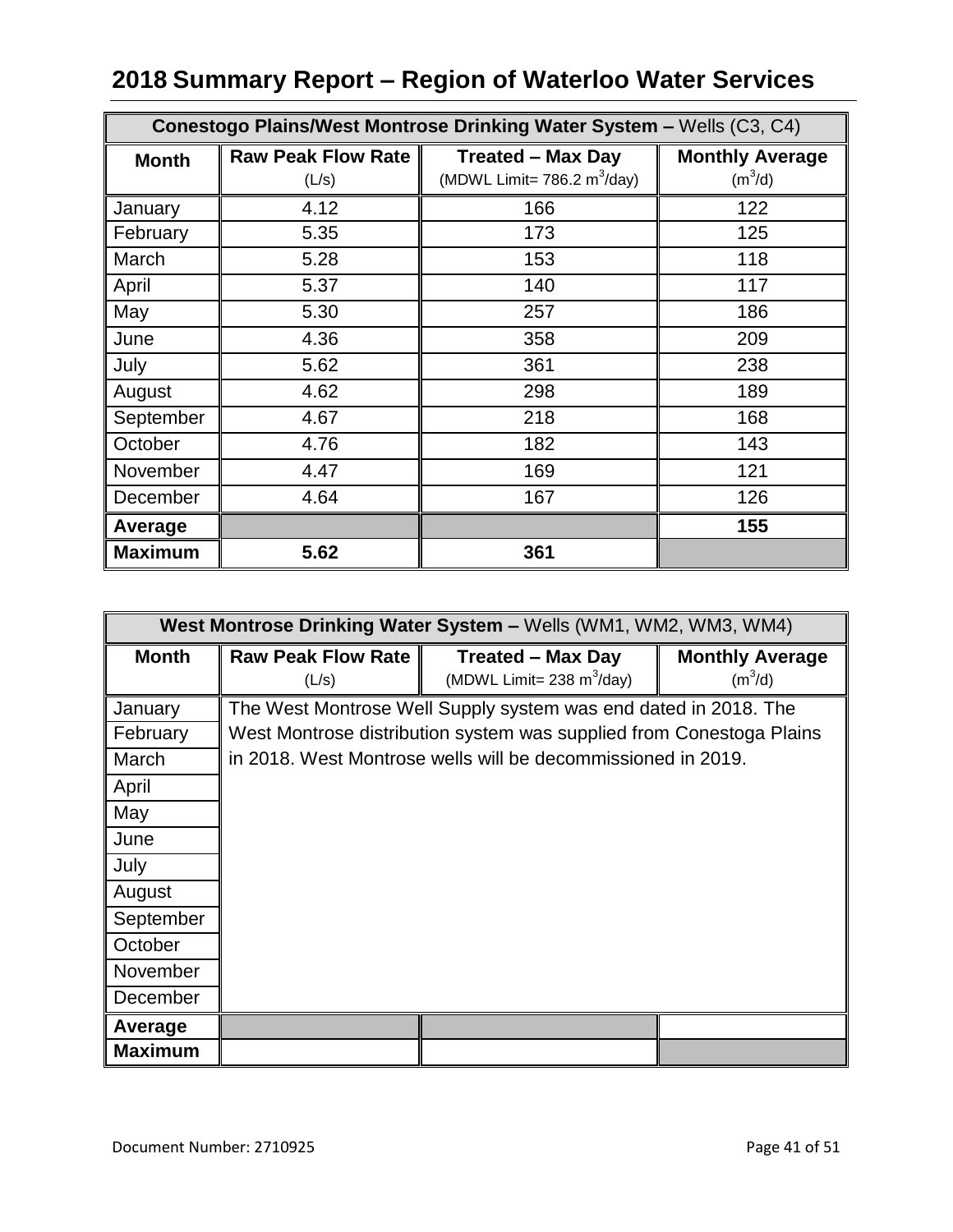| Maryhill Drinking Water System - Maryhill WTP- Wells (MH1, MH2) |                                    |                                                                         |                                  |
|-----------------------------------------------------------------|------------------------------------|-------------------------------------------------------------------------|----------------------------------|
| <b>Month</b>                                                    | <b>Raw Peak Flow Rate</b><br>(L/s) | <b>Treated - Max Day</b><br>(MDWL Limit= $157 \text{ m}^3/\text{day}$ ) | <b>Monthly Average</b><br>(m3/d) |
| January                                                         | $2.00*$                            | 64                                                                      | 60                               |
| February                                                        | $2.00*$                            | 64                                                                      | 59                               |
| March                                                           | $2.00*$                            | 63                                                                      | 52                               |
| April                                                           | $2.00*$                            | 58                                                                      | 51                               |
| May                                                             | $2.00*$                            | 91                                                                      | 59                               |
| June                                                            | $2.00*$                            | 74                                                                      | 60                               |
| July                                                            | $2.71*$                            | 71                                                                      | 57                               |
| August                                                          | $1.90*$                            | 66                                                                      | 49                               |
| September                                                       | $1.84*$                            | 62                                                                      | 52                               |
| October                                                         | $1.83*$                            | 64                                                                      | 51                               |
| November                                                        | $2.00*$                            | 71                                                                      | 52                               |
| December                                                        | $3.09*$                            | 70                                                                      | 56                               |
| Average                                                         |                                    |                                                                         | 55                               |
| <b>Maximum</b>                                                  | 3.09                               | 91                                                                      |                                  |

\*Less than 10 minute flow spike, typically on startup.

| Maryhill Drinking Water System - Maryhill Heights- Wells (MH3, MH4A) |                           |                                             |                        |
|----------------------------------------------------------------------|---------------------------|---------------------------------------------|------------------------|
| <b>Month</b>                                                         | <b>Raw Peak Flow Rate</b> | <b>Treated - Max Day</b>                    | <b>Monthly Average</b> |
|                                                                      | (L/s)                     | (MDWL Limit= $812 \text{ m}^3/\text{day}$ ) | $(m^3/d)$              |
| January                                                              | 5.47                      | 34                                          | 26                     |
| February                                                             | 5.46                      | 43                                          | 26                     |
| March                                                                | 5.62                      | 67                                          | 25                     |
| April                                                                | 5.50                      | 42                                          | 26                     |
| May                                                                  | 5.23                      | 54                                          | 28                     |
| June                                                                 | 5.26                      | 122                                         | 38                     |
| July                                                                 | 5.17                      | 130                                         | 63                     |
| August                                                               | 5.05                      | 69                                          | 40                     |
| September                                                            | 5.63                      | 55                                          | 36                     |
| October                                                              | 5.23                      | 50                                          | 31                     |
| November                                                             | 4.87                      | 60                                          | 29                     |
| December                                                             | 5.21                      | 43                                          | 28                     |
| Average                                                              |                           |                                             | 33                     |
| <b>Maximum</b>                                                       | 5.63                      | 130                                         |                        |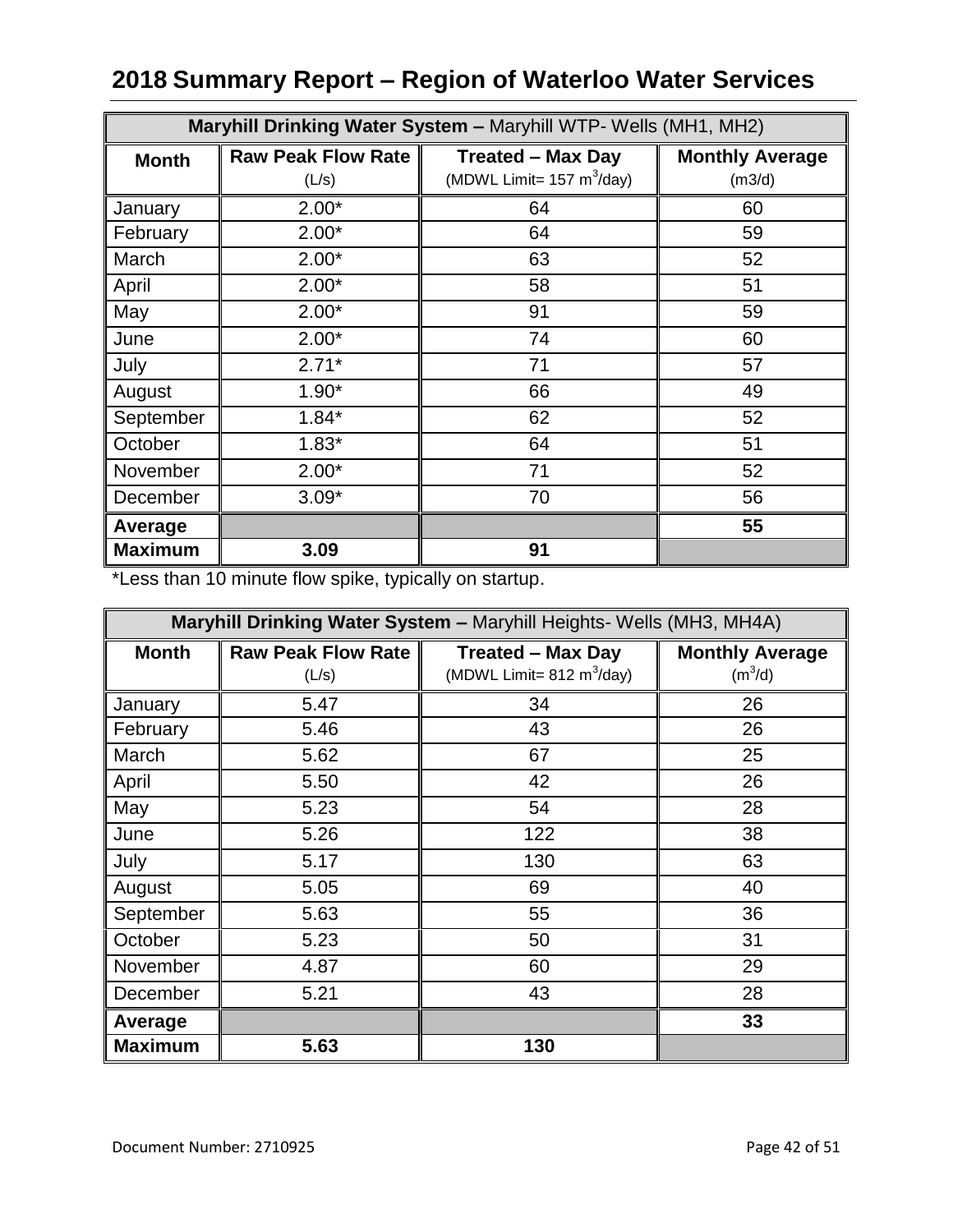| Linwood Drinking Water System - Wells (L1A, L2) |                                    |                                                                           |                                     |
|-------------------------------------------------|------------------------------------|---------------------------------------------------------------------------|-------------------------------------|
| <b>Month</b>                                    | <b>Raw Peak Flow Rate</b><br>(L/s) | <b>Treated - Max Day</b><br>(MDWL Limit= $604.8 \text{ m}^3/\text{day}$ ) | <b>Monthly Average</b><br>$(m^3/d)$ |
| January                                         | 6.29                               | 270                                                                       | 244                                 |
| February                                        | 6.30                               | 255                                                                       | 239                                 |
| March                                           | 6.30                               | 263                                                                       | 245                                 |
| April                                           | 6.35                               | 265                                                                       | 244                                 |
| May                                             | 6.33                               | 261                                                                       | 205                                 |
| June                                            | 6.62                               | 213                                                                       | 167                                 |
| July                                            | 6.64                               | 236                                                                       | 178                                 |
| August                                          | 6.54                               | 195                                                                       | 157                                 |
| September                                       | 10.26                              | 174                                                                       | 149                                 |
| October                                         | 6.60                               | 165                                                                       | 142                                 |
| November                                        | 6.69                               | 158                                                                       | 134                                 |
| December                                        | 6.42                               | 181                                                                       | 142                                 |
| Average                                         |                                    |                                                                           | 187                                 |
| <b>Maximum</b>                                  | 10.26                              | 270                                                                       |                                     |

| St. Clements Drinking Water System - Wells (SC2, SC3, SC4) |                           |                                                |                        |
|------------------------------------------------------------|---------------------------|------------------------------------------------|------------------------|
| <b>Month</b>                                               | <b>Raw Peak Flow Rate</b> | <b>Treated - Max Day</b>                       | <b>Monthly Average</b> |
|                                                            | (L/s)                     | (MDWL Limit= $1771.2 \text{ m}^3/\text{day}$ ) | $(m^3/d)$              |
| January                                                    | 16.15                     | 733                                            | 213                    |
| February                                                   | 16.11                     | 217                                            | 189                    |
| March                                                      | 16.16                     | 217                                            | 186                    |
| April                                                      | 19.57                     | 218                                            | 191                    |
| May                                                        | 19.49                     | 342                                            | 241                    |
| June                                                       | 25.73*                    | 396                                            | 266                    |
| July                                                       | 16.95                     | 415                                            | 289                    |
| August                                                     | 16.98                     | 289                                            | 220                    |
| September                                                  | 17.63                     | 349                                            | 223                    |
| October                                                    | 20.53*                    | 224                                            | 193                    |
| November                                                   | 29.41*                    | 226                                            | 186                    |
| December                                                   | 17.59                     | 235                                            | 200                    |
| Average                                                    |                           |                                                | 217                    |
| <b>Maximum</b>                                             | 29.41                     | 733                                            |                        |

\*Less than 10 minute flow spike.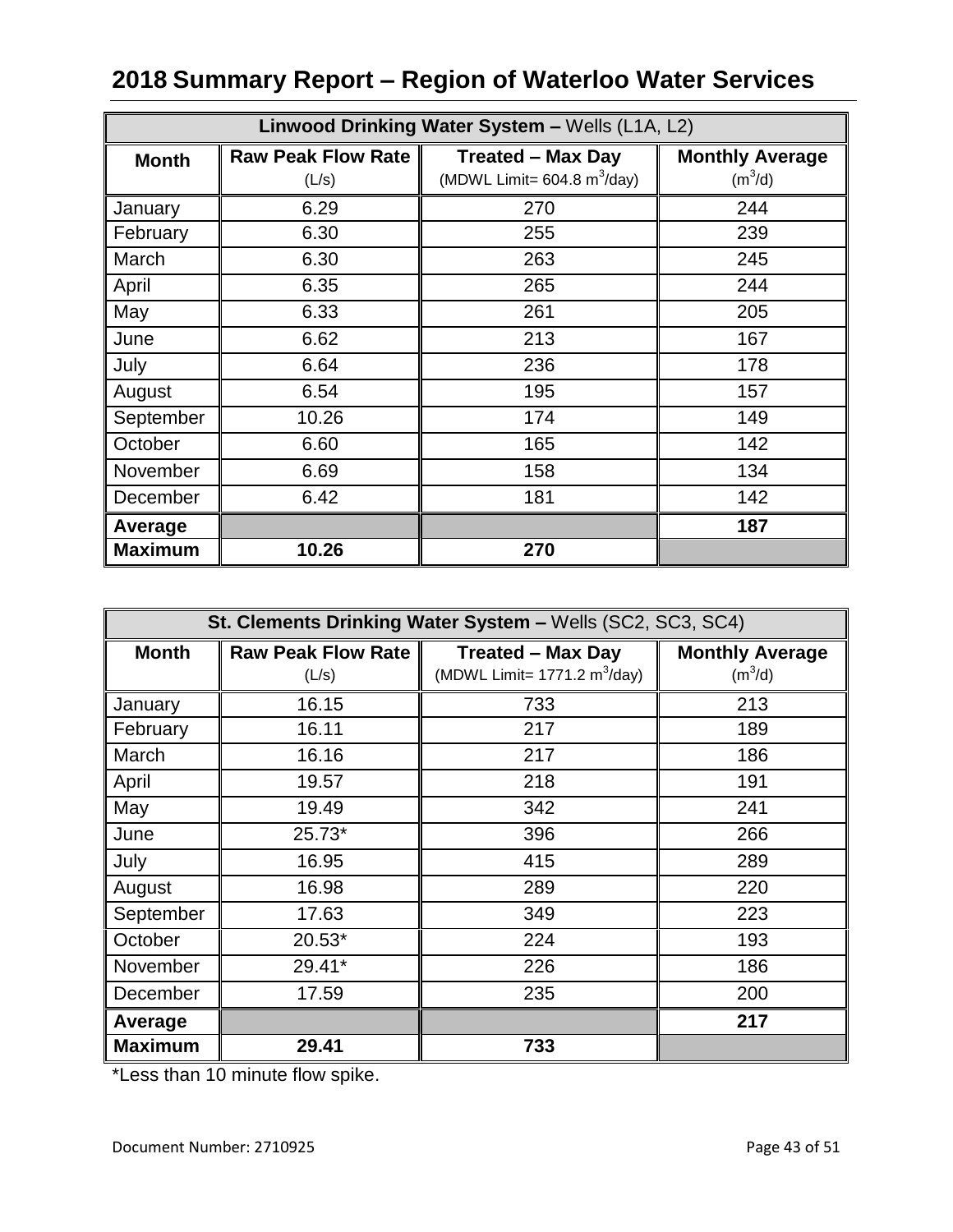|                | Wellesley Drinking Water System - Wells (WY1, WY5, WY6) |                                                                          |                                     |  |
|----------------|---------------------------------------------------------|--------------------------------------------------------------------------|-------------------------------------|--|
| <b>Month</b>   | <b>Raw Peak Flow Rate</b><br>(L/s)                      | <b>Treated - Max Day</b><br>(MDWL Limit= $3006 \text{ m}^3/\text{day}$ ) | <b>Monthly Average</b><br>$(m^3/d)$ |  |
| January        | 30.16*                                                  | 659                                                                      | 570                                 |  |
| February       | 16.05                                                   | 643                                                                      | 558                                 |  |
| March          | 27.85**                                                 | 665                                                                      | 571                                 |  |
| April          | 15.43                                                   | 670                                                                      | 571                                 |  |
| May            | 16.06                                                   | 1104                                                                     | 634                                 |  |
| June           | 16.30                                                   | 916                                                                      | 679                                 |  |
| July           | 31.06*                                                  | 861                                                                      | 671                                 |  |
| August         | 16.33                                                   | 756                                                                      | 586                                 |  |
| September      | $27.73*$                                                | 712                                                                      | 591                                 |  |
| October        | $22.11*$                                                | 890                                                                      | 601                                 |  |
| November       | 16.25                                                   | 660                                                                      | 547                                 |  |
| December       | 29.27*                                                  | 681                                                                      | 578                                 |  |
| Average        |                                                         |                                                                          | 596                                 |  |
| <b>Maximum</b> | 31.06                                                   | 1104                                                                     |                                     |  |

\*Less than 10 minute flow spike. \*\*See Table 1.

| Foxboro Drinking Water System - Wells (FG1, FG2A, FG4) |                           |                                             |                        |
|--------------------------------------------------------|---------------------------|---------------------------------------------|------------------------|
| <b>Month</b>                                           | <b>Raw Peak Flow Rate</b> | <b>Treated - Max Day</b>                    | <b>Monthly Average</b> |
|                                                        | (L/s)                     | (MDWL Limit= $288 \text{ m}^3/\text{day}$ ) | (m <sup>3</sup> /d)    |
| January                                                | 3.89                      | 110                                         | 94                     |
| February                                               | 3.84                      | 101                                         | 89                     |
| March                                                  | 3.80                      | 103                                         | 86                     |
| April                                                  | 3.80                      | 120                                         | 98                     |
| May                                                    | 3.72                      | 129                                         | 102                    |
| June                                                   | 3.66                      | 148                                         | 103                    |
| July                                                   | 3.63                      | 121                                         | 100                    |
| August                                                 | 3.49                      | 111                                         | 95                     |
| September                                              | 3.91                      | 114                                         | 97                     |
| October                                                | 2.50                      | 108                                         | 93                     |
| November                                               | 4.20                      | 164                                         | 92                     |
| December                                               | 3.47                      | 132                                         | 110                    |
| Average                                                |                           |                                             | 97                     |
| <b>Maximum</b>                                         | 4.20                      | 164                                         |                        |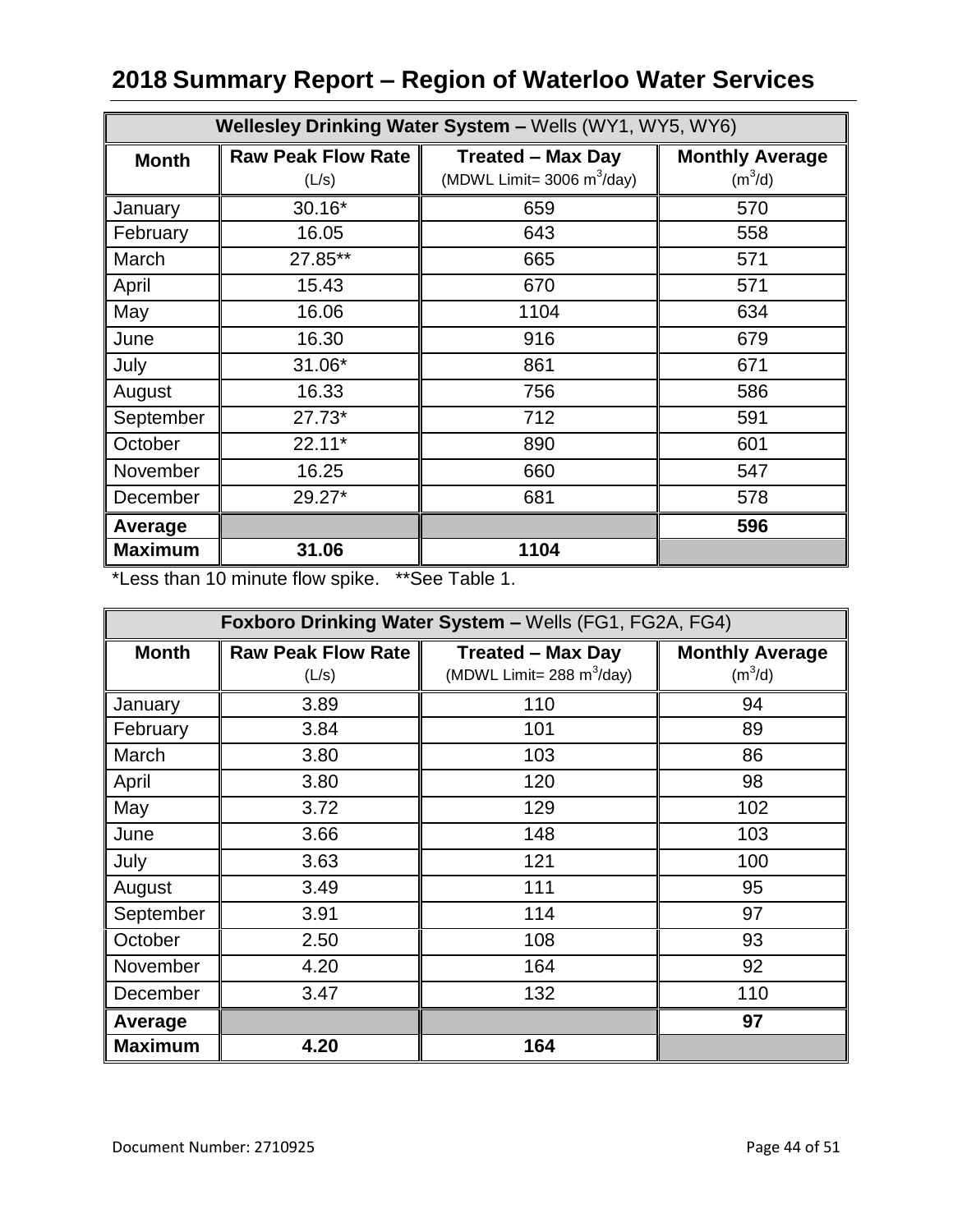| New Dundee Drinking Water System - Wells (ND4, ND5) |                                    |                                                                           |                                     |  |  |  |  |  |
|-----------------------------------------------------|------------------------------------|---------------------------------------------------------------------------|-------------------------------------|--|--|--|--|--|
| <b>Month</b>                                        | <b>Raw Peak Flow Rate</b><br>(L/s) | <b>Treated - Max Day</b><br>(MDWL Limit= $982.2 \text{ m}^3/\text{day}$ ) | <b>Monthly Average</b><br>$(m^3/d)$ |  |  |  |  |  |
| January                                             | 16.60*                             | 212                                                                       | 175                                 |  |  |  |  |  |
| February                                            | 16.64*                             | 202                                                                       | 161                                 |  |  |  |  |  |
| March                                               | 16.83*                             | 202                                                                       | 163                                 |  |  |  |  |  |
| April                                               | 16.48*                             | 200                                                                       | 166                                 |  |  |  |  |  |
| May                                                 | 16.53*                             | 248                                                                       | 201                                 |  |  |  |  |  |
| June                                                | 16.39*                             | 377                                                                       | 253                                 |  |  |  |  |  |
| July                                                | 16.73*                             | 341                                                                       | 237                                 |  |  |  |  |  |
| August                                              | 16.81*                             | 264                                                                       | 185                                 |  |  |  |  |  |
| September                                           | 16.58*                             | 204                                                                       | 179                                 |  |  |  |  |  |
| October                                             | 5.70                               | 189                                                                       | 164                                 |  |  |  |  |  |
| November                                            | 16.51*                             | 195                                                                       | 163                                 |  |  |  |  |  |
| December                                            | 16.50*                             | 216                                                                       | 173                                 |  |  |  |  |  |
| Average                                             |                                    |                                                                           | 185                                 |  |  |  |  |  |
| <b>Maximum</b>                                      | 16.83                              | 377                                                                       |                                     |  |  |  |  |  |

\*Less than 10 minute flow spike, typically on startup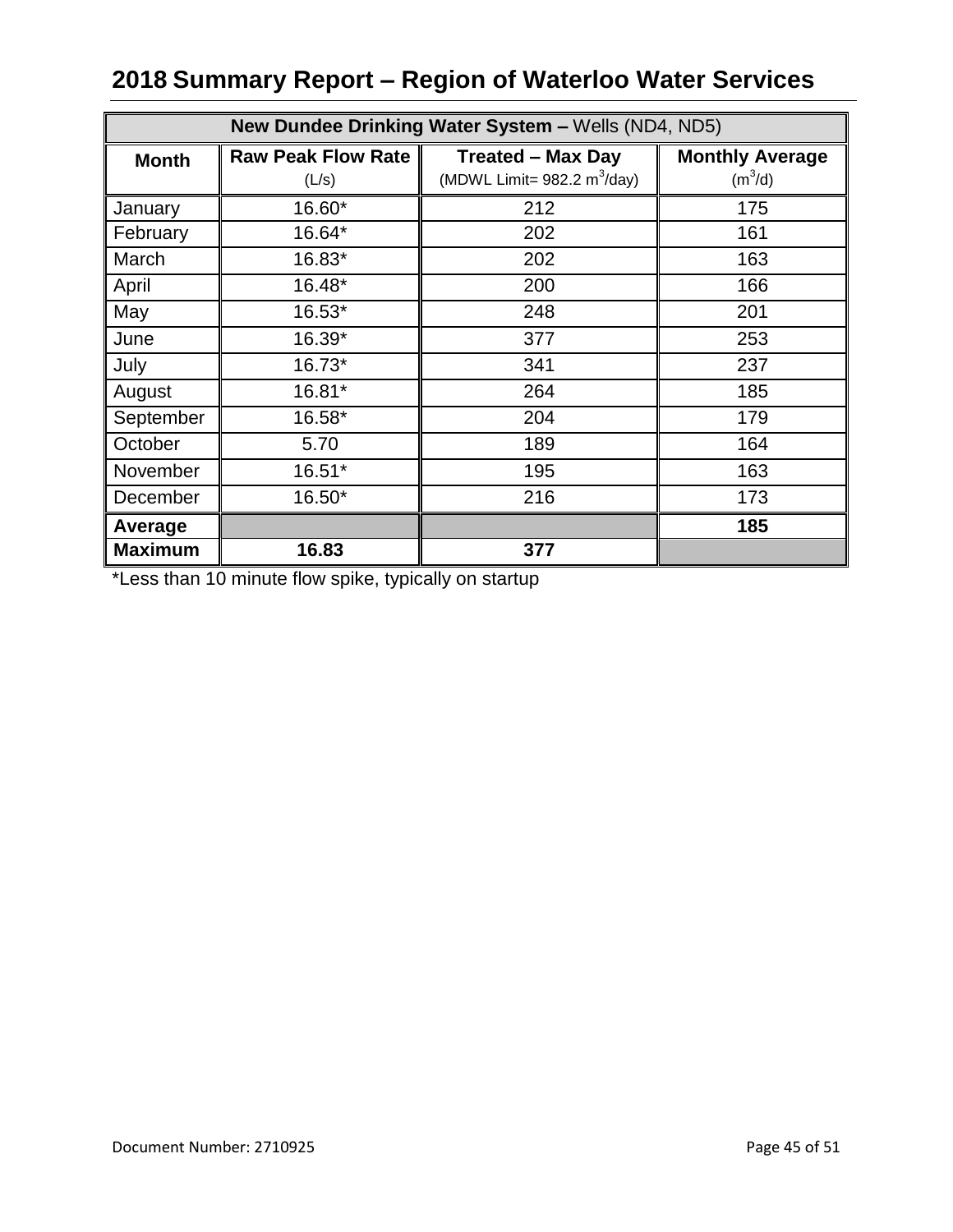| <b>Municipality</b> | <b>Appendix <math>D - Q</math></b> Sign information<br><b>Location</b> | <b>Water</b>                      | <b>MDWL#/</b> | PTTW#                | <b>Sub-System</b>    | <b>Type</b> |
|---------------------|------------------------------------------------------------------------|-----------------------------------|---------------|----------------------|----------------------|-------------|
|                     |                                                                        | <b>Source</b>                     | DWWP#         |                      | <b>Class /Number</b> |             |
| Cambridge           | <b>Galt Wells</b>                                                      | G4/G4A                            | $012 - 102/$  | 1224-88MK7Q          | <b>WT Class III</b>  | LARGE       |
| <b>Drinking</b>     |                                                                        | G5/G5A                            | 012-202       | 4220-8HZHZQ          | #8125                |             |
| <b>Water Supply</b> |                                                                        |                                   |               |                      |                      |             |
| System              |                                                                        | G <sub>6</sub>                    |               | 8842-9FDJUC          |                      |             |
| (IUS)               |                                                                        | G <sub>9</sub>                    |               | Grandfathered        |                      |             |
|                     | Hespeler                                                               | H3/H3A                            |               | 1438-97BM7N          |                      |             |
|                     | Wells                                                                  | H4/H4A                            |               | 8456-85DJHL          |                      |             |
|                     |                                                                        | <b>H5/5A</b>                      |               | 7145-8Z8QUN          |                      |             |
|                     | Middleton                                                              | G1, G1A,                          |               | 7214-AMGR5G          |                      |             |
|                     | <b>WTP</b>                                                             | G <sub>2</sub> , G <sub>3</sub> , |               |                      |                      |             |
|                     |                                                                        | G14                               |               |                      |                      |             |
|                     |                                                                        | G15                               |               | 6132-AKURBN          |                      |             |
|                     | Pinebush                                                               | P <sub>10</sub>                   |               | Grandfathered        |                      |             |
|                     | <b>WTP</b>                                                             | P11                               |               | 7343-9FFJBX          |                      |             |
|                     |                                                                        | P17                               |               |                      |                      |             |
|                     | Preston<br>Wells                                                       | P <sub>16</sub>                   |               | 2004-AKXNEB          |                      |             |
|                     | Rahmans                                                                | P <sub>9</sub>                    |               | 7600-A27NB5          |                      |             |
|                     | Wells                                                                  | P15/P15A                          |               |                      |                      |             |
|                     | <b>Shades Mill</b>                                                     | G7, G8,                           |               | 3004-A9GHYU          |                      |             |
|                     | <b>WTP</b>                                                             | G38,                              |               |                      |                      |             |
|                     |                                                                        | G39, G40                          |               |                      |                      |             |
|                     | Turnbull                                                               | G16, G17,                         |               | 8842-9FDJUC          |                      |             |
|                     | <b>WTP</b>                                                             | G18                               |               |                      |                      |             |
| <b>Kitchener</b>    | Greenbrook                                                             | K1A, K2A,                         | $012 - 102/$  | 7562-AUWPKG          | <b>WT Class III</b>  | LARGE       |
| <b>Drinking</b>     | <b>WTP</b>                                                             | K4B, K5A,                         | 012-202       |                      | #8126                |             |
| <b>Water Supply</b> |                                                                        | K <sub>8</sub>                    |               |                      |                      |             |
| System<br>(IUS)     | Kitchener<br><b>WTP</b>                                                | K34, K36                          |               | 6732-A3FJYA          |                      |             |
|                     | Parkway                                                                | K31, K32                          |               | Grandfathered        |                      |             |
|                     | <b>WTP</b>                                                             | K33                               |               | 3115-AMHHXH          |                      |             |
|                     | Strange                                                                | K10A,                             |               | 7163-A27HM3          |                      |             |
|                     | <b>Street WTP</b>                                                      | K11A,                             |               |                      |                      |             |
|                     |                                                                        | K <sub>13</sub> ,                 |               |                      |                      |             |
|                     |                                                                        | K13A,                             |               |                      |                      |             |
|                     |                                                                        | K18, K19                          |               |                      |                      |             |
|                     | <b>Woolners</b>                                                        | K80,                              |               | 3281-8VPQYV          |                      |             |
|                     | Wells                                                                  | K81, K82                          |               |                      |                      |             |
| <b>Mannheim</b>     | Mannheim                                                               | <b>HVLL</b>                       | $012 - 102/$  | <b>Hidden Valley</b> | <b>WT Class IV</b>   | LARGE       |
|                     | <b>WTP</b>                                                             |                                   | 012-202       | 0366-AYCP5A          | #1843                |             |

#### **Appendix D** – System Information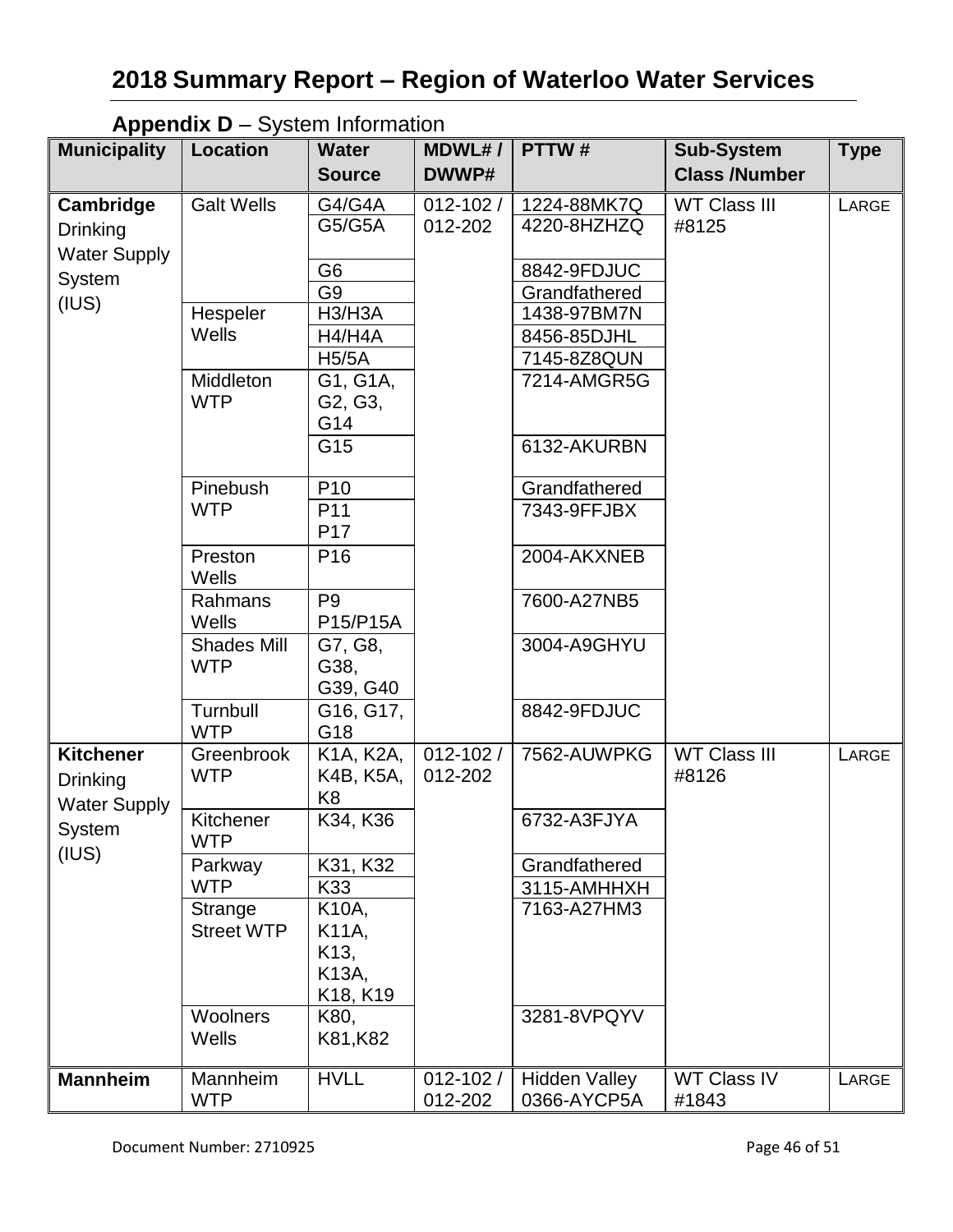| <b>Municipality</b>                                                                                     | <b>Location</b>                                               | <b>Water</b><br><b>Source</b>                                                                                                                | <b>MDWL#/</b><br>DWWP#  | PTTW#                                                                                                                                   | <b>Sub-System</b><br><b>Class /Number</b>         | <b>Type</b>  |
|---------------------------------------------------------------------------------------------------------|---------------------------------------------------------------|----------------------------------------------------------------------------------------------------------------------------------------------|-------------------------|-----------------------------------------------------------------------------------------------------------------------------------------|---------------------------------------------------|--------------|
| <b>Drinking</b><br><b>Water Supply</b><br>System<br>(IUS)                                               | <b>ASR Wells</b><br>K90 Peaking<br>Wells<br>Mannheim<br>Wells | ASR1,<br>ASR <sub>2</sub> ,<br>ASR3,<br>ASR4,<br>RCW1,<br>RCW <sub>2</sub><br>K91<br>K92<br>K93<br>K94<br>K <sub>21</sub><br>K <sub>25</sub> |                         | (Mannheim<br><b>WTP</b> supply<br>only)<br>Mannheim<br>Consolidated<br>2671-AC9PFQ<br>(Mannheim<br>Wells, Peaking<br>Wells and<br>ASRs) |                                                   |              |
| <b>Waterloo</b><br><b>Drinking</b><br><b>Water Supply</b><br>System<br>(IUS)                            | Erb Wells                                                     | K <sub>29</sub><br><b>W6B,</b><br>W6C, W7,<br>W <sub>8</sub>                                                                                 | $012 - 102/$<br>012-202 | 1541-AWGPZR                                                                                                                             | <b>WT Class II</b><br>#8127                       | LARGE        |
|                                                                                                         | Waterloo<br>Wells                                             | W10                                                                                                                                          |                         | 3436-9SGLDK                                                                                                                             |                                                   |              |
|                                                                                                         | William St.<br>Wells                                          | W1B/W1C<br>W2/W2A<br>& W3                                                                                                                    |                         | 6370-83MMJN                                                                                                                             |                                                   |              |
| <b>IUS</b><br><b>Distribution</b><br>System                                                             | Cambridge,<br>Kitchener<br>and<br>Waterloo                    | <b>IUS</b><br><b>Sources</b>                                                                                                                 | $012 - 102/$<br>012-202 | N/A                                                                                                                                     | <b>WD Class IV</b><br>#8128                       | LARGE        |
| <b>North</b><br><b>Dumfries</b><br>Township<br><b>Drinking</b><br><b>Water Supply</b><br><b>Systems</b> | Ayr WTP                                                       | A <sub>1</sub><br>A2<br>A <sub>3</sub>                                                                                                       | $012 - 113/$<br>012-213 | 6350-8VPSBP                                                                                                                             | <b>WT Class II</b><br>#2591 &<br>WD Class II #362 | LARGE        |
|                                                                                                         | <b>Branchton</b><br><b>WTP</b>                                | BM <sub>1</sub><br>BM <sub>2</sub><br>BM <sub>3</sub>                                                                                        | $012 - 111/$<br>012-211 | 2577-9TPMWL                                                                                                                             | Limited<br>Groundwater                            | <b>SMALL</b> |
|                                                                                                         | <b>Lloyd Brown Distribution</b>                               |                                                                                                                                              | $012 - 102/$<br>012-202 | N/A                                                                                                                                     | Limited<br>Groundwater                            | <b>SMALL</b> |
|                                                                                                         | Roseville<br><b>WTP</b>                                       | R <sub>5</sub><br>R <sub>6</sub>                                                                                                             | 012-101/<br>012-201     | 6063-8M6M8M                                                                                                                             | Limited<br>Groundwater                            | <b>SMALL</b> |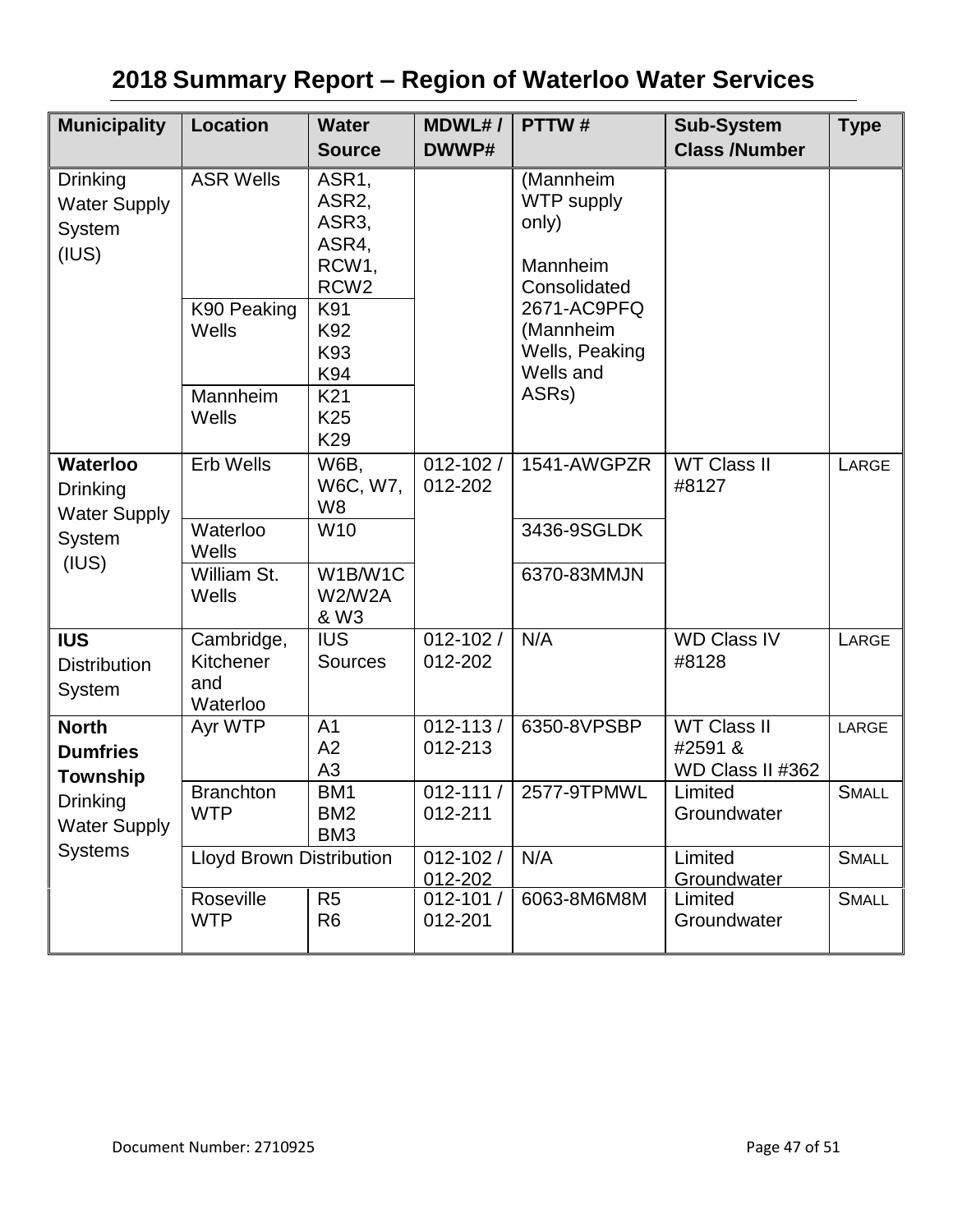| <b>Municipality</b>                                                                   | <b>Location</b>                     | <b>Water</b><br><b>Source</b>                         | <b>MDWL#/</b><br>DWWP#  | PTTW#       | <b>Sub-System</b><br><b>Class /Number</b>                                               | <b>Type</b> |
|---------------------------------------------------------------------------------------|-------------------------------------|-------------------------------------------------------|-------------------------|-------------|-----------------------------------------------------------------------------------------|-------------|
| <b>Wellesley</b><br><b>Township</b><br><b>Drinking</b>                                | Heidelberg<br><b>WTP</b>            | H <sub>D</sub> 1<br>H <sub>D</sub> 2                  | $012 - 104/$<br>012-204 | 8624-824PKF | <b>WT</b><br>Class II #3101<br>Class II WD<br>3610                                      | LARGE       |
| <b>Water Supply</b><br><b>Systems</b>                                                 | Linwood<br><b>WTP</b>               | L1A<br>L2                                             | 012-108 /<br>012-208    | 2287-8VQGV4 | <b>WT</b><br>Class II #3594<br><b>WD</b><br>Class II #1951                              | LARGE       |
|                                                                                       | <b>St. Clements</b><br><b>WTP</b>   | SC <sub>2</sub><br>SC <sub>3</sub><br>SC <sub>4</sub> | $012 - 110/$<br>012-210 | 0152-998JPE | <b>WT</b><br>Class II #2598<br><b>WD Class II</b><br>1952                               | LARGE       |
|                                                                                       | Wellesley<br><b>WTP</b>             | WY1<br>WY <sub>5</sub><br>WY6                         | $012 - 115/$<br>012-215 | 0345-94UQ6A | <b>WT</b><br><b>Class II #2601</b><br><b>WD Class II</b><br>1953                        | LARGE       |
| <b>Wilmot</b><br>Township<br><b>Drinking</b><br><b>Water Supply</b><br><b>Systems</b> | Foxboro                             | <b>FG01</b><br>FG02A<br><b>FG04</b>                   | $012 - 105/$<br>012-205 | 2055-9C5PEU | <b>WT</b><br>Class I #2599                                                              | LARGE       |
|                                                                                       | Mannheim<br><b>Village Wells</b>    | <b>K22A</b><br>K <sub>23</sub><br>K24<br>K26          | $012 - 102/$<br>012-202 | 2671-AC9PFQ | <b>WT</b><br>Class I #3603                                                              | LARGE       |
|                                                                                       | New Dundee<br>Wells                 | ND4<br>ND <sub>5</sub>                                | $012 - 107/$<br>012-207 | 6562-837S4S | <b>WDS</b><br>Class I #3595                                                             | LARGE       |
|                                                                                       | <b>New</b><br>Hamburg<br><b>WTP</b> | NH <sub>3</sub><br>NH <sub>4</sub>                    | $012 - 102/$<br>012-202 | 7021-AQRK39 | <b>WT</b><br>Class II #2930                                                             | LARGE       |
|                                                                                       | Shingletown<br>Wells                | K <sub>50</sub><br>K <sub>51</sub>                    | $012 - 102/$<br>012-202 | 4874-9SGL5L | <b>WDS</b><br>Class I #3593                                                             | LARGE       |
| <b>Woolwich</b><br>Township<br><b>Drinking</b>                                        | Conestogo<br><b>Golf Wells</b>      | C <sub>5</sub><br>C <sub>6</sub>                      | $012 - 103/$<br>012-203 | 2006-8VQQ4Z | <b>WDS</b><br>Class I #8129                                                             | LARGE       |
| <b>Water Supply</b><br><b>Systems</b>                                                 | Conestogo<br><b>Plains Wells</b>    | C <sub>3</sub><br>C <sub>4</sub>                      | $012 - 112/$<br>012-212 | 2407-837SX8 | <b>WDS</b><br>Class I #3609                                                             | LARGE       |
|                                                                                       | Maryhill<br>Village Hts.<br>Wells   | MH <sub>3</sub><br>MH <sub>4</sub> A                  | 012-106 /<br>012-206    | 7733-8ADP56 | <b>WT</b><br>Class I #8867<br>*The 2 Maryhill<br>Limited<br>Groundwater<br>systems were | LARGE       |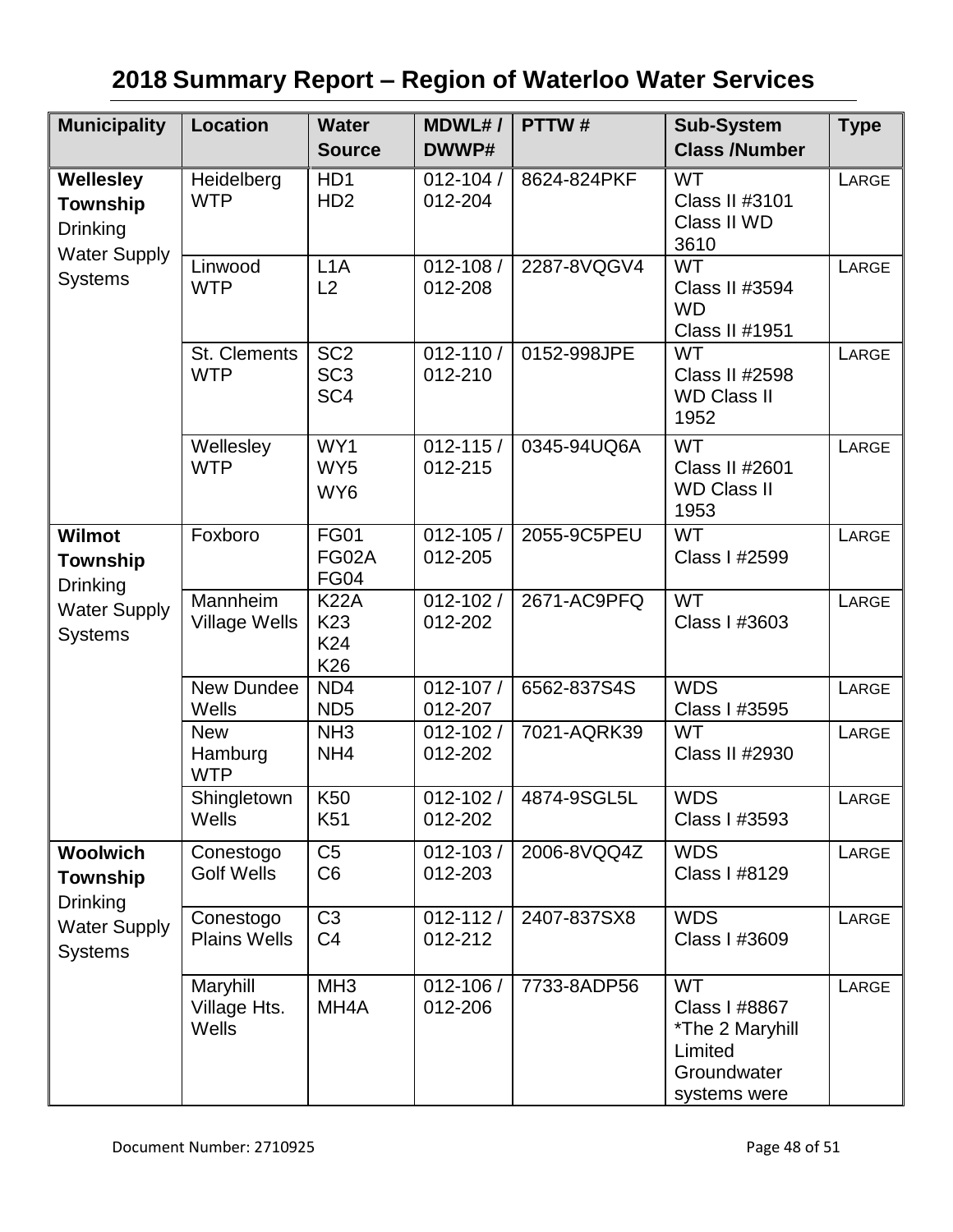| <b>Municipality</b> | <b>Location</b>                | <b>Water</b><br><b>Source</b>      | MDWL# /<br>DWWP#                                     | PTTW#       | <b>Sub-System</b><br><b>Class /Number</b>                                                                                             | <b>Type</b>  |
|---------------------|--------------------------------|------------------------------------|------------------------------------------------------|-------------|---------------------------------------------------------------------------------------------------------------------------------------|--------------|
|                     |                                |                                    |                                                      |             | combined into a<br>Large system in<br>2018                                                                                            |              |
|                     | Maryhill<br><b>WTP</b>         | MH <sub>1</sub><br>MH <sub>2</sub> |                                                      | 2876-837JDT | <b>WT</b><br>Class I #8867<br>*The 2 Maryhill<br>Limited<br>Groundwater<br>systems were<br>combined into a<br>Large system in<br>2018 | LARGE        |
|                     | West<br>Montrose<br><b>WTP</b> | WM1,<br>WM2,<br>WM3,<br>WM4        | $012 - 109/$<br>012-209<br>*End-<br>dated in<br>2018 | 6432-88UHLX | <b>WT</b><br>Class II #3104<br>*End-dated in<br>2018                                                                                  | <b>SMALL</b> |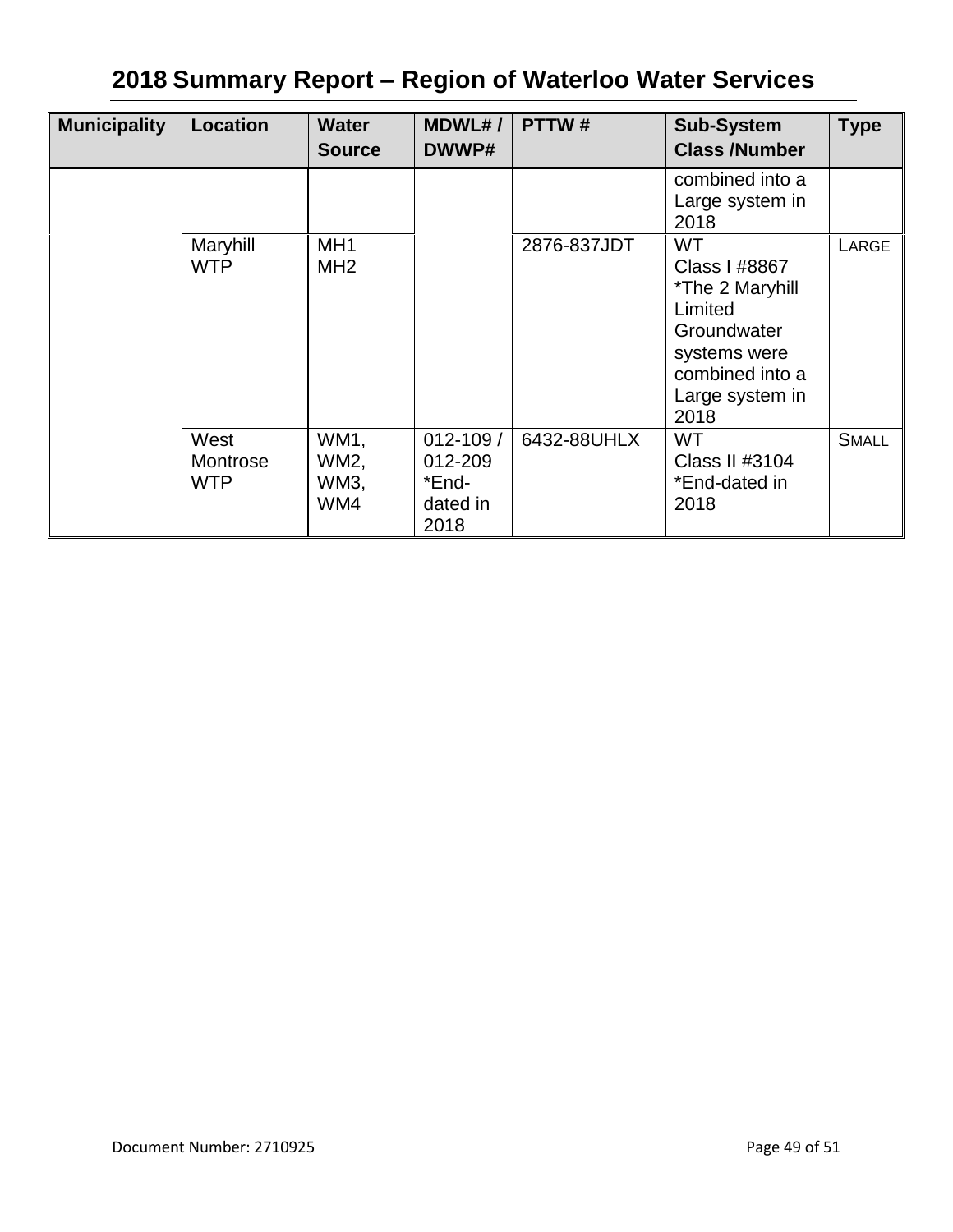|                                                  |             |                        |                        | $\Delta$ Appendix $E = \text{WIECF}$ inspection Compilative Kalings |                                  |                                      |
|--------------------------------------------------|-------------|------------------------|------------------------|---------------------------------------------------------------------|----------------------------------|--------------------------------------|
| <b>Drinking</b><br><b>Water</b><br><b>System</b> | <b>Type</b> | <b>Water</b><br>Works# | <b>Inspection</b><br># | <b>Inspection</b><br><b>Period</b>                                  | <b>Inspection</b><br><b>Date</b> | <b>Compliance</b><br><b>Rating %</b> |
| New Hamburg<br><b>Baden</b>                      | Large       | 220000111              | $1-16CKX$              | Dec 1, 2017<br>to<br>Sep 30, 2018                                   | Oct 10,<br>2018                  | 96.4                                 |
| Waterloo                                         | Large       | 220000157              | 1-F6PTE                | April 1, 2017<br>to<br>Mar 31, 2018                                 | April 11,<br>2018                | 100                                  |
| Cambridge                                        | Large       | 220000166              | 1-I6C26                | May 17, 2017<br>to<br>May 31, 2018                                  | May 22,<br>2018                  | 100                                  |
| Foxboro                                          | Large       | 220009210              | 1-I6CRB                | June 1, 2017<br>to<br>Nov 30, 2018                                  | Dec 17,<br>2018                  | 100                                  |
| Maryhill                                         | Small       | 220004171              | $1-I73HT$              | June 1, 2017<br>to<br>May 31, 2018                                  | <b>June 18,</b><br>2018          | 100                                  |
| Maryhill<br>Village<br><b>Heights</b>            | Small       | 260007413              | 1-I73P6                | June 1, 2017<br>to<br>May 31, 2018                                  | <b>June 18,</b><br>2018          | 100                                  |
| Conestogo<br><b>Plains/West</b><br>Montrose      | Large       | 26002772               | 1-I745W                | Jan 1, 2018<br>to<br>Oct 31, 2018                                   | Nov 6,<br>2018                   | 100                                  |
| Conestogo<br>Golf                                | Large       | 260001994              | 1-I745W                | Jan 1, 2018<br>to<br>Nov 30, 2018                                   | Dec 4,<br>2018                   | 100                                  |
| St. Clements                                     | Large       | 220005811              | 1-173RP                | April 1, 2017<br>to<br>Aug 31, 2018                                 | Sept 18,<br>2018                 | 100                                  |
| Mannheim<br>Village                              | Large       | 260002668              | <b>1-I6CPS</b>         | April 1, 2017<br>to to<br>June 30, 2018                             | <b>July 11,</b><br>2018          | 95.2                                 |
| New Dundee                                       | Large       | 220004180              | 1-16DL6                | Oct 1, 2017<br>to<br>Aug 31, 2018                                   | Aug 30,<br>2018                  | 100                                  |
| <b>Branchton</b>                                 | Small       | 260002538              | 1-I6C0O                | Sep 15, 2017<br>to<br>Sep 15, 2018                                  | Aug 15,<br>2018                  | 100                                  |
| Kitchener                                        | Large       | 220003092              | $1 - 16IJG$            | Nov 1, 2017<br>to<br>Oct 31, 2018                                   | Nov 20,<br>2018                  | 100                                  |
| Mannheim                                         | Large       | 220006981              | 1-16IL9                | Oct 1, 2017<br>to                                                   | Oct 16,<br>2018                  | 100                                  |

**Appendix E –** MECP Inspection Compliance Ratings